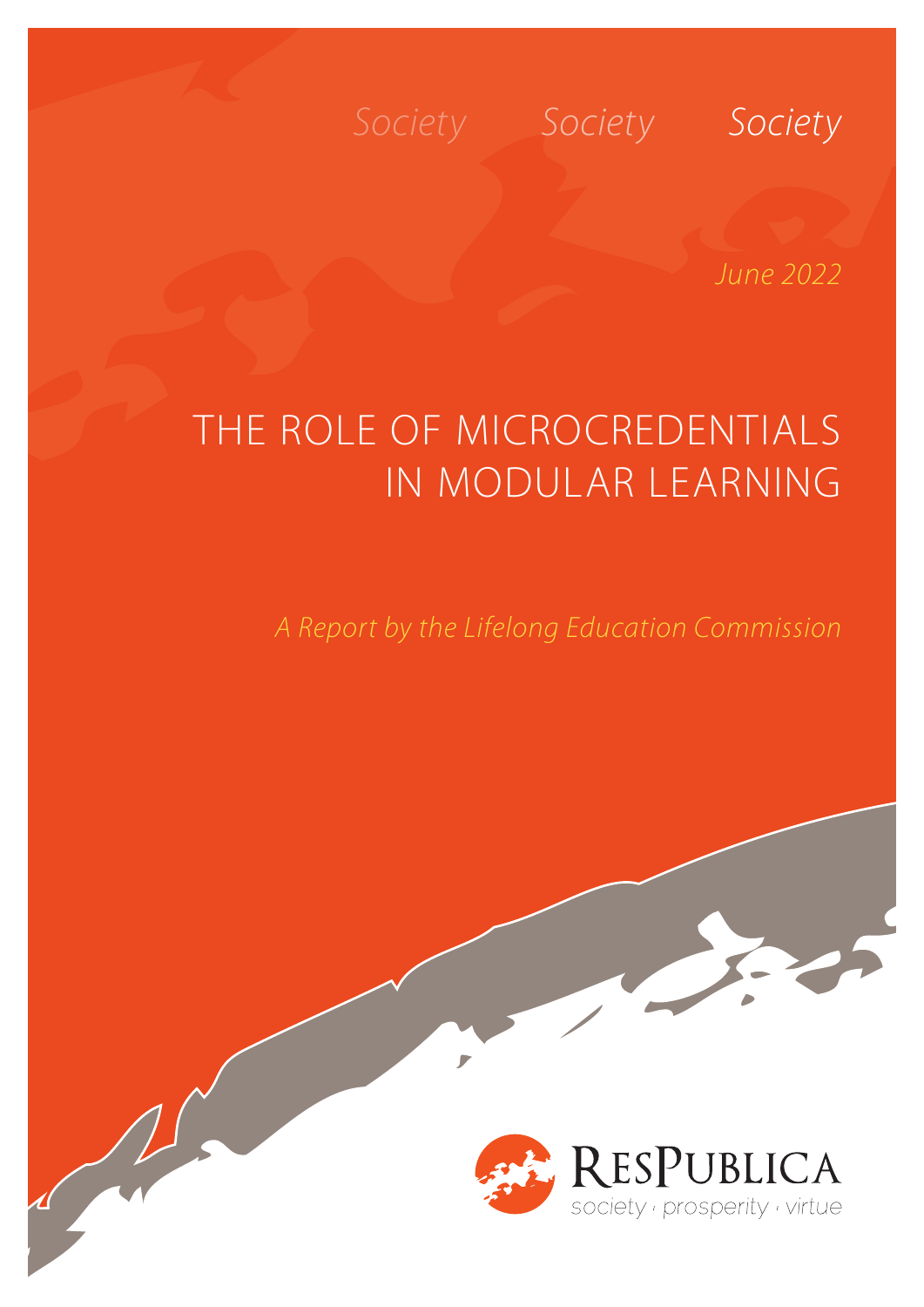

#### *ABOUT THE LIFELONG EDUCATION COMMISSION*

The Rt Hon Chris Skidmore MP launched the Lifelong Education Commission under his Chairmanship at ResPublica in February 2021. The Commission will seek to recommend how the multiple and varied barriers to lifelong learning can be removed, what future investment is needed to support this, and what regulatory change is needed to ensure the maximum possible flexibility that will benefit learners and deliver on the promise of a whole system change for education post-18.

The commission will focus on how post-18 education and skills ought to be designed, so that both Higher and Further Education institutions are valued, but also how the individual learner can be better empowered to make decisions and undertake their learning. Lessons can be learnt from abroad, as well as from mistakes made in the past, but post-Covid, the need to act differently for different outcomes will be essential.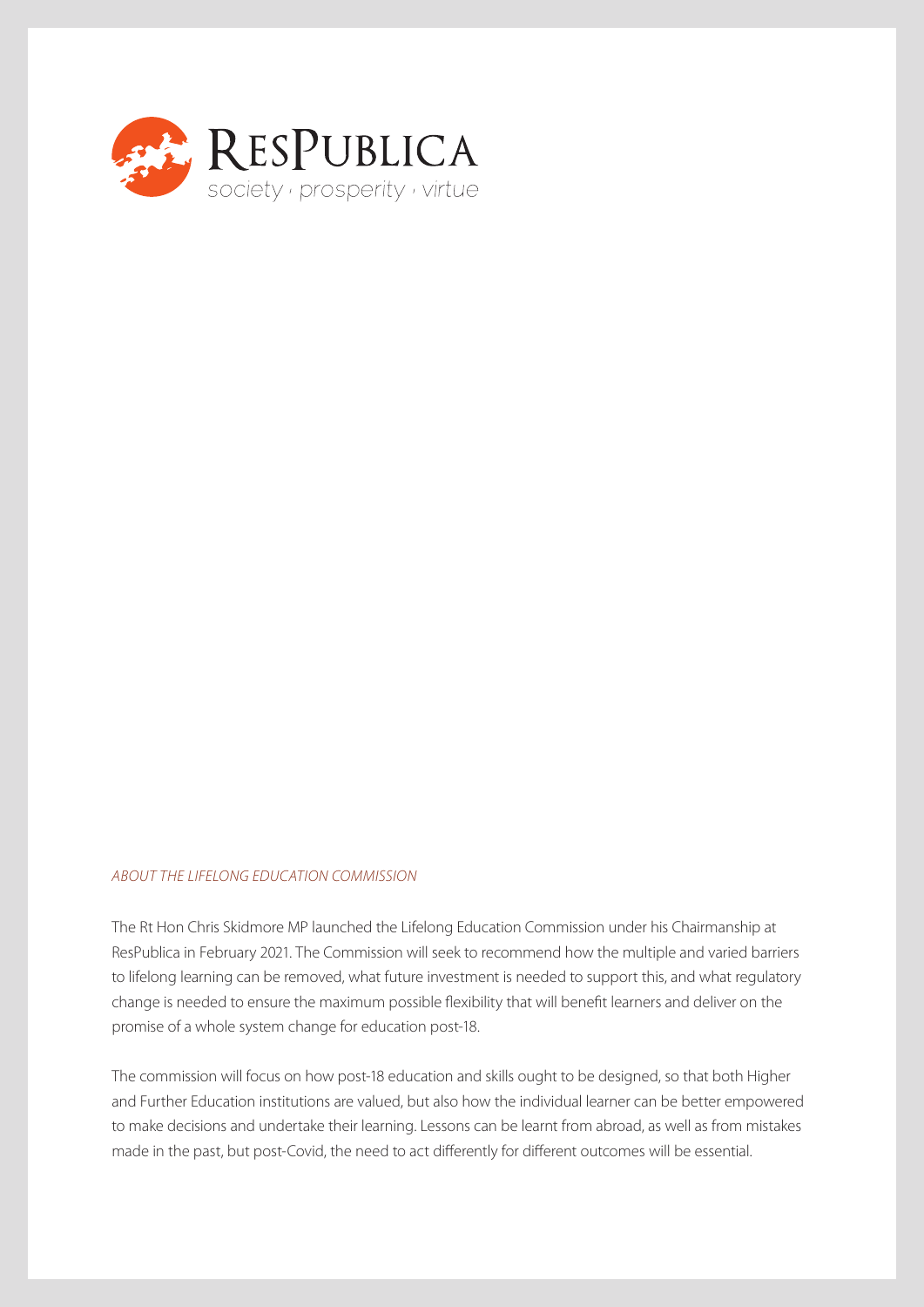### *CONTENTS*

| <b>FOREWORD</b>                                       | 2  |
|-------------------------------------------------------|----|
| <b>EXECUTIVE SUMMARY</b>                              | 5  |
| 1. INTRODUCTION                                       | 11 |
| 2. WHAT ARE MICROCREDENTIALS AND WHY ARE THEY NEEDED? | 12 |
| 3. THE SUPPLY AND DEMAND FOR MICROCREDENTIALS         | 21 |
| 4. BUILDING THE PATHWAYS TO HIGHER LEARNING           | 30 |
| 5. CONCLUSIONS AND RECOMMENDATIONS                    | 39 |
| <b>ENDNOTES</b>                                       | 43 |
| ACKNOWLEDGEMENTS                                      | 45 |
|                                                       |    |
|                                                       |    |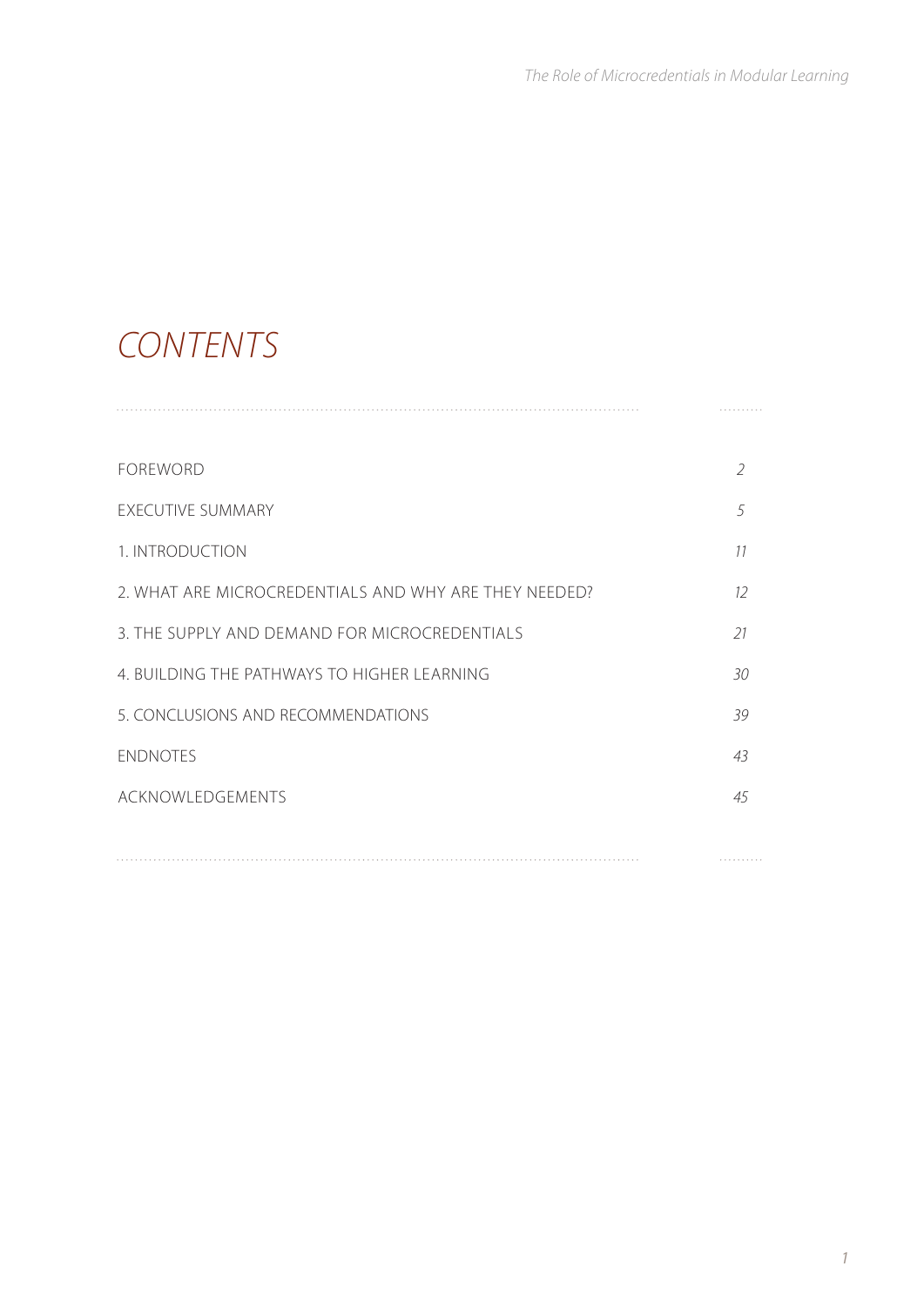

## FOREWORD

#### *by The Rt. Hon. Chris Skidmore MP - Chair of the Lifelong Education Commission*

To win big, we have to think small. That is the message of one of the most significant new developments in Further and Higher Education: the advent of microcredentials. Gone are the days when gaining higher knowledge and skills meant sitting through multi-year degree programmes. Now, learners increasingly have the chance to expand their horizons in targeted ways, via courses tailored precisely to what they need in their lives and careers.

With the passing of the Skills and Post-16 Education Act, the UK's learning landscape has shifted decisively towards a new logic of agile, flexible qualifications. Monolithic courses at level 4 and above are being broken down into modularised equivalents. Comprehensiveness is being replaced by specialisation. And more and more of our country's great universities are rightly embracing this new direction of travel.

But the rise of microcredentials also raises several key questions for Government. This style of microlearning is new and fast-evolving, which means there is no settled definition of what even counts as a microcredential. There is also currently only limited oversight over what micro-learning courses are available in the UK — which makes it all the harder for learners to stay fully and accurately informed about the choices at their disposal.

Microcredentials may be a new frontier in higher learning, but we cannot afford to leave them a 'Wild West' zone in the long run. Instead, they need to be brought into the mainstream of HE as soon as possible. That means arriving at a clear definitional framework for microcredentials which all HE institutions adopt to describe the modular, smallcredit courses they offer.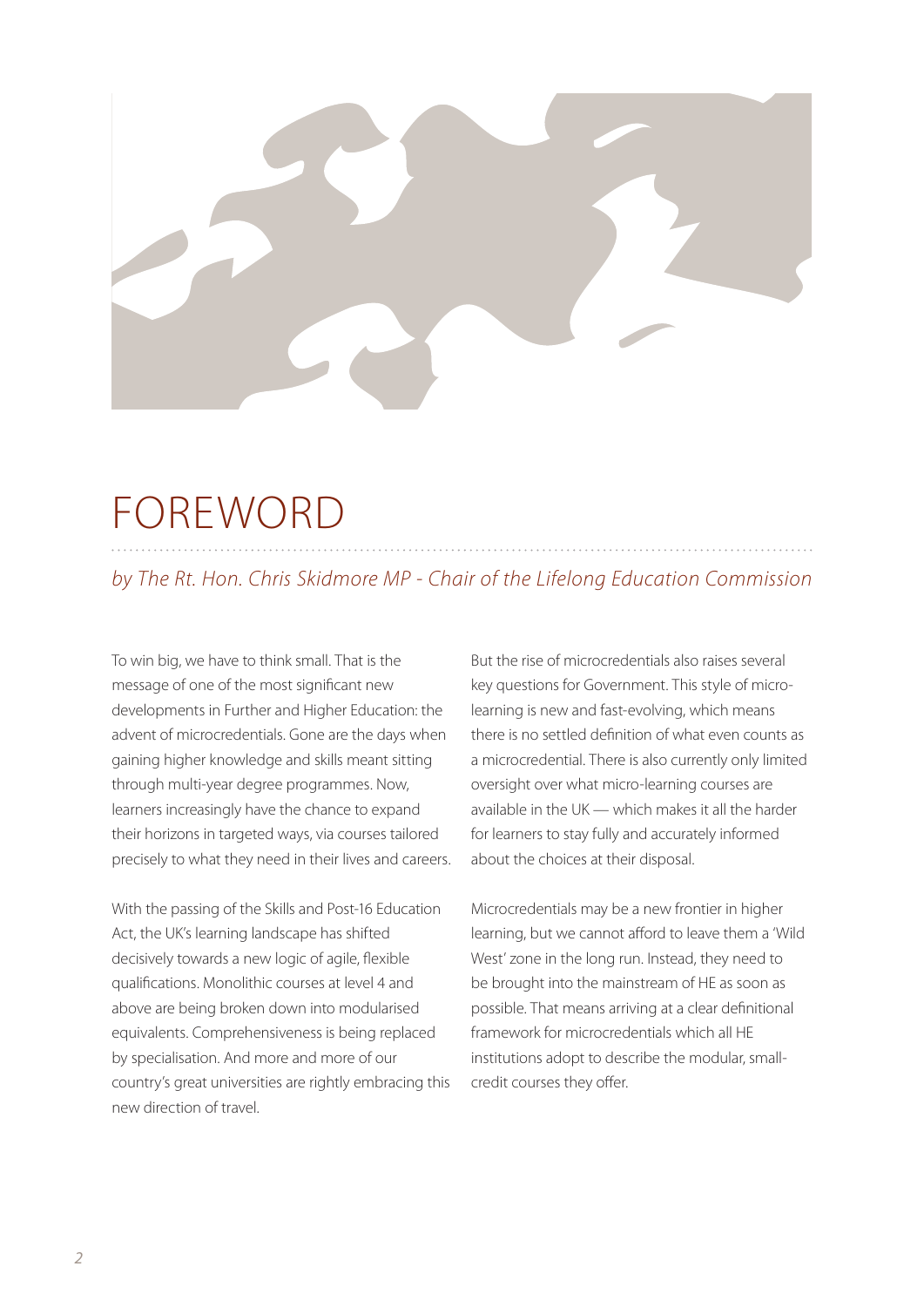This definition needs to strike a careful balance. It has to be broad enough to capture different ways of setting up courses as microcredentials: part-time, inwork, evening or weekend, hybrid or online. And it has to distinguish microcredentials as micro-learning opportunities from other related learning products such as MOOCs and skills bootcamps, from courses at level 3 and below, and from other learning environments (such as the private sector).

When designing this definition, we must not forget that the primary aim of higher learning is to give workers the advanced abilities and understanding they need to take up high-level, high-wage jobs. Microcredentials at level 4 and above are meant to allow workers to reach and stay at the cutting edge of their chosen industries: to refresh, upskill, reskill, and retrain in light of technological advances.

Ultimately, microcredentials are intended as a way of bridging the needs of employers and employees, especially at the local but also the national level. So, getting their definition right cannot happen without including businesses, trade unions and learners' groups in the process of designing and promoting the value of microcredentials to local workers.

This gives the partnerships behind Local Skills Improvement Plans a key role in getting the new opportunities for micro-learning right. Microcredentials should be designed with local workforces and local economies in mind, and must prepare learners for future jobs in growth sectors and reverse decline in strategic industries. The best way to put this in motion is through a series of regional pilots that can act as flagships for this model of lifelong micro-learning.

These local partnerships can ensure that microcredentials provide a carefully-balanced programme of learning, by sharing 'best practice', coordinating syllabi, and pooling partners' strengths in technical and academic teaching. They are also central to removing the hurdles that prevent learners from transitioning smoothly between qualification at successive levels, by allowing for clear and straightforward credit transfer between institutions.

Part of this will be addressing how microcredentials fit together. Can they be stacked together to form a 'bigger' award, perhaps even a qualification in the traditional sense? Are they like 'stickle bricks', where any number of microcredentials at any level can be combined together? Or are they more like 'Lego bricks', with clear, specific requirements about how introductory, intermediary, advanced and 'capstone' courses build on top of each other?

Government has its own part to play in making sure learners get the most out of the opportunities that these new microcredential frameworks offer. The policy environment that the Skills Act has introduced certainly offers fertile ground for microcredentials with its focus on flexible modular provision. But major questions remain about the barriers to access learners face due to burdensome bureaucracy and arbitrary restrictions on which small-credit courses are eligible for Lifelong Loan Entitlement funding.

While Government can take clear steps to remove these negative incentives on uptake of microcredentials, it can also do more to give learners positive incentives in tandem. The evidence indicates that microcredentials will be vastly popular with graduates looking to top up their skills and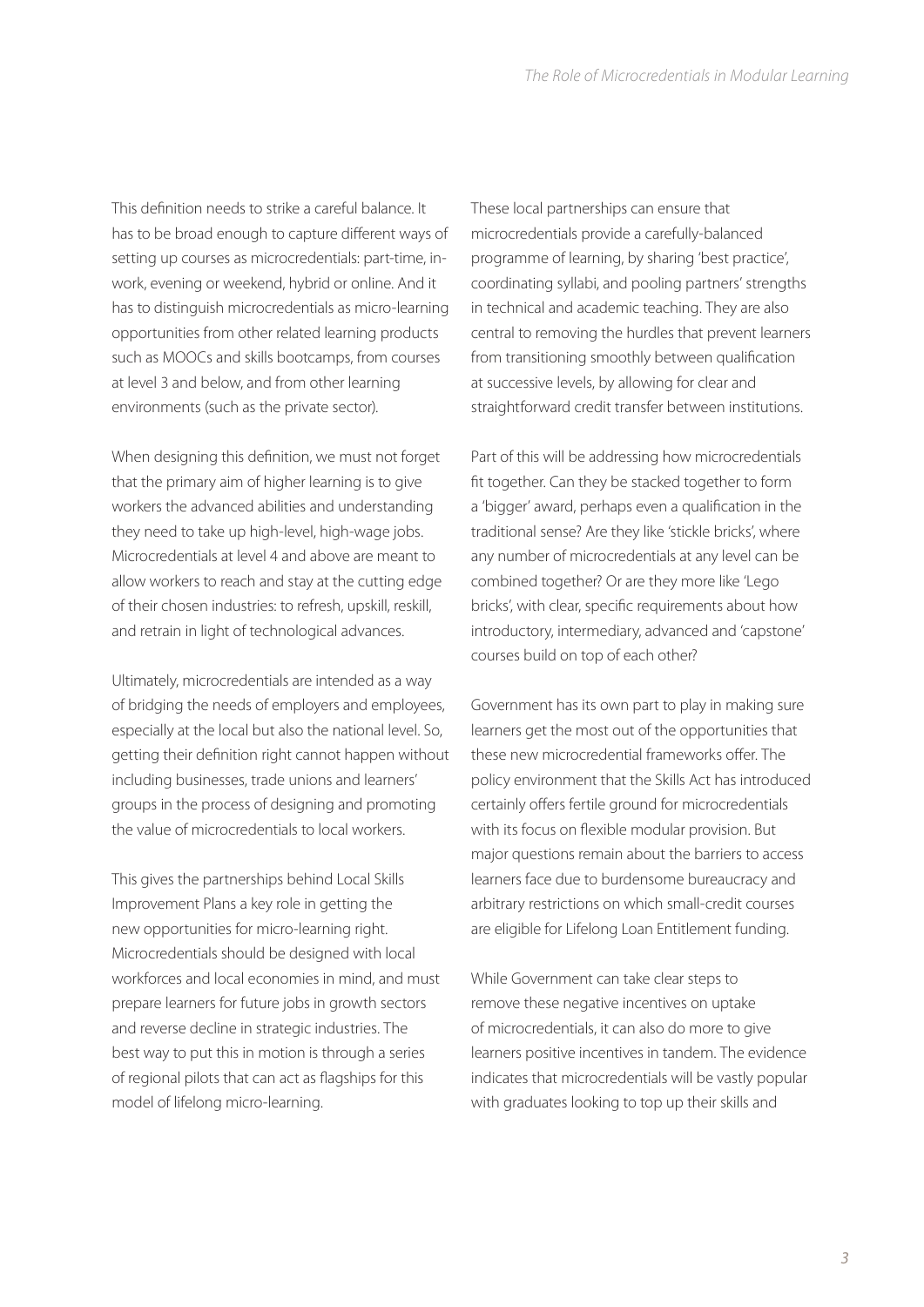pursue continuing professional development. But they can also act as a route back into learning for many adults. Providing opportunities for face-toface training and careers advice for such learners is a vital aspect of designing the partnerships that will support micro-learning.

All in all, microcredentials have the potential to unleash a real skills revolution across the UK, by providing access to bite-sized higher learning that can satisfy the reskilling and upskilling needs of the UK economy. The onus is now on Government, HE institutions, and businesses to work together to give modularised micro-learning the best possible chance of success.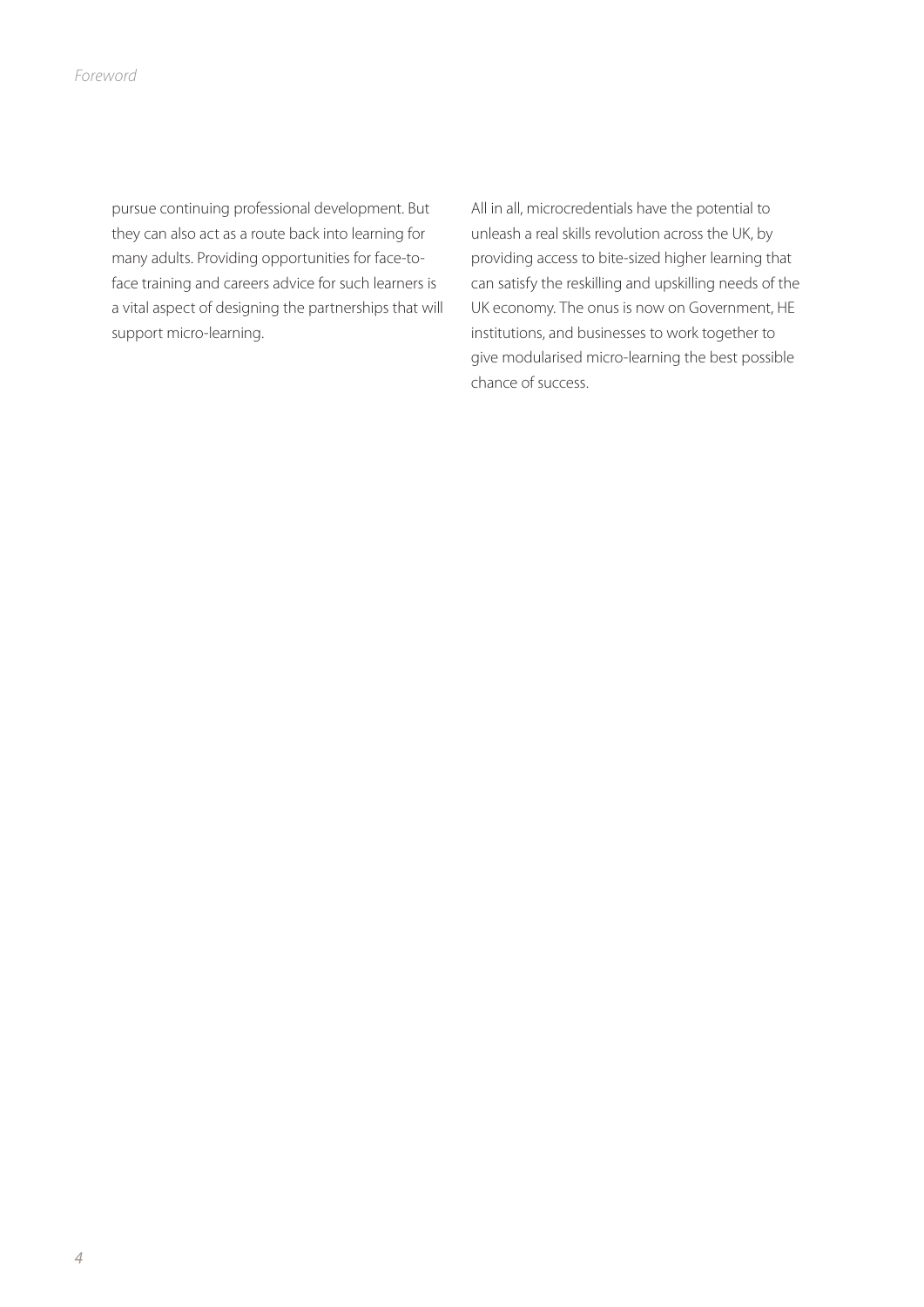

## EXECUTIVE SUMMARY

#### *INTRODUCTION*

In this report the Lifelong Education Commission seeks to explore the emerging role of microcredentials in modular learning and how a common understanding can enable alternative pathways to higher level qualifications in the UK.

#### *WHAT ARE MICROCREDENTIALS?*

'Micro' credentials are small units of learning which are different in their size, complexity and duration of learning to traditional 'macro' credentials including formal qualifications such as certificates, diplomas or degrees. There are, however, many different definitions and descriptors that are often used interchangeably. Consequently, 'microcredentials' have been referred to as an umbrella term for a wide range of learning products, including digital badges, nano-degrees, micro-masters, massive open online courses (MOOCs) and short courses.

This broad understanding of microcredentials incorporates various characteristics, many of which can be shared, although not all. For example, they can be delivered online or face-to-face, by different types of providers — universities, commercial, private and professional bodies. They can be free to the user or fee charging. They can be formally assessed and issue certificates or units of academic credit, although they are not always a required feature or outcome of learning. The conflation of various learning products and terms has contributed to the confusion about the relative merits of microcredentials and where they should fit within mainstream education and skills.

In response to this, numerous international organisations, including UNESCO and the European Union, are seeking to develop greater consensus around a common microcredential definition. These institutions make clear that a microcredential should be a documented statement awarded by a trusted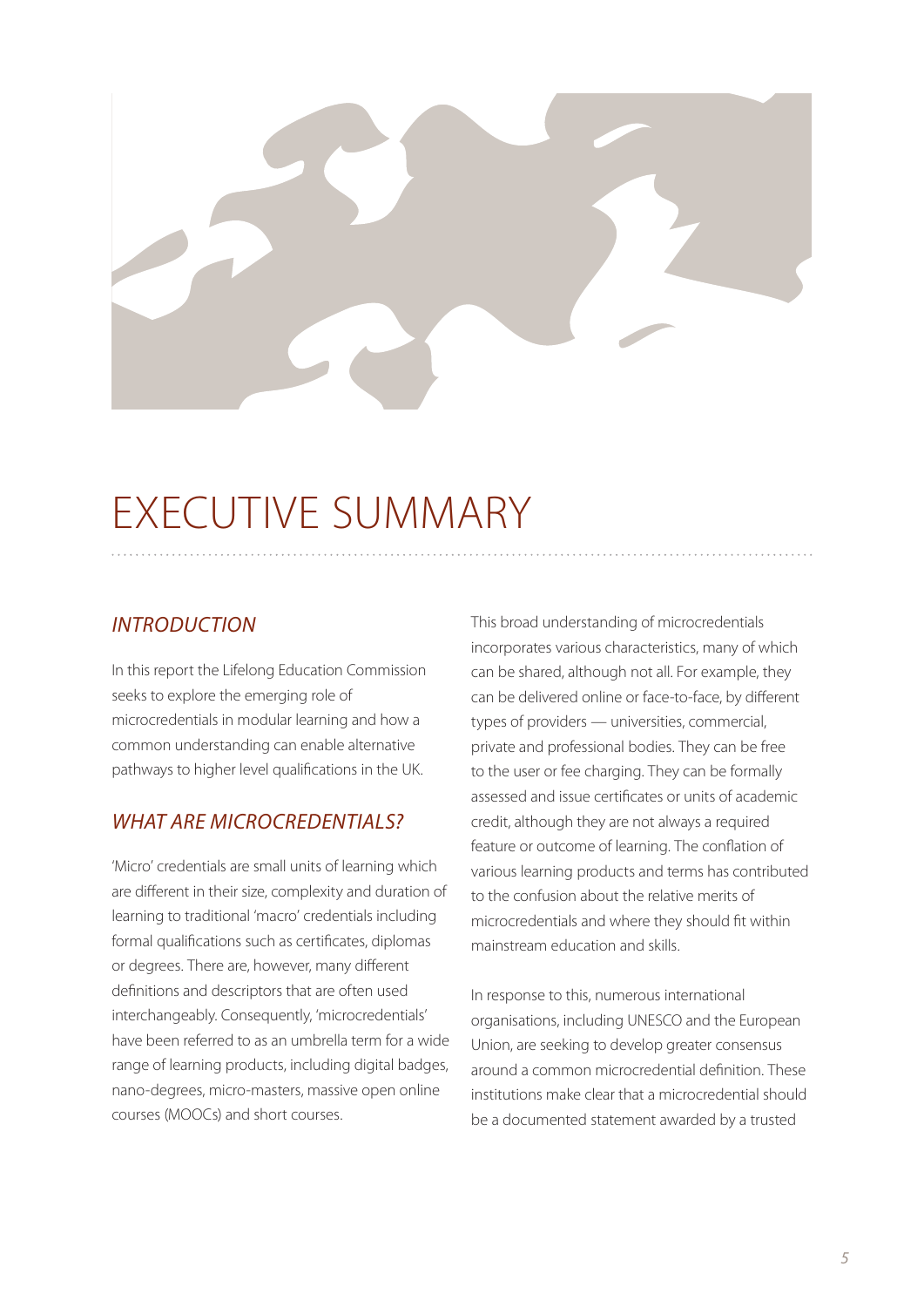body to signify that a small volume of learning has been assessed against agreed standards and referenced within agreed Qualification Frameworks. Building on this understanding the Quality Assurance Agency (QAA) has outlined characteristics for higher education institutions in the UK, identifying microcredentials as units of learning that carry a small amount of academic credit, which could be stacked to form a recognised qualification. In this context microcredentials are clearly defined in distinction to other products that are not formally assessed and accredited.

#### *WHY ARE THEY NEEDED?*

The UK Government's focus on modular, flexible, lifelong learning is designed to address the skills needed to drive higher levels of productivity. Microcredentials could be an important part of this approach, allowing employees and businesses to engage in bite-sized learning that is targeted on specific industry needs. Their short, focused design could enable an agile response to current and future skills gaps. As jobs and the demand for skills continue to change, people will continually need to retrain, reskill or redeploy to remain economically competitive.

Microcredentials can also offer a different approach to traditional education and training, a more accessible and affordable route to continued learning, that can encourage greater uptake by adults, and provide another pathway to higher education. A culture of continuous learning, with modules and microcredentials at its centre, could place learners within a system that is personalised and inclusive and which can encourage the development of disparate skills that are adaptable to a life of learning and work.

#### *THE SUPPLY AND DEMAND FOR MICROCREDENTIALS*

There is relatively little public awareness of microcredentials. While most learners have not heard of microcredentials, the demand for alternative forms of education – particularly online — is increasing. The Covid-19 pandemic increased this trend dramatically, although it is difficult to predict how this interest will pan out or how it will impact other forms of education and training. International data on adult learners participating in non-degree education, including MOOCs and other short courses, indicates that they are more likely to: have existing higher level qualifications; be in work and earning at or above median wage; be able to afford to pay tuition fees; and have other forms of support to allow them to study e.g. childcare.

Microcredentials are not well understood by employers, although there is evidence that businesses are looking for more flexible, bite-sized training. The survey conducted by the British Chambers of Commerce, for this report, found that:

- Over a third of all businesses (36%) indicated that they would need further information before considering microcredentials.
- 17% of all employers had some level of awareness — only 2% indicated that employees had studied microcredentials.
- Once explained, over a quarter of all businesses indicated that they would be 'likely' to use forms of micro-learning in the next 12 months, if available.
- A quarter (26%) indicated that microcredentials would be considered when recruiting new employees.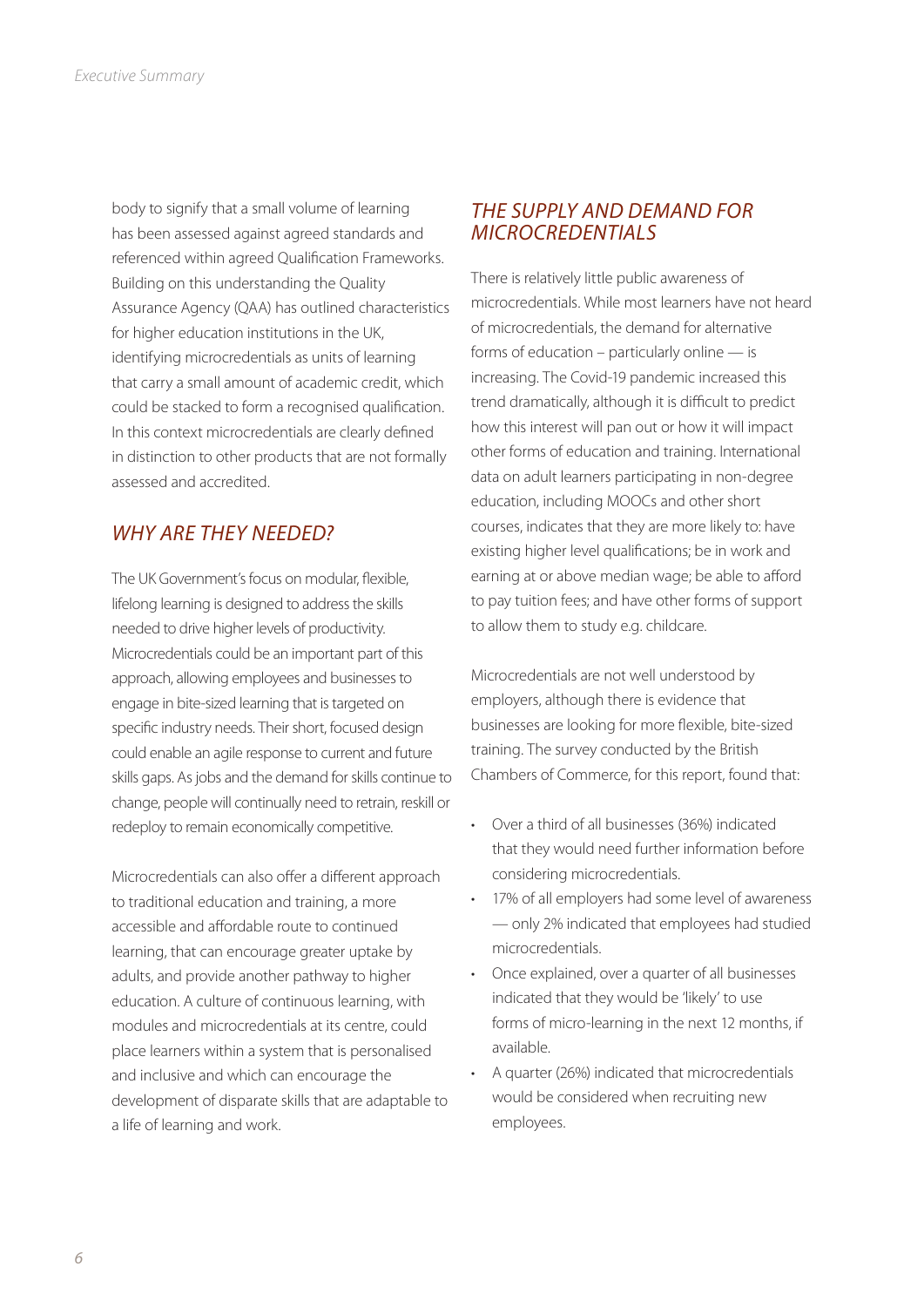• Almost one third (29%) indicated that endorsement by an industry body would positively influence their decision to invest in microcredentials or recognise their value.

The number of microcredentials offered on learning platforms (FutureLearn, Coursera, edX etc.) are continuing to rise, with a large share of these developed by private providers, in addition to new 'own-brand' learning platforms such as Google, Amazon, Facebook and LinkedIn. However, higher education institutions are currently the leading providers of microcredentials. Early adopters are responding to competition from alternative sources and the threat that these present to traditional degrees, as well as the wider commercial opportunities. The role of further education in the design and delivery of microcredentials is relatively under-developed. There is greater scope for involvement by further education, in partnership with accrediting universities, although the costs of developing new learning products are a barrier which the sector would need to overcome.

#### *PATHWAYS TO HIGHER LEARNING*

There is a growing divide among adult learners in the UK. Those who left school for higher education, and especially those that enter the professions, are more likely to participate than those who did not. Microcredentials can provide an effective way to reach all potential learners, offering flexible pathways to lifelong learning and higher education while providing an agile response to industry needs, although this will require additional personal and financial support for those who have no previous experience of higher education.

#### *DESIGN AND ACCREDITATION*

Microcredentials can be standalone experiences or a way in which learners can scale and stack units of learning into full qualifications. This can be achieved in different ways and many universities in the UK have already established a microcredential offer. Staffordshire University have designed a system to learn and build credit at different levels (4 to 7) through individually assessed blocks or modules of learning. As with the Staffordshire model the stacking potential of microcredentials will need to be more than the simple accumulation of credit to map against recognised qualification frameworks if they are to be fitted together in a coherent way.

The development of this new market for learning will require some conformity to a common definition, if microcredentials are to have a shared meaning and value among learners and employers. This is particularly the case where credit is transferred between institutions. The QAA has identified two possible approaches that would enable microcredentials to be built into a macro-credential. (1) Consortia: A group of higher education providers that agree to recognise each other's microcredentials and enable a learner to move freely between them. (2) Capstone: A final course or module, to draw the different elements together, where the intention is to form an integrated whole. This could also help mitigate the limited 'shelf life' of academic credit.

Higher education providers are responsible for meeting the requirements placed upon them by numerous funding and regulatory bodies. If providers are to support a step-on, step-off approach to lifelong learning then administrative processes will need to be less burdensome, by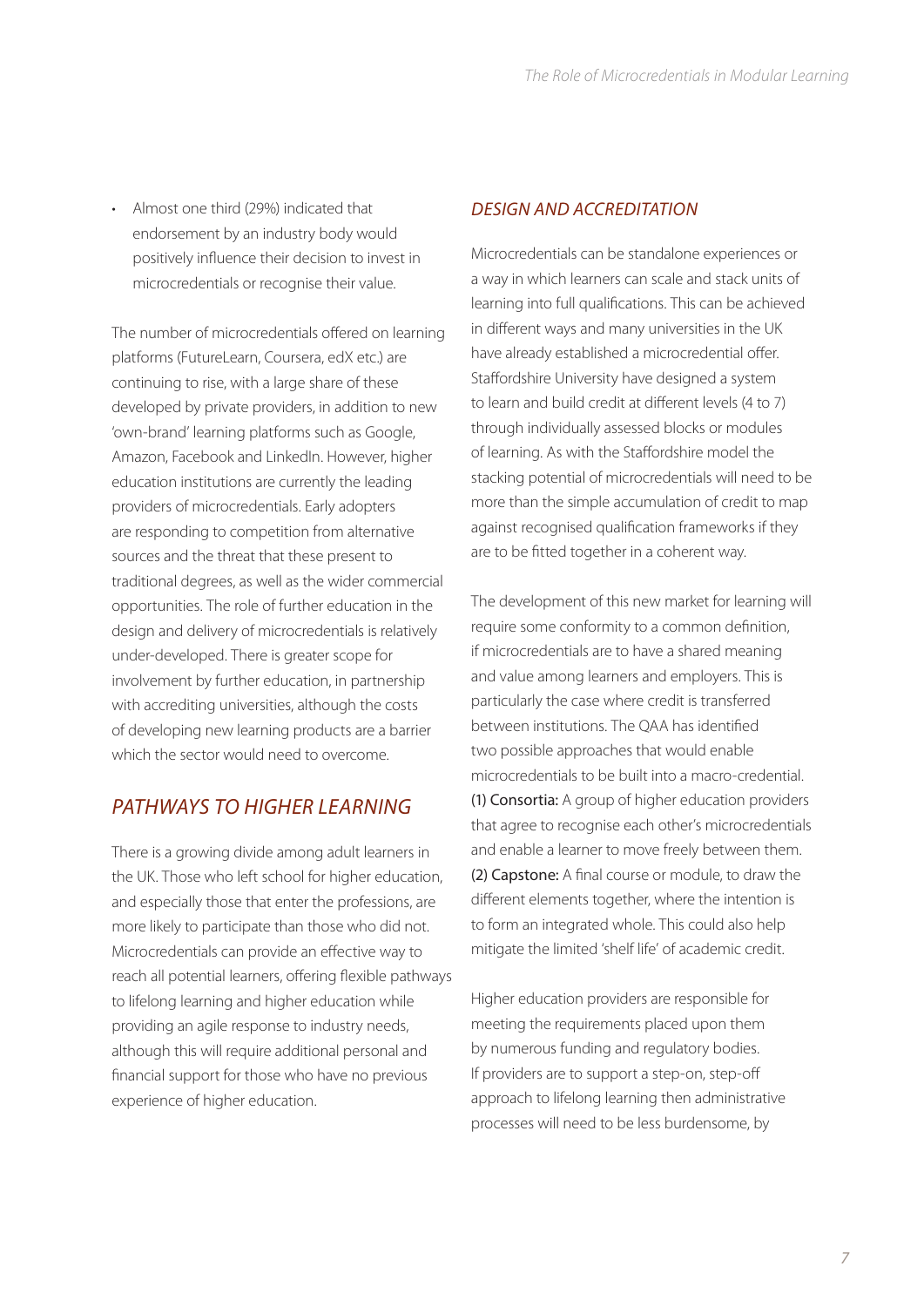making data requirements for students and learning outcomes proportionate to the learning experience.

#### *FUNDING AND COSTS*

The introduction of the Lifelong Loan Entitlement, in England, is a policy designed to address the financial barriers to adult learning. If microcredentials are to play a role in upskilling the workforce and driving productivity, then these forms of accredited learning must be eligible for loans, and these loans should be available to all adults regardless of prior attainment. Fees should be proportionate to full qualifications based on the amount of credit they bear, as far as this is practicable. The Lifelong Loan Entitlement will need to be integrated with the existing student finance system to create a unified credit-based funding system that does not distinguish between different modes of study and provides equal access and support for learners regardless of how they learn – full or part-time – or where learning takes place.

There is limited evidence to inform learners about the likely return on their investment should they take out a loan for microcredentials. Future demand, from learners and employers, as well as further investment in the supply of microcredentials, will be dependent on a better understanding of their benefits and how these are promoted and integrated within the existing skills system.

Few employers are investing in micro-learning, across the OECD. A survey of Coursera and edX courses (2019) found that employers paid the fees for 4% of learners and contributed towards the fees of another 1%. On average employers in the UK are investing less in staff training than their international competitors. Finding the funds to invest in training is a key challenge for many small employers and there is an increasing dependency on the skills system, funded through public monies or personal loans, to provide job-ready candidates. Incentives are needed for employers to invest in this new flexible model of skills training, which employers say they want. Public funding to kick-start the design and development of microcredentials and to stimulate uptake, until the benefits can be realised by employers, is part of the answer. But other policy solutions could be made available, including tax incentives.

There is little publicly available information on the costs of designing and developing microcredentials, however, figures based on MOOCs suggest that these should not be underestimated. There is an argument for higher education providers to develop these products on a commercial basis, using their cash reserves, especially if the intention is to make a profit. However, where institutions are seeking to address significant skill deficits in difficult local labour markets which are experiencing signs of market failure, access to public funding (e.g. Shared Prosperity Fund, Adult Education Budgets) should be considered as a means to levelling up — especially where funding would help to subsidise or discount the costs of training for businesses and learners.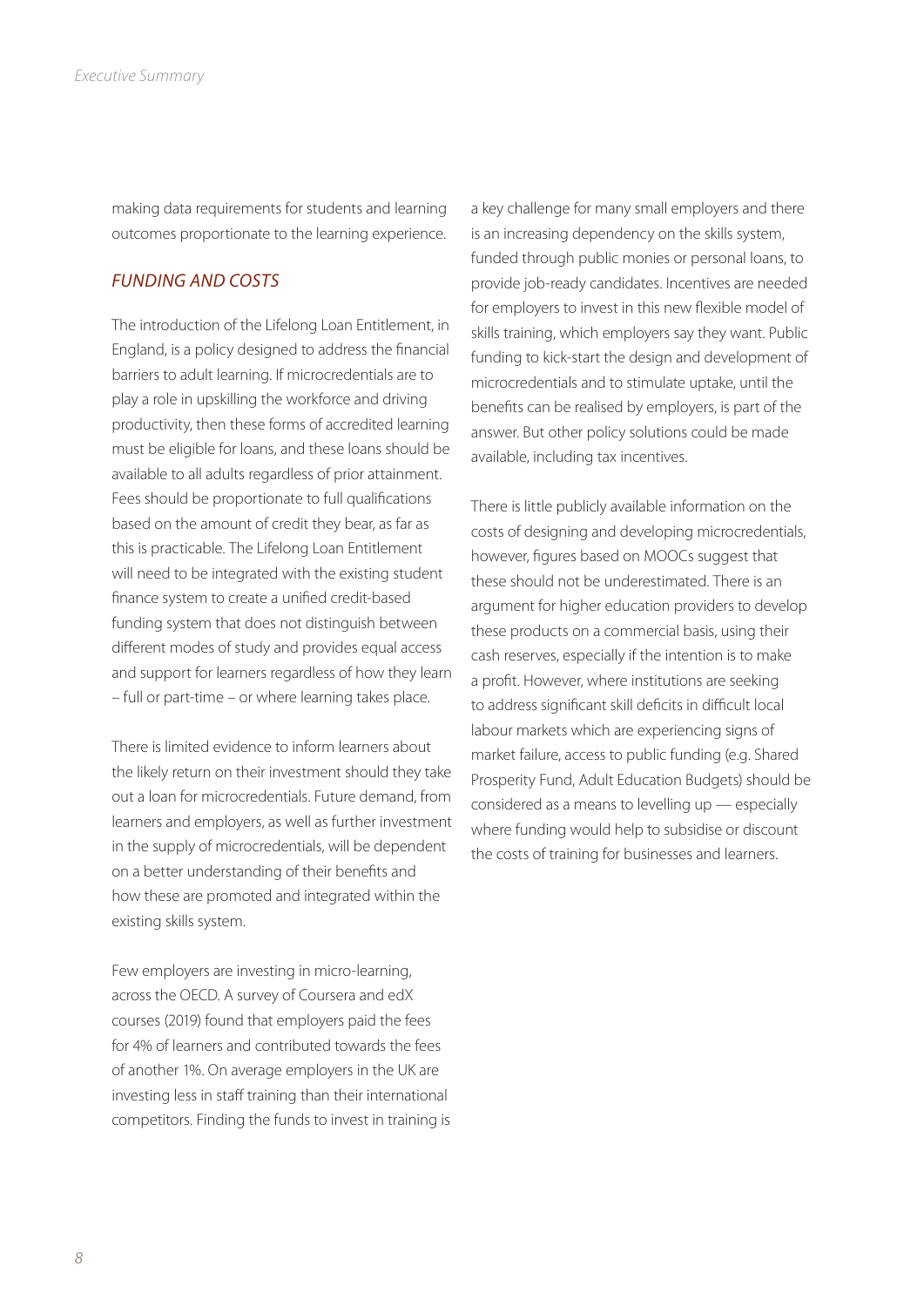### *RECOMMENDATIONS*

- 1. Government (DfE) should undertake a mapping exercise of all micro-learning courses in the UK to gather evidence and inform future policy making and funding for this form of learning.
- 2. Government should consider a regional pilot to test ideas, including peer consortia for the co-design, co-development, co-delivery and cofunding of microcredentials to level up skills.
- 3. Universities UK, AoC, and the Collab Group should promote national dialogue to mature the level of awareness, understanding and potential of microcredentials in the UK.
- 4. Higher education providers should promote these forms of learning more widely with employers in local labour markets and seek to recruit harder-to-reach students.
- 5. Adult careers advisors will also need to understand and communicate the benefits of micro-learning to enable learners to make choices.
- 6. Higher education institutions in the UK should move towards a common definition.
- 7. Government should ensure that microcredentials, with a value of less than 30 credits, should qualify for funding via the Lifelong Loan Entitlement.
- 8. Units of accreditation for a microcredential should be costed at a price that is proportional to fees for an undergraduate degree.
- 9. Higher education providers should consider subscription-based funding models.
- 10. Government should also consider tax incentives for employers to invest in this form of workforce training.
- 11. Local government and Mayoral Combined Authorities should use devolved funds to invest in the development of microcredentials as affordable solutions to local skill needs.
- 12. Government and regulatory bodies with oversight of higher education should adopt a streamlined approach to regulation and data requirements of those taking microcredentials.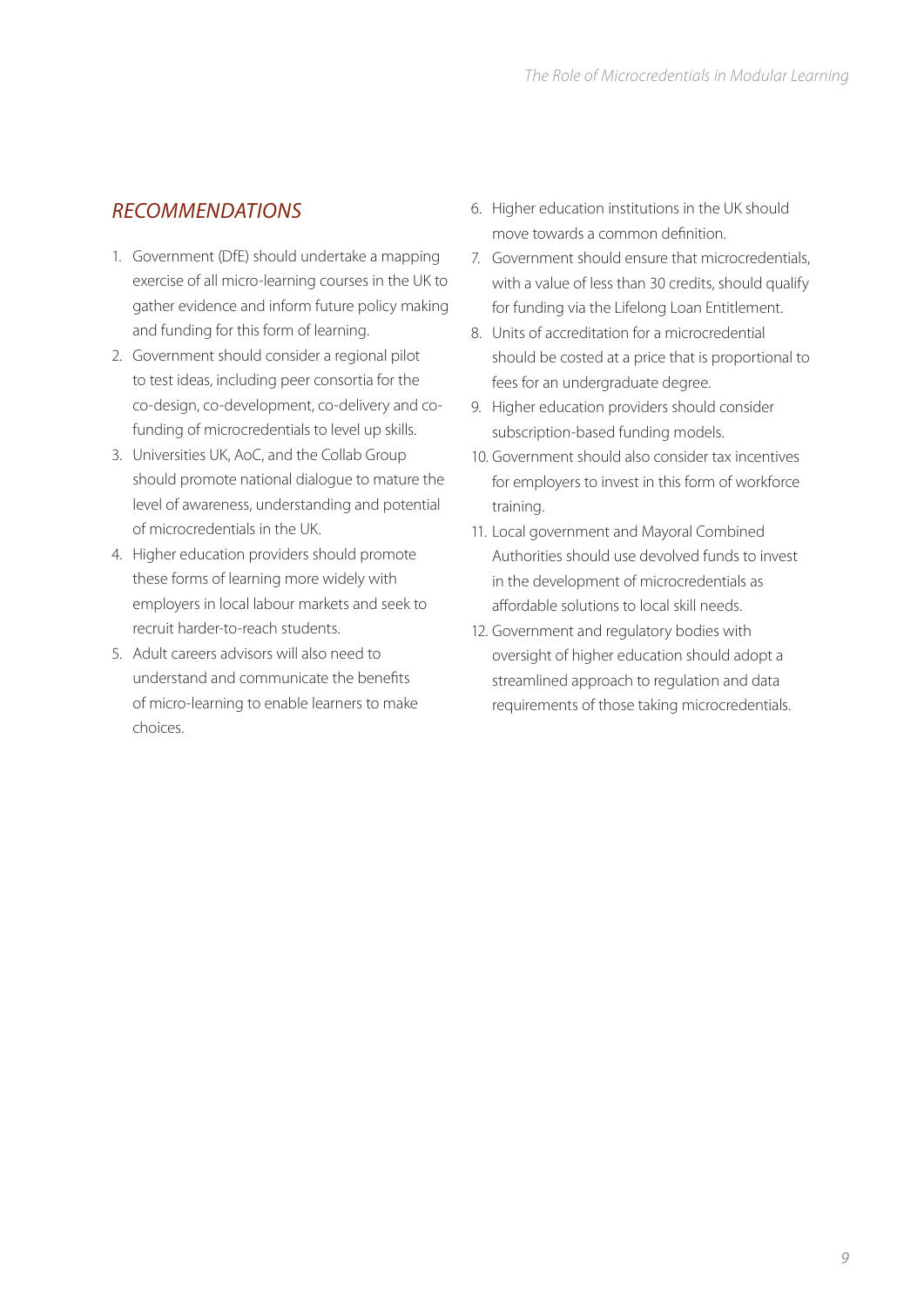

# 1. INTRODUCTION

In this report the Lifelong Education Commission seeks to explore the emerging role of microcredentials in modular learning and how they can help improve adult participation in higher education. The research has been sponsored by Staffordshire University, an institution that has already launched an ambitious programme of short courses and industry-recognised microcredentials that seek to address the skills needs of businesses in the region and facilitate greater access and take up of education and training by learners of all ages.

The specific aims of this report are to better understand what is meant by the term 'microcredential' and the scope of their potential application in the UK's skills system, particularly as it applies to higher learning (level 4 and above). It examines the demand for this form of learning from employers and learners and assesses what is needed for the future supply of microcredentials including: funding implications; qualification design; accreditation; credit transfer; and how microcredentials can enable alternative pathways to achieving full qualifications.

The report makes policy recommendations to government that can help to integrate the flexibility which microcredentials offer as a vital component of the UK's mainstream education system.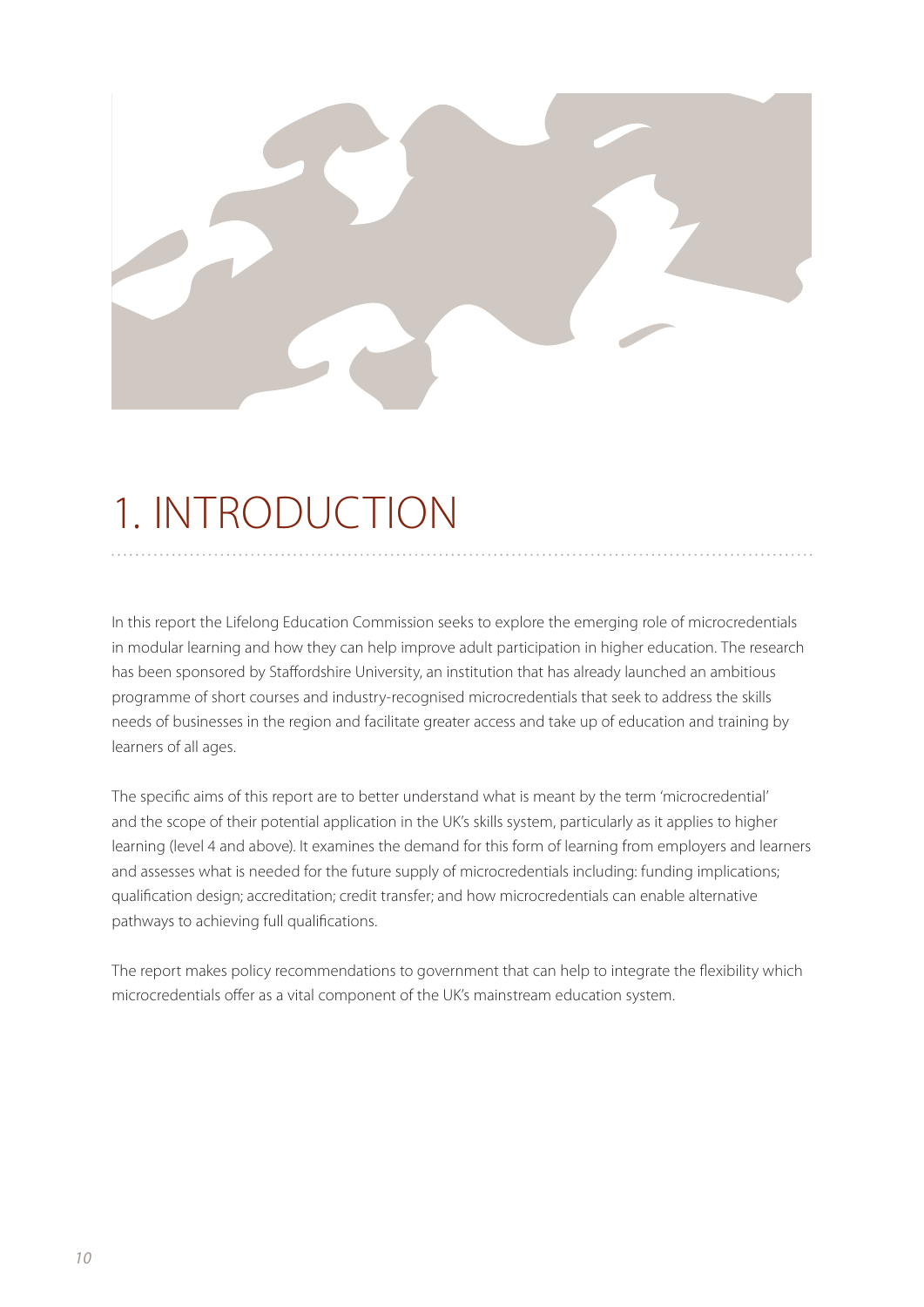

# 2. WHAT ARE MICROCREDENTIALS AND WHY ARE THEY NEEDED?

As the term implies, 'micro' credentials are small units of learning which are different in their size, complexity and duration of learning to traditional 'macro' credentials including formal qualifications such as certificates, diplomas or degrees.

Microcredentials have been around for some time in many various forms, but they have been gaining momentum and international profile over the past decade. The word first appeared in a Google search in 2013,<sup>1</sup> although the concept of short, bite-sized learning is not in itself new and can be traced back much further. The example of St. John's Ambulance, which has been offering short courses in basic first aid for well over a century, is often cited.<sup>2</sup> Higher and further education institutions have long provided short courses, both credit and non-credit bearing, to support continuing professional development and 'leisure learners'.

Interest in the UK has been stimulated by the Skills for Jobs White Paper and the Government's intention to raise adult participation in training through the provision of a modular skills system that can provide opportunities for flexible, lifetime learning. There are, however, significant differences in the understanding and definition of microcredentials, between institutions, and within and across various countries. There are also distinctions to be drawn about how microcredentials should fit within the wider skills ecosystem and whether they should be formally recognised or carry academic credit.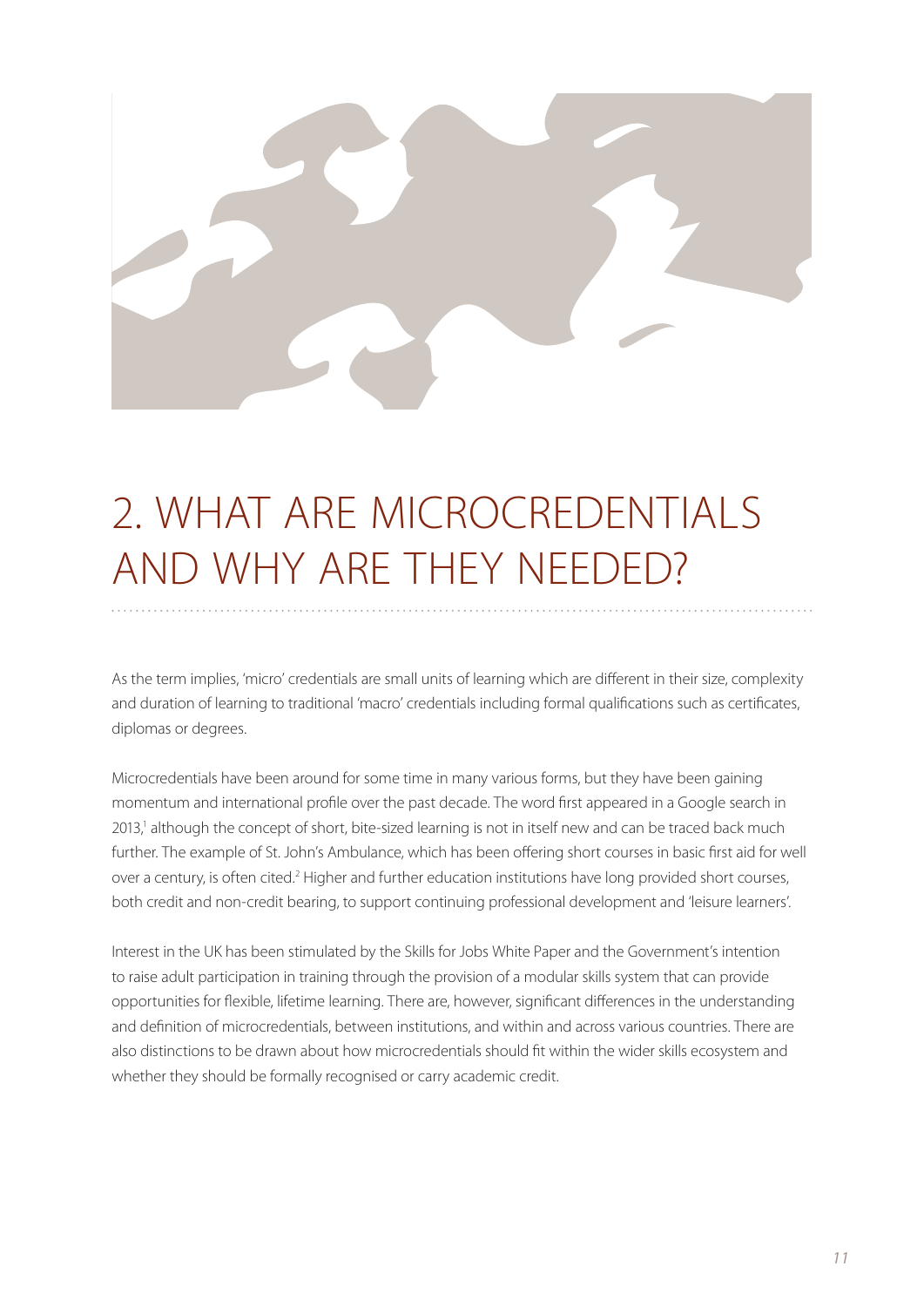#### *2.1 TYPOLOGY*

There is a wide range of learning products and experiences with labels and descriptors that are commonly used, often interchangeably, and which can fall under what has been referred to as 'a broad umbrella term' of microcredentials.<sup>3</sup> These include digital badges, open badges, online certificates, alternative credentials, nano-degrees, micro-masters, modular qualifications, massive open online courses (MOOCs) and short courses. Yet within these various types there are some distinct differences.

#### *2.1.1 ONLINE LEARNING*

Traditional distance learning, via correspondence, was rapidly expanded with the advent of the internet. New forms of e-learning changed both the content of learning and how it is taught. Massive open online courses (MOOCs) emerged from the open educational resources (OER) movement and the development of new digital platforms which made learning, teaching and research materials freely available to the public. MOOCs aimed to provide limitless content that is open and free to anyone, anywhere, regardless of prior learning and which can be started at any time and completed within the learner's time frame.

An important aspect of the early development of MOOCs was the focus on a connectivist philosophy to create a community of learning and to release materials at no cost to the user under an open licence, that permits re-use, re-purpose, adaptation and redistribution by others. However, MOOCs have since evolved into products that more resemble traditional courses, for example:

- 'Micro-masters' Originally conceived and developed at MIT these are a series of online graduate level courses to develop standalone skills for career advancement or earn graduate level credentials that are now available and accredited by a range of universities.
- 'Nano-degrees' A course of vocationally focused studies that can be completed online and stacked over time. These courses have prepared learners for careers in Information and Communication Technology industries but can be extended into other professional domains.

The online learning market has expanded with the emergence of platforms such as FutureLearn, edX, and Udacity that provide extensive content including modules for continuing professional development, as well as large corporates such as Google, Microsoft, Amazon and IBM that have entered the digital learning space, providing industry specific learning products for free.

In many respects these digital products, that have evolved from second-generation MOOCs, are seen as the precursor to microcredentials. There are, however, aspects of their design and purpose to which not all microcredentials will conform, especially those that seek to: use face-to-face teaching methods, control for content (including 'intellectual property') and enrolment, charge fees, assess and issue certificates or credit.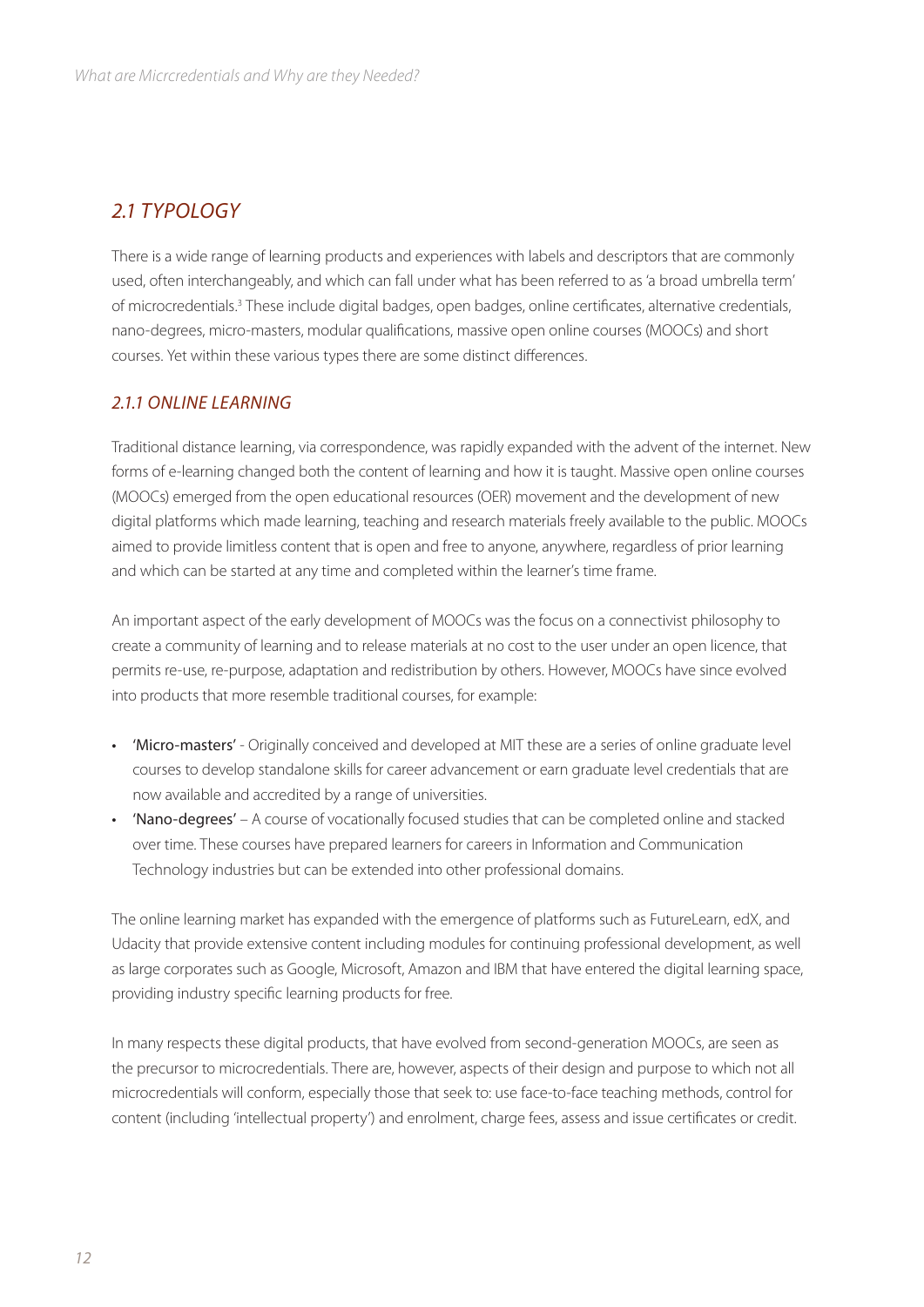#### *2.1.2 ASSESSMENT AND ACCREDITATION*

There are three core elements of education systems:

- Curriculum what is taught, the course of study or content.
- Pedagogy how the study is taught (whether online, college based or hybrid) in terms of underpinning theories of learning.
- Assessment and accreditation how performance and progress is evidenced.

There are few theoretical differences between 'micro' and 'macro' credentials when it comes to curriculum and pedagogy, although there is one important distinction in terms of design. Macro level credentials present more opportunity to deliver 'whole course' outcomes which are much more difficult to plan through micro modes of delivery. Microcredentials can differ by size and complexity, but many will still conform to conventional ideas about course content and learning methods, although it is recognised that the framing of microcredentials as a form of short course is a narrow concept which overlooks other learning opportunities such as work experience, internships, on-the-job training and portfolio-based professional learning.

However, formal education leading to qualifications is traditionally dependent on recognised quality systems for the assessment and accreditation of learning outcomes and prior learning. This is where the greatest variance between 'micro' and 'macro' is observed. With many forms of so-called microcredentials, assessment is not always required or standardised – they can often be self-assessed — while certificates of completion, qualifications or accreditation are not always a necessary or required outcome of learning.

Open or digital badging has developed, increasingly via online learning platforms, as a means to validate learning and for trainers, educators, community groups and industry organisations to reward participants for skills obtained in professional development or formal and informal learning.<sup>4</sup> Badging is an easy way of making visible competency-based skills which may be the result of prior learning and experience. But their validity is not without criticism. They are not always viewed as 'trusted credentials' with continued scepticism about how learning, experience or skills are observed and assessed. There is also concern over how to make sure that the badge is awarded to the person who completed the assignment, although digital tracking can authenticate Open Badges with a verifiable link back to the issuer.

Nano-credentials are another form of assessing competences (knowledge, skills and dispositions) that cannot easily be assessed or captured using traditional metrics (e.g. exams, dissertations). Assessment involves observation by one or more witnesses that can add up to evidence of competency (e.g. leadership, project management). A nano-credential is simply a claim that a certain criterion has been met. LinkedIn has a function to allow members to endorse the skills of others in their network by clicking on a button to endorse skills. Having multiple endorsements, awarded by different people, on different occasions, can provide confidence that the criterion has been met.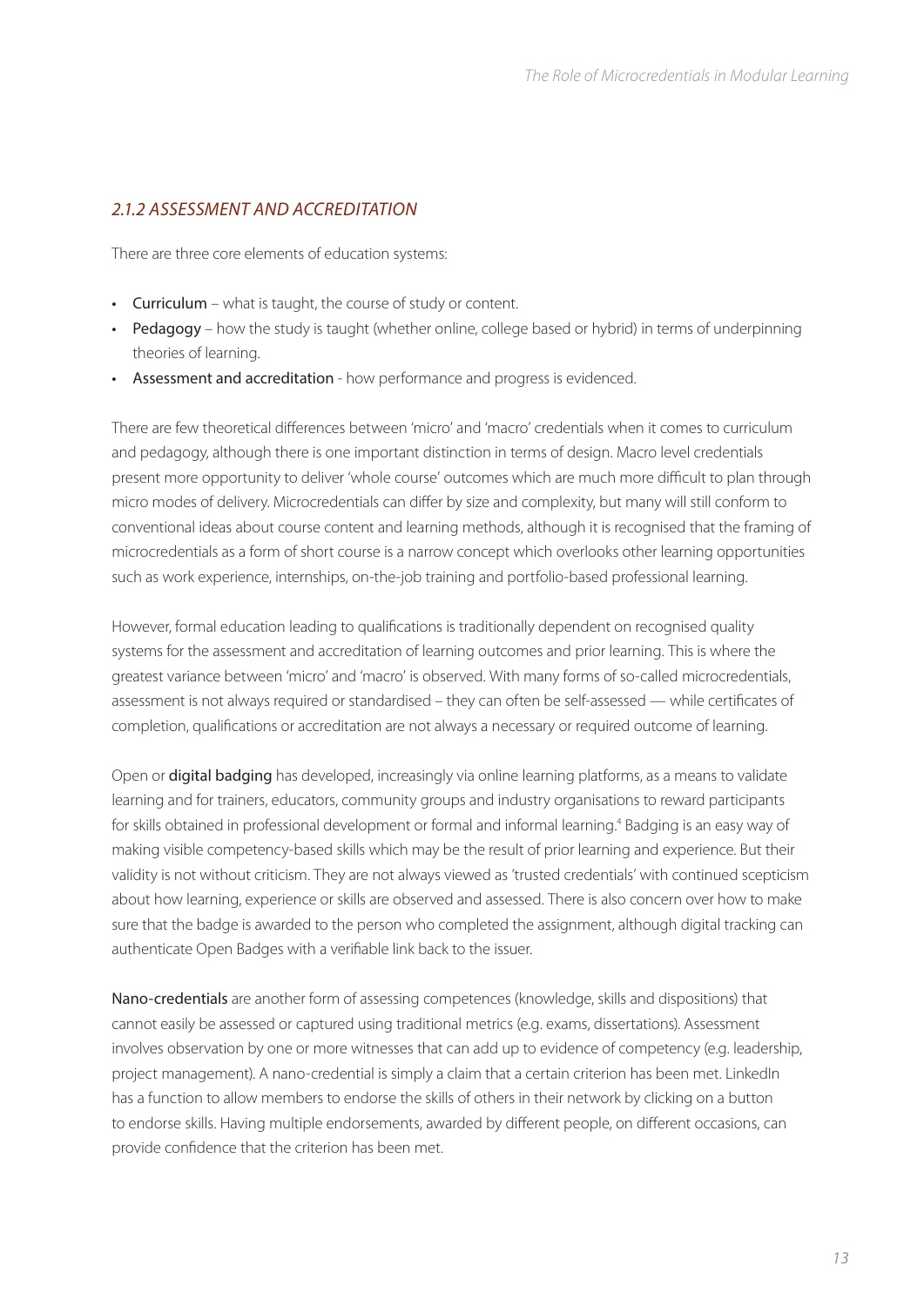#### *2.1.3 THE DIFFERENT CHARACTERISTICS OF MICROCREDENTIALS*

It is clear from the literature that there are many different interpretations of microcredentials within and between different countries as well as between different types of education providers – universities, commercial, private and professional bodies. Many can share particular characteristics but not all. The following table summarises the various features that have been attributed to this evolving term.

| Free                        | Fee charging                    |                          |
|-----------------------------|---------------------------------|--------------------------|
| Online                      | Face-to-face                    | Hybrid/Blended           |
| Formal                      | Informal                        |                          |
| Open to all                 | Closed                          |                          |
| Pre-assessed                | No prior learning or assessment |                          |
| Structured course content   | Unstructured - experiential     | Competency based         |
| Independently assessed      | Self-assessed                   | Non-assessed             |
| Accredited                  | Non-accredited                  | Quasi - badged           |
| Stackable                   | Standalone                      | <b>Both</b>              |
| Alternative to formal quals | Supplementary to formal quals   | Embedded in formal quals |
| Industry endorsed           | Industry designed               | Neither or both          |

#### *2.2 DEFINITIONS*

The conflation between various learning products and the fact that there is – as yet – no universally accepted definition has contributed to the confusion when discussing the relative merits of microcredentials and where they should fit with the education and skills system.

#### *2.2.1 UNESCO*

In an effort to address this situation UNESCO recently initiated a worldwide study with approximately 50 education specialists to develop greater consensus around a common microcredential definition.<sup>5</sup> The study reviewed and selected a range of international definitions from leading countries and regions (including the United States, Canada, Australia, New Zealand, Malaysia and the UK). The preliminary report proposes the following: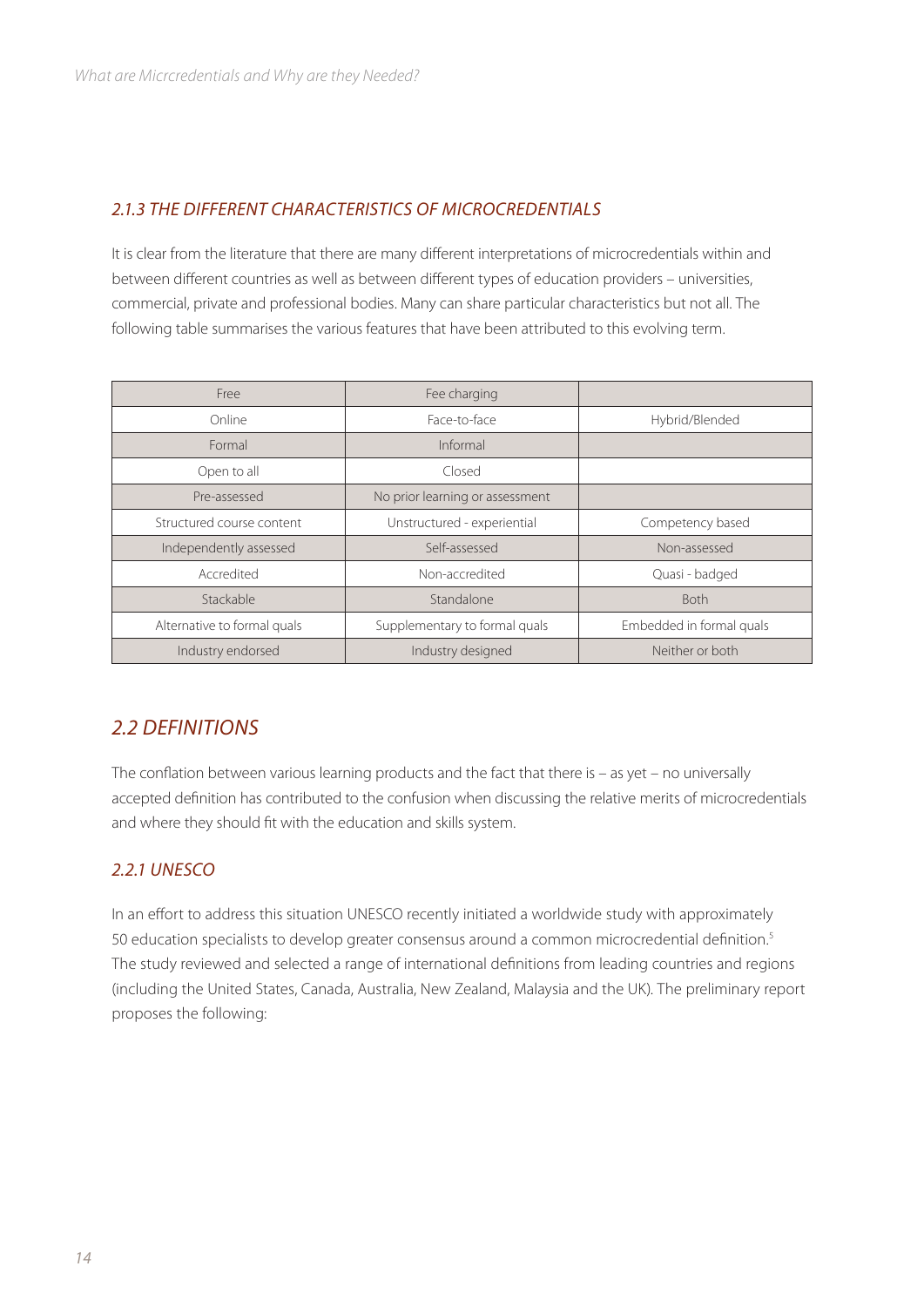#### UNESCO definition

*Credentials verify, validate, confirm, or corroborate a person's learning achievements, knowledge and preparedness for performing tasks. Credentials are diverse with regard to their scope, status and purpose.* 

*A subset of credentials can be referred to as microcredentials: these are typically focused on a specific set of learning outcomes in a narrow field of learning and achieved over a shorter period of time. Microcredentials are offered by commercial entities, private providers and professional bodies, traditional education and training providers, community organisations and other types of organisations. While many microcredentials represent the outcomes of more traditional learning experiences, others verify demonstration of achievements acquired elsewhere, such as in the workplace, through volunteering, or through personal interest learning. Microcredentials are often promoted as an efficient way to upskill workers across the lifespan.*

#### A microcredential:

- 1. Is a record of focused learning achievement verifying what the learner knows, understands or can do;
- 2. Includes assessment based on clearly defined standards and is awarded by a trusted provider;
- 3. Has standalone value and may also contribute to or complement other microcredentials or macro-credentials, including through recognition of prior learning; and
- 4. Meets the standards required by relevant quality assurance.

The proposed definition is not officially endorsed by UNESCO; rather it is the outcome of a preliminary study that may be used to inform a formal position in due course. It is an attempt to distil what experts 'agree that they agree on' so far about microcredentials. However, there are areas of divergence, with less consensus around three issues:

- Whether recognition of prior learning should be included.
- How to describe or define 'trusted providers'.
- Whether quality assurance needs to be explicitly described.

There is also scope for interpretation about what constitutes 'standalone' value. Some institutions have developed frameworks for small units of learning (e.g. five units) but which only provide for standalone recognition if a larger volume of notional credits are formally assessed (e.g. 20 units). See the Staffordshire University case study, below.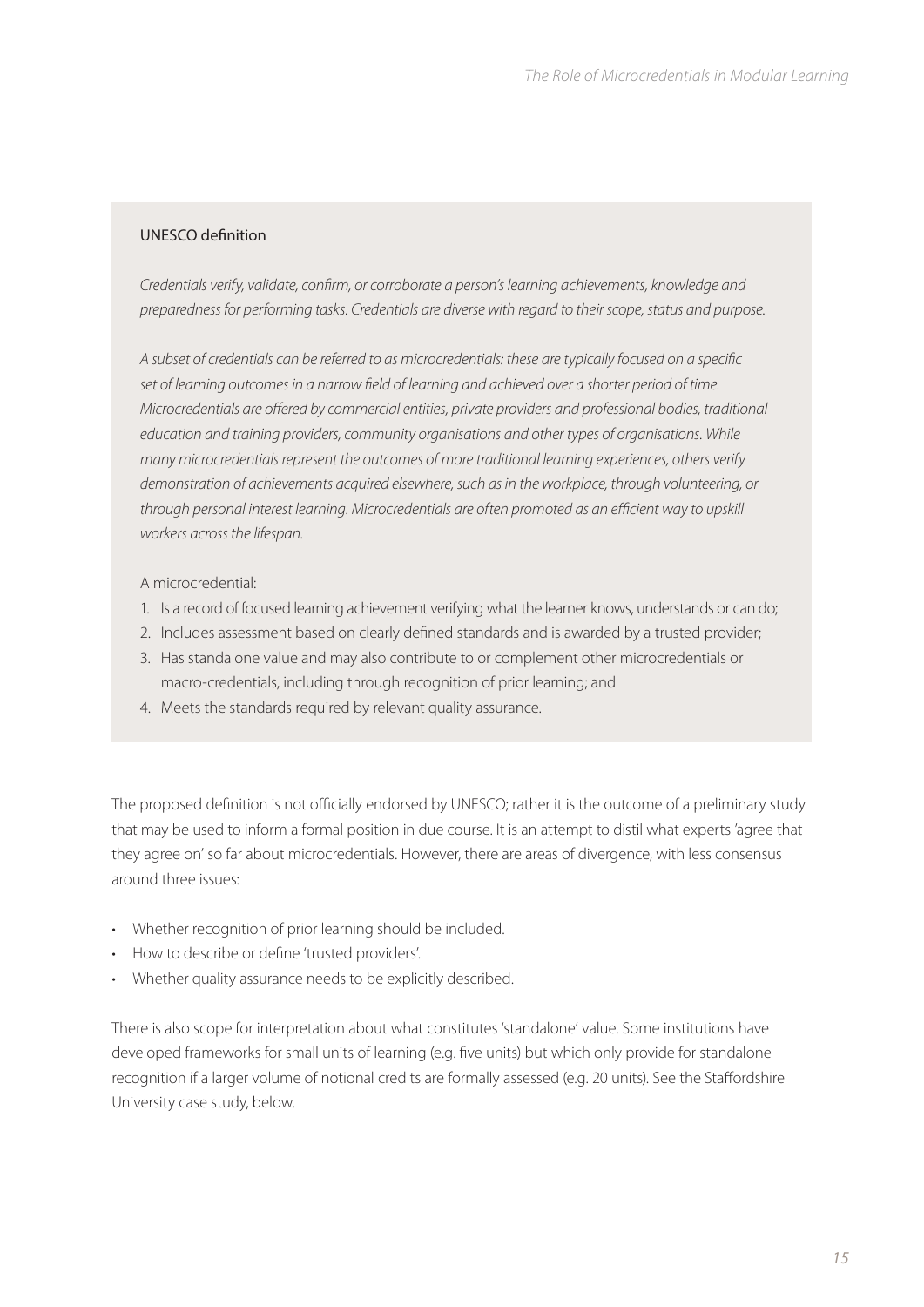The definition proposed by UNESCO is more of a clarifying statement, although critics have already highlighted that the proposed definition could apply equally to macrocredentials, with the exception of the focused learning component.

#### *2.2.2 EU DEFINITION*

One of the potential assets of microcredentials is their greater portability across geographic borders compared to more traditional vocational or occupational qualifications that are often not recognised by employers or professional bodies in different countries or regions. The freedom of movement for workers across the European Union is a central right and cornerstone of citizenship. The European Union has therefore taken a proactive role in developing the potential of microcredentials across Europe as part of a wider project to harness and integrate the architecture of the European Qualifications Framework (EQF) and the European Credit Transfer System (ECTS).

The development of the Common Microcredential Framework (CMF) for MOOCs alongside pilot initiatives such as the ECIU University transnational collaborative project<sup>6</sup> is part of an ongoing programme to forge a more connected approach towards a common European-wide meaning. The following definition was proposed by the European Commission's Higher Education Consultation Group.7

#### EU definition

*A microcredential is a proof of the learning outcomes that a learner has acquired following a short learning experience. These learning outcomes have been assessed against transparent standards. The proof is contained in a certified document that lists the name of the holder, the achieved learning outcomes, the assessment method, the awarding body and, where applicable, the qualifications framework level and the credits gained. Microcredentials are owned by the learner, can be shared, are portable and may be combined into larger credentials or qualifications. They are under pinned by quality assurance following agreed standards.*

Like the UNESCO statement, the EU definition goes some way to addressing some of the confusion and lack of common language around microcredentials. It makes clear that a microcredential is a documented statement awarded by a trusted body to signify that a small volume of learning has been assessed against agreed standards and in compliance with agreed quality assurance principles. Implicit in this working definition is that microcredentials should be referenced to, or embedded within, the European Qualification Framework (EQF) as well as National Qualification Frameworks.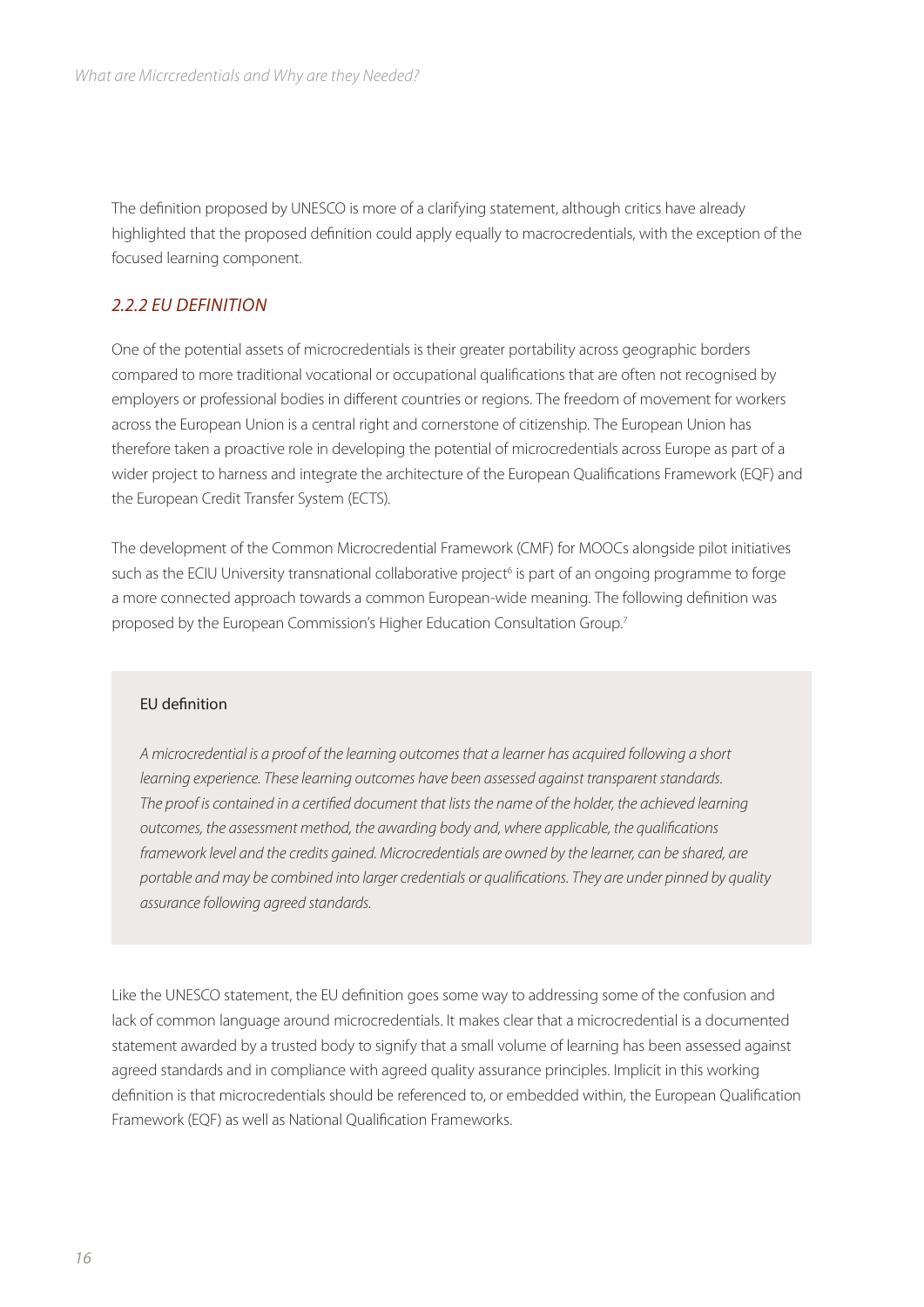#### *2.2.3 QUALITY ASSURANCE AGENCY*

The highly fragmented growth of microcredentials in the UK and the absence of a single definition or commonly agreed understanding have compelled the Quality Assurance Agency (QAA) to consider this issue. In their work to date the QAA has outlined the following characteristics for microcredentials.<sup>8</sup>

#### QAA Characteristic Statement

For the purposes of this characteristics statement and UK higher education, a microcredential is:

- 1. Credit-bearing against a recognised level of the Qualifications Frameworks;
- 2. Subject to standard quality assurance mechanisms; and
- 3. Whilst there are no upper or lower limits on the amount of credit that a microcredential carries, it should not normally constitute an award in its own right on the Qualifications Frameworks.

The characteristics described here are exclusively designed for higher education institutions in the UK, identifying microcredentials as units of learning that carry a small amount of credit that may not constitute an award in their own right, but which could be stacked to form a qualification should sufficient credit be accumulated. This is a statement which aims to position microcredentials within the mainstream of education and skills training. It therefore does not include any alternative offerings such as those other types or units of learning that are not formally constituted, assessed and accredited by 'trusted providers' or not recognised by agreed qualification frameworks. In this way the QAA characteristics address some of the issues raised by the UNESCO definition, while limiting the potential scope of microcredentials to a higher education environment.

Again, there are some issues here. Some higher education institutions in the UK may develop frameworks with wider interpretations, and envisage 'notional' credits of learning, which might not become credit bearing until they are formally assessed as part of a formal award. But these smaller units of unassessed learning would still be understood as microcredentials. In addition, higher education institutions may construct whole qualifications, built entirely from microcredentials (e.g. Staffordshire's postgraduate awards) following a quality process that ensures coherence. Managing the potential for the over-assessment of very small number of credits and the burdens that could be placed on this form of learning is important.

These are important aspects of design that any definition would need to accommodate, to enable flexibility within the system to stack micro-credits, accumulate credit and achieve an award. The principle of no upper or lower limit is also important, although it is recognised that microcredentials will be smaller than short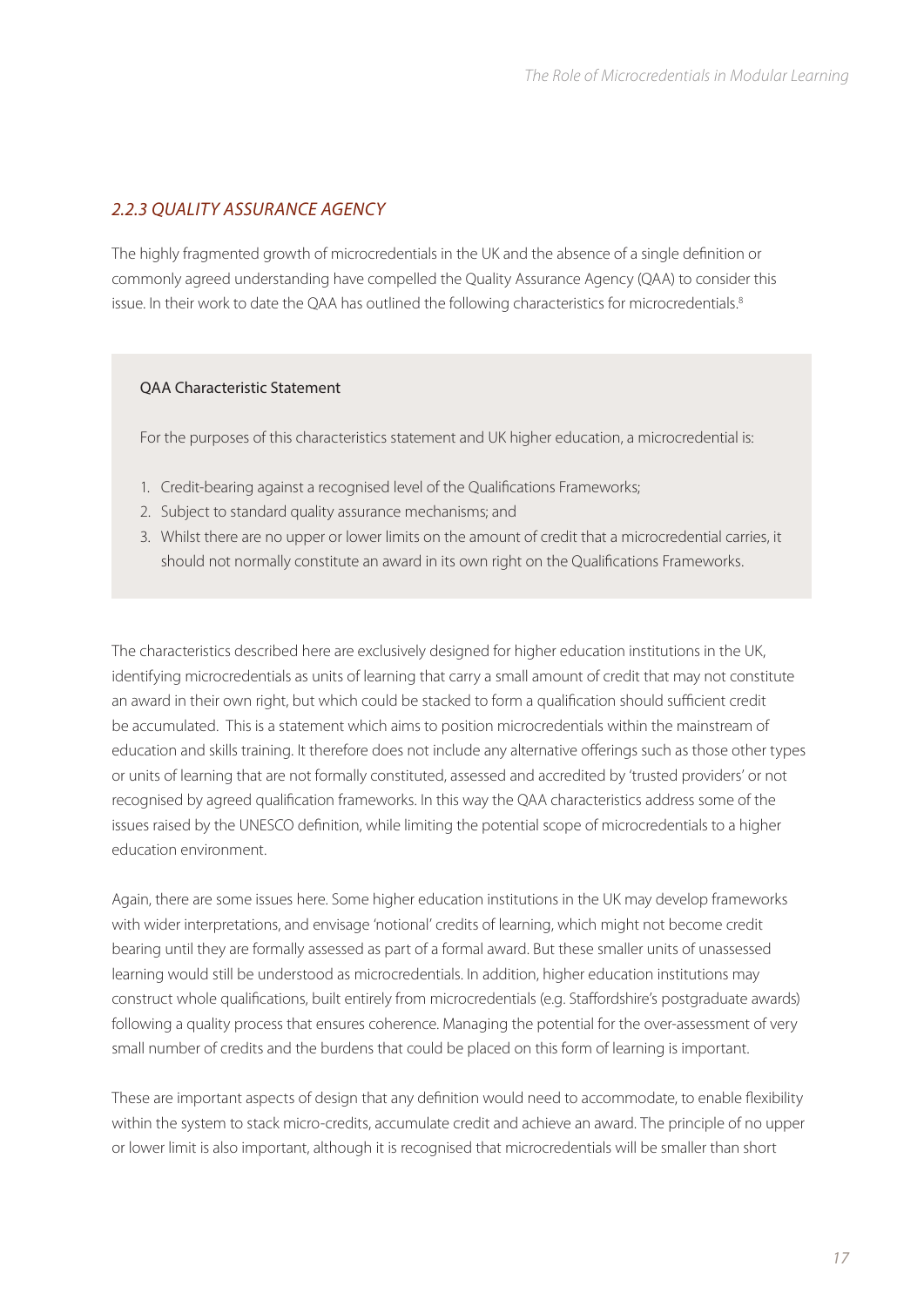courses, such as those being trialled by the Government as part of the pathway towards the Lifelong Loan Entitlement, and which would typically bear up to 30 credits.

#### *2.2.4 THE CREDENTIALS ECOLOGY*

These positions are fluid, suggesting that the definition and application of microcredentials will continue to change and evolve in response to new developments. It is notable that none of the above (UNESCO, EU, QAA) has specified a number of hours or credit volume. Among the many international bodies only the European Mooc Consortium have done so, defining microcredentials as no less than 100 and no more than 150 study hours. In an attempt to explain and reconcile the current landscape, with its many various learning products and definitions, Brown, Mac Lochlainn, Nic Giolla Mhichíl and Beirne (2020) outlined a credential ecology (see Figure 1), which differentiates between credit-bearing and non-credit-bearing credentials, and credentials that are bundled and unbundled.

- Bundled: the aggregated unit of education provision (degree/qualification)
- Unbundled: education provision (degree/qualification) disaggregated into its component parts
- Credit-bearing: credit awarded on completion of course, in relation to the course's contribution to a unit standard and/or (part) qualification.
- Non-credit bearing: no credit awarded on completion, these credentials are not applicable toward a larger accredited qualification or degree.



*Source: Adapted from Brown, Mac Lochlainn, Nic Giolla Mhichíl, & Beirne, 20209*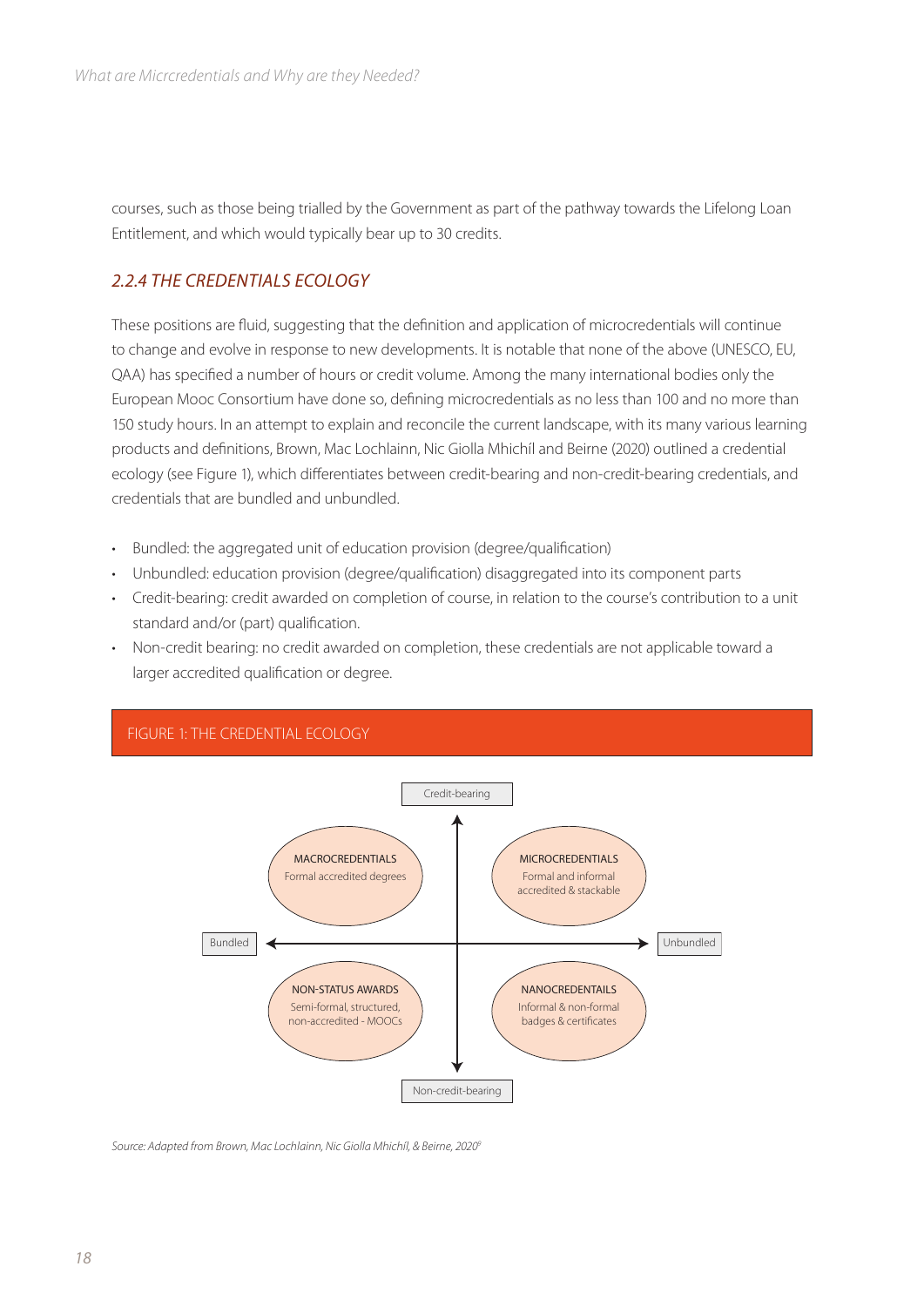#### *2.3 WHY MICROCREDENTIALS ARE NEEDED*

Notwithstanding the variations in definition and understanding about what constitutes a microcredential, there are also some significant differences in thinking about their application – why they are needed and how they should be used.

#### *2.3.1 PRODUCTIVITY AND SKILLS*

Skills are an important driver of economic growth. The world's most productive economies are also among the most highly educated and skilled. However, the UK has a longstanding problem with productivity, with too many firms – the so-called long tail of small businesses – struggling to adopt new technologies or management practices, and unable or unwilling to invest in skills. The UK Government's focus on modular, flexible, lifelong learning is designed to address these challenges that are contributing to lower levels of productivity compared to other nations.

Microcredentials could be an important part of this approach, allowing employees and businesses to engage in bite-sized learning that is targeted on specific industry needs. Their short, focused nature can enable an agile response to skills gaps and workforce development. Consequently, they have an important role in enabling businesses to embrace a culture of continuous skills acquisition to remain competitive and relevant.

#### *2.3.2 FUTURE OF WORK AND THE 4TH INDUSTRIAL REVOLUTION*

The changing nature of work and the skills needed to succeed in this world are predicted to shift at an unprecedented rate. Estimates vary greatly. The World Economic Forum has predicted that 50% of the global workforce will need retraining by 2025.<sup>10</sup> The scale and pace of this transformation is disputed but it is nevertheless clear that the combined effects of globalisation, an ageing population and technological advancements, such as artificial intelligence and robotics, is already disrupting economies, displacing traditional occupations and sectors, but also creating new roles and opportunities.

As jobs and the demand for skills continue to change, it is anticipated that people will continually need to retrain, reskill, or redeploy to remain economically competitive. This need will drive more and new types of training that can meet specific requirements, aligned to industry and employment needs, and which can be delivered flexibly, timely and on-demand. Microcredentials are an alternative to the 'one size fits all' approach with the potential to offer small units of learning that are affordable and can be accessed as and when required.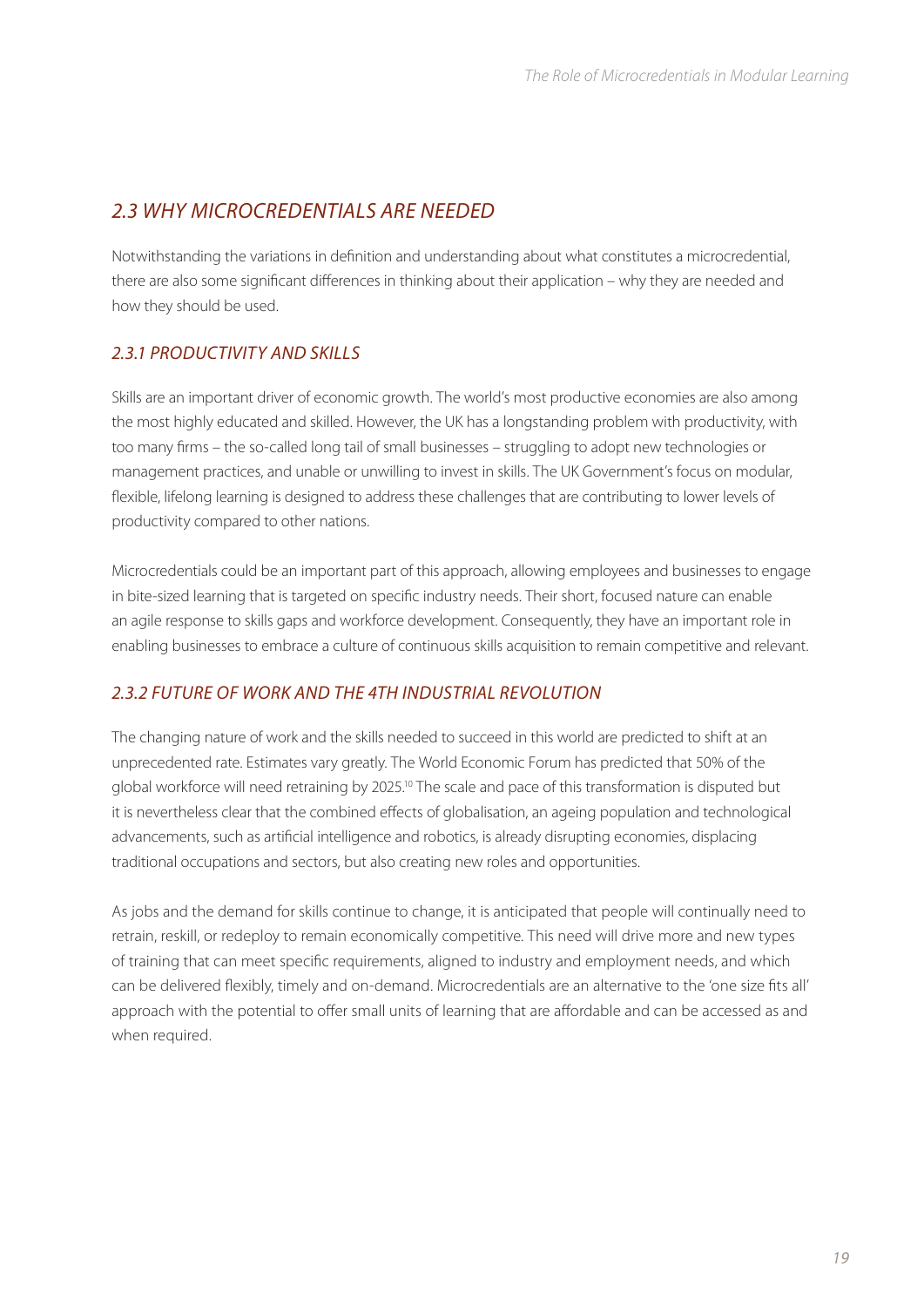#### *2.3.3 LIFELONG LEARNING*

The OECD has highlighted the need for lifelong learning to future-proof workers from demand shocks and long-term structural changes. Unfortunately, the UK is currently lagging the world's most productive economies in the level of participation in adult learning.





*Source: OECD 202111*

Microcredentials offer a different approach to traditional education and training, one that can provide new models for lifelong learning, encourage uptake by adults and provide another pathway to higher education. Lifelong learning is not purely about employment prospects or economic utility. It should also encompass learning before a working life begins, and after it concludes. However, a culture of continuous learning, with modules and microcredentials at its centre, could place learners within a system that is personalised and inclusive and which can encourage the development of disparate skills that are adaptable to a life of learning and work.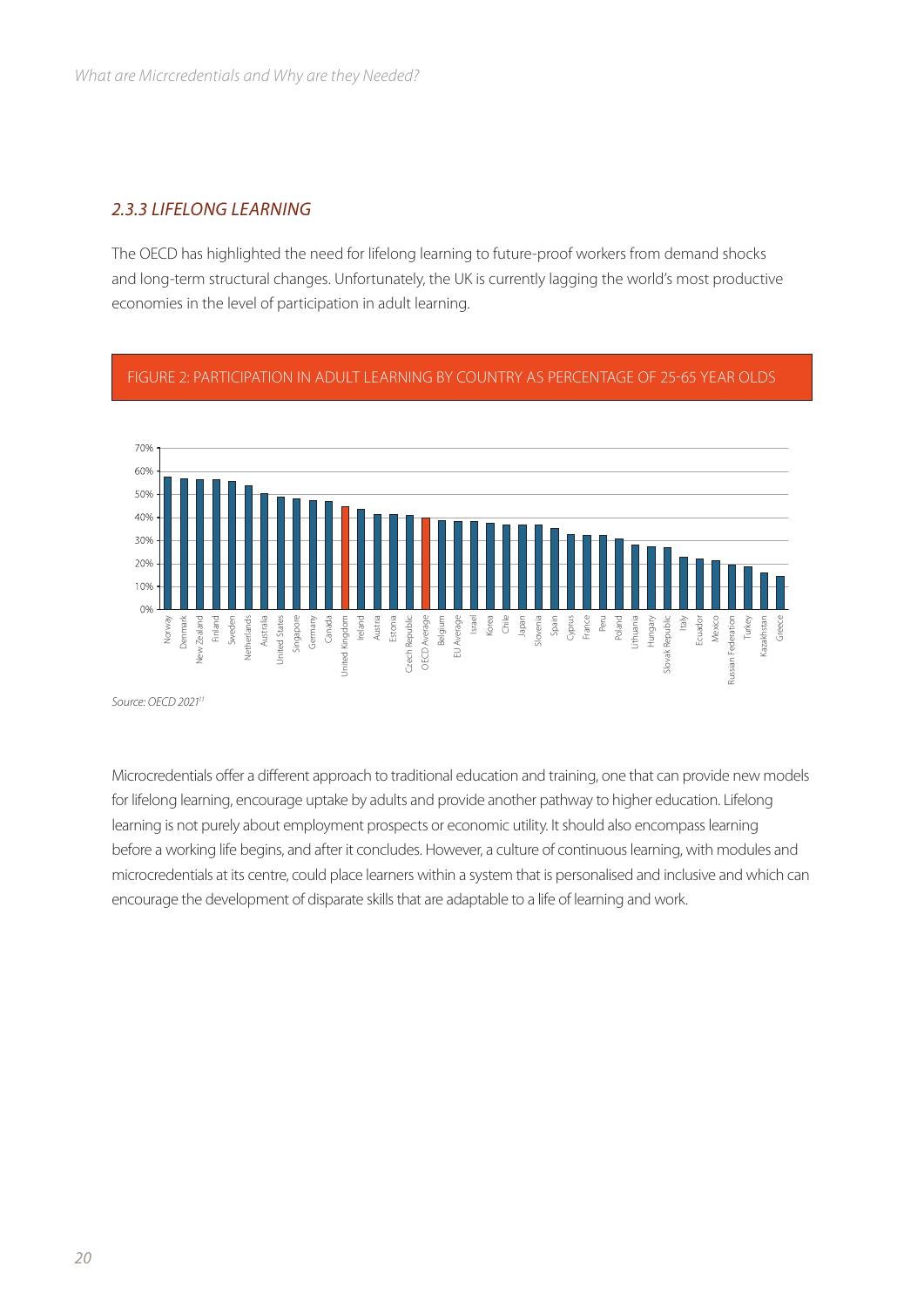

# 3. THE SUPPLY AND DEMAND FOR MICROCREDENTIALS

Despite an emerging body of international literature, there is still relatively little public awareness and understanding about microcredentials. The current and future demand for such products is therefore difficult to assess. However, in thinking about what might influence the development of this market, there are three main stakeholder groups to consider: Learners, employers and education providers.

#### *3.1 LEARNERS*

While various surveys have identified that most learners have not heard of microcredentials,<sup>12</sup> the demand for alternative forms of education is increasing. Personalised learning and micro-learning were amongst the key global education trends identified by Euromonitor in 2017.<sup>13</sup> By the end of 2019 there were over 110 million learners around the world enrolled in more than 13,500 MOOCs.<sup>14</sup> The Covid-19 pandemic has seen these figures increase dramatically. In 2020 Holon IQ identified that MOOCs attracted almost 500 million visits from learners around the world in just a 30-day period while major MOOC platforms have reported increases of between 50% and 400% on previous years.15 It is difficult to predict how this interest in online learning will pan out or how it will impact other forms of education and training but it is clear that unprecedented events have stimulated learner demand.

The wide range of products that can be categorised as microcredentials makes it difficult to analyse a typical learner or identify who is most likely to be attracted to this type of learning. However, international data on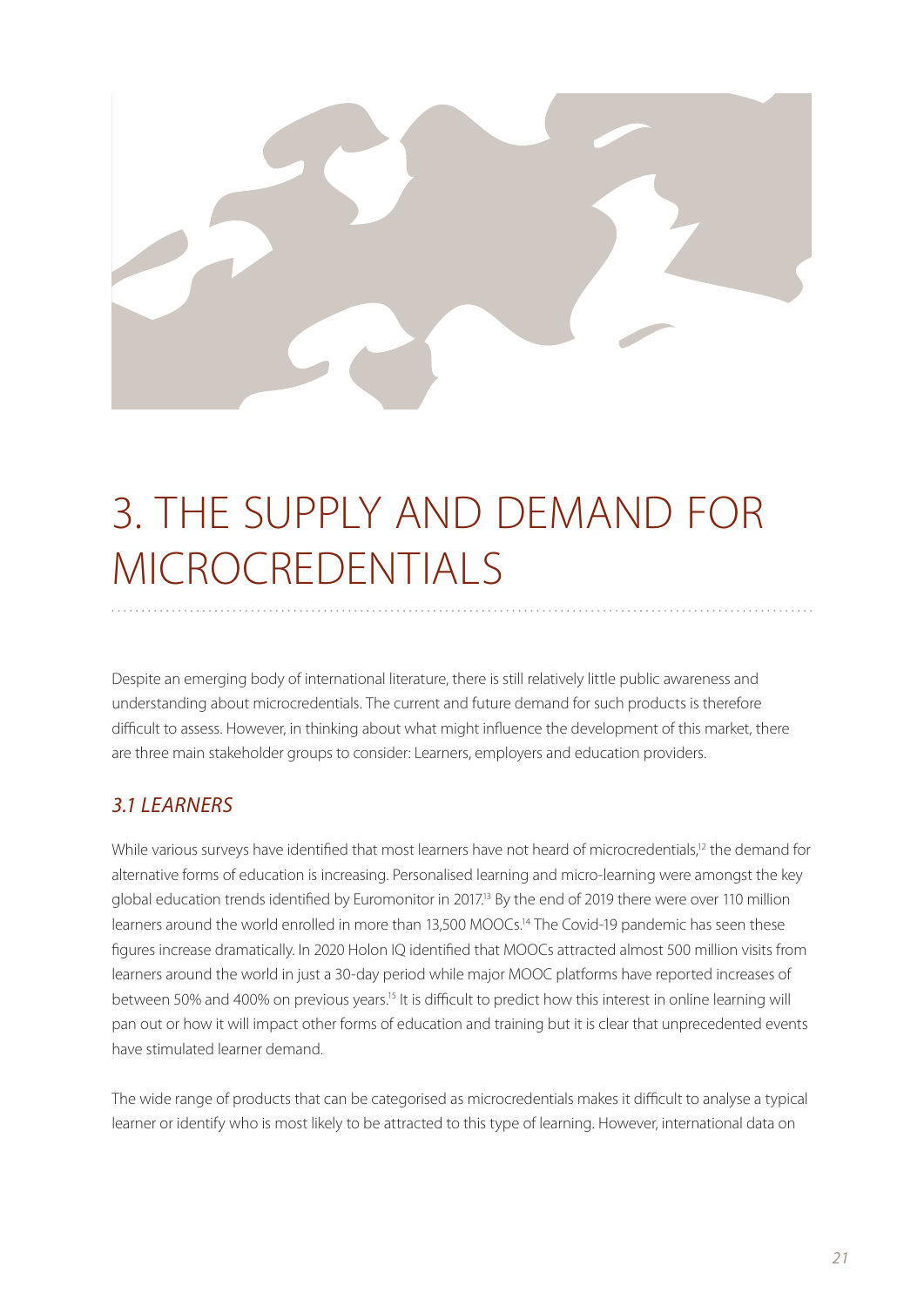learners participating in adult education can provide some indicative evidence. Studies by the OECD indicate that those with higher levels of education are more likely to engage in further learning — 60% of tertiaryeducated adults compared with 30% of adults without upper secondary education. Participation is relatively even across gender and different age groups - at around 45-50% for those aged 25-54, and approximately 35% for 55–64-year-olds.16

Existing evidence also shows that employment status can affect the likelihood of participating in education and training. According to the Survey of Adult Skills (PIAAC), those earning at the median and higher wage levels, and working for larger firms, tend to participate more than their counterparts.17 Higher levels of digital skills and technology-based problem-solving are also indicators of a greater propensity to engage in further education, and particularly online learning.18

Studies on MOOCs show similar findings. One survey identified that the average age of learners completing a MOOC-based microcredential was 36 years and that most participants already had at least an undergraduate degree (85%). In addition, about 80% of respondents claimed to already have either advanced or intermediate level knowledge in a short course topic.<sup>19</sup>

In addition, the data on MOOCs suggests that learners on short courses are similar to those on longer courses when analysed by field of study. Participants taking MOOCs courses in STEM subjects (including experimental physics, energy, mathematics and digital technology) are more likely to be male (70%).<sup>20</sup> Female learners represented only 14% of MIT online students in artificial intelligence and 20% of Coursera's computer science courses<sup>21</sup>

Most learners on non-degree learning programmes self-finance their study. Few benefit from employer support. In a survey of respondents who had completed Coursera and edX courses in 2018 and 2019, it was found that employers paid the fees for 4% of respondents and contributed towards the fees of another 1%.<sup>22</sup>

The picture emerging about learners on short courses is that they are more likely to:

- Be in work and earning at or above median wages
- Have existing qualifications
- Be able to afford to pay tuition fees
- Have other forms of support to allow them to integrate further study with existing commitments e.g. childcare
- Have a higher level of literacy and digital competence
- Already have some knowledge related to the course topic studied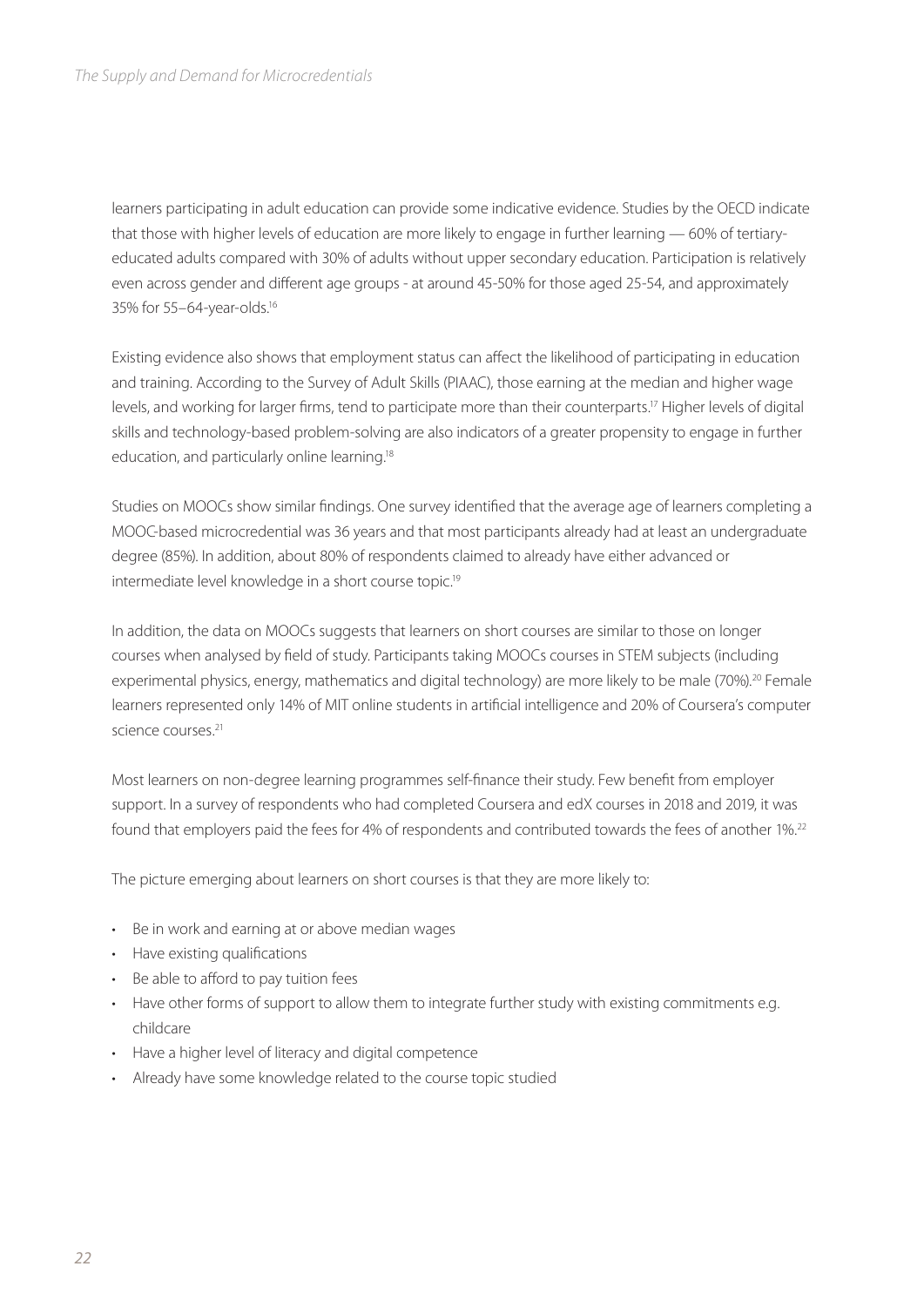This profile has implications for the development of microcredentials in the UK. Rather than widening participation and providing greater access and inclusivity, there is a risk that microcredentials could create a Matthew effect of accumulated advantage to those who already possess greater levels of human capital by providing a further differentiating factor in an escalating qualifications race.

If the UK skills revolution is to succeed, it will need to stimulate the demand for learning among all members of society. This includes those in search of a first experience of further or higher education, those in the workforce wishing to upskill and those looking to reskill after a period in or out of the labour market. Microcredentials have the potential to do this, but the barriers which some learners face will need to be mitigated. This places an obligation on providers to seek to recruit harder-to-reach students and to provide the support needed to engage in bite-sized learning.

#### *3.2 EMPLOYERS*

The evidence from numerous international sources suggests that microcredentials are not well understood by employers.23 This is not helped by an unfamiliarity with the term or by the multiple forms which microcredentials can take.

Recruitment processes continue to emphasise full qualifications with 40% of UK employers indicating a desired preference for degrees on job descriptions, whether the job requires it or not.<sup>24</sup> However, there is strong evidence, both internationally and in the UK, that employers value experience over qualifications. Among UK businesses that invest in training, few are funding full qualifications,<sup>25</sup> while many SMEs are struggling to find training for industry relevant skills that are flexible and of manageable duration. The final report of the Workplace Training and Development Commission identified the priority to:

*"Provide more focus on meeting the needs of all adults in work. This requires less emphasis on the achievement of full qualifications and more access to flexible, bite-size units of accredited learning."26*

#### *3.2.1 UK BUSINESS SURVEY*

As part of this research, Staffordshire University commissioned the British Chambers of Commerce to include a series of questions in its Quarterly Business Outlook Survey.27 The survey included 1,154 businesses in the UK, of which:

- 24% are manufacturing firms, 69% are service industries, and 7% are other industries (e.g. utilities, construction, agriculture).
- 93% are SMEs (with fewer than 250 employees)
- 50% report that they export their services or products.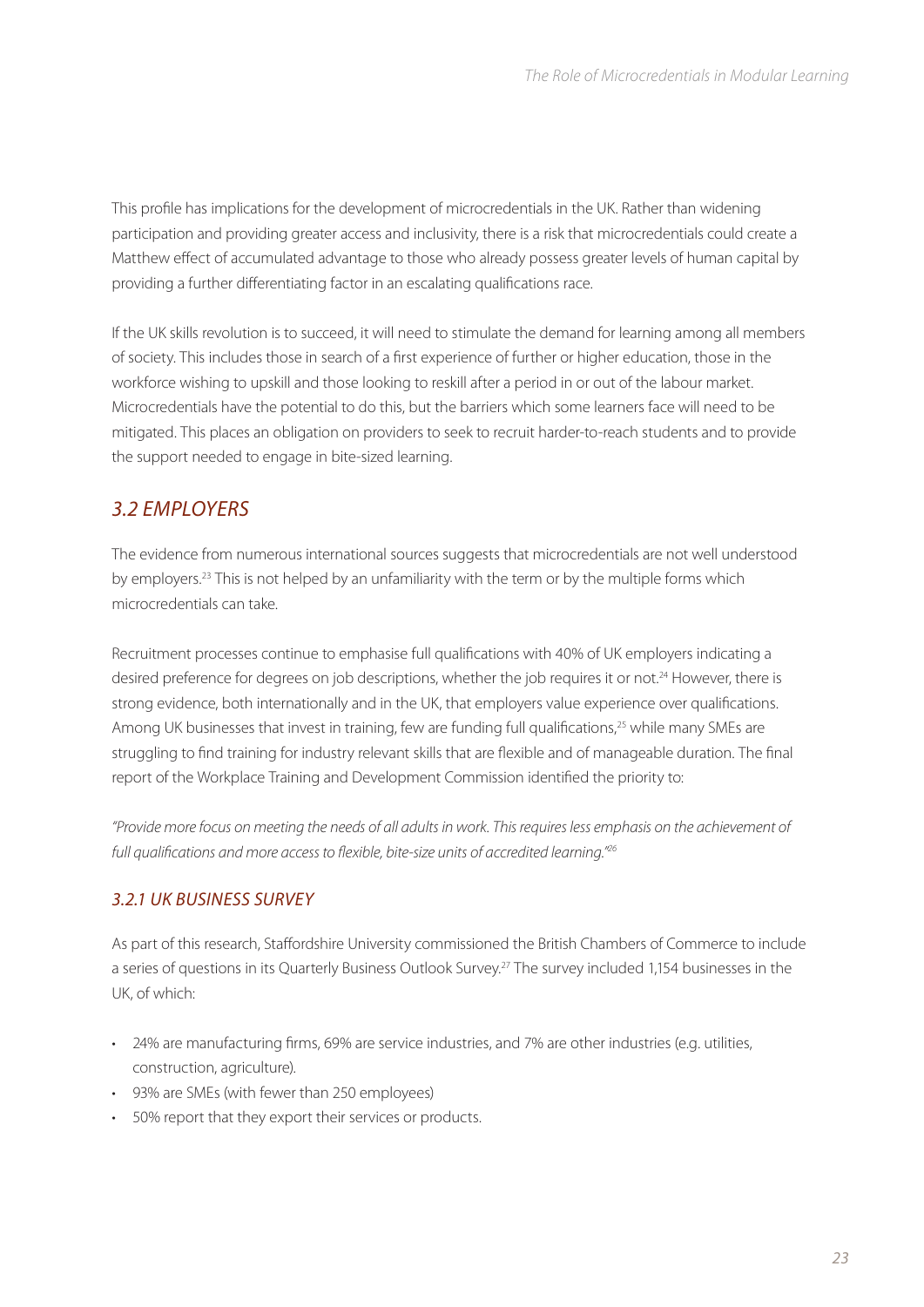#### *AWARENESS OF MICROCREDENTIALS*

The survey asked businesses how much they knew about microcredentials. 17% of all respondents expressed some level of awareness, compared to 83% who had not, although only 2% indicated that employees had studied microcredentials. Larger firms with more than 50 employees are slightly more likely to be aware (21%), with 4% having employees who had studied them.



*Source: British Chambers Business Outlook Survey, 2022 (Base: Total N = 1050)*

#### *THE PROPENSITY TO USE MICROCREDENTIALS*

Having explained the purpose of microcredentials, what they are and how they are used,<sup>28</sup> businesses were then asked about their propensity to use microcredentials in the future. Over a quarter of all businesses indicated that they would be 'likely' to use them in the next 12 months. There were no major distinctions between types or size of business, except that larger firms (with more than 50 employees) are likely to require more information before being able to respond either way (37% of larger firms compared with 27% of smaller firms).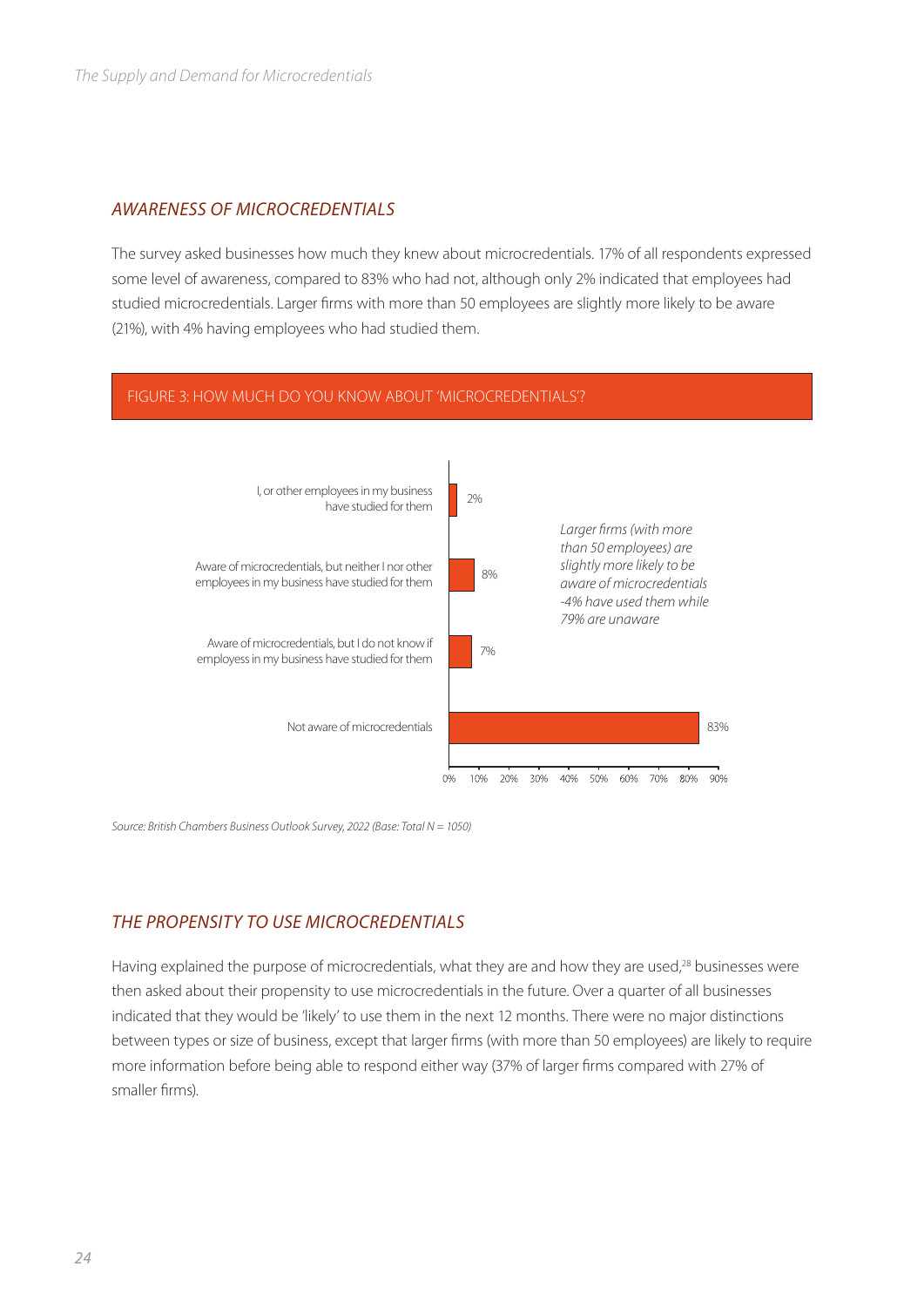#### FIGURE 4: HOW LIKELY IS IT THAT YOUR BUSINESS WILL USE MICROCREDENTIALS IN THE NEXT 12 MONTHS?



*Source: British Chambers Business Outlook Survey, 2022 (Base: Total N = 1035)*

#### *THE ROLE OF MICROCREDENTIALS IN RECRUITMENT DECISIONS*

Businesses were asked if microcredentials would be considered as part of a candidate's qualification and skill set when recruiting new employees. Again, roughly one quarter of all respondents (26%) indicated this would be considered, although 30% of all firms would require further information before thinking about this. There was no major distinction between sectors or size of business, with larger firms more likely to require further information.

#### FIGURE 5: WOULD YOUR BUSINESS CONSIDER THE MICROCREDENTIALS OF CANDIDATES WHEN RECRUITING?



*Source: British Chambers Business Outlook Survey, 2022 (Base: Total N = 1034)*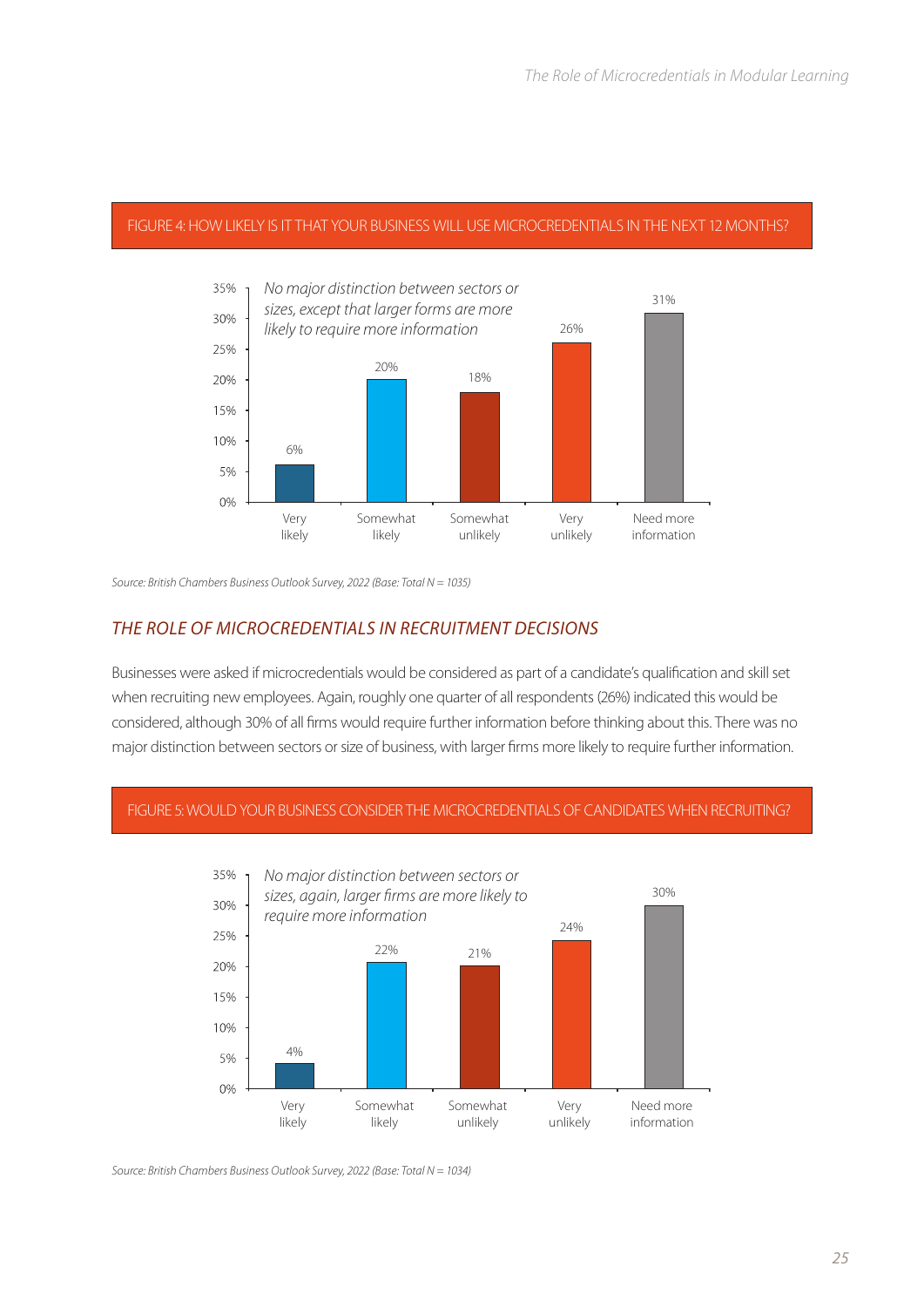#### *HOW TO ENCOURAGE TAKE UP OF MICROCREDENTIALS*

In thinking about what would encourage businesses to use or promote microcredentials, more than a third of all businesses (36%) indicated that they would need further information before considering this as part of their workforce training and development. Almost one third (29%) indicated that endorsement by an industry body would influence their decision, while recognition of microcredentials as a standardised qualification featured higher (27%) than other considerations. Fewer respondents were encouraged by formal accreditation or the facility to expand microcredentials into a higher-level qualification.

#### FIGURE 6: WHAT WOULD ENCOURAGE YOUR BUSINESS TO USE MICROCREDENTIALS?



*Source: British Chambers Business Outlook Survey, 2022 (Base: Total N = 1026)*

#### *OTHER FACTORS*

In terms of other factors that would encourage employers to use microcredentials, their relevance to specific job, business or industry needs were most cited by respondents. Industry specific courses that could help bridge skill gaps in the workforce or which could enhance or be a substitute for Continued Professional Development (CPD) were also mentioned.

Finance, costs and value for money were also significant factors for a number of employers, many of whom indicated that they would be most interested in microcredentials if they were free or if funding was available, either wholly or in part.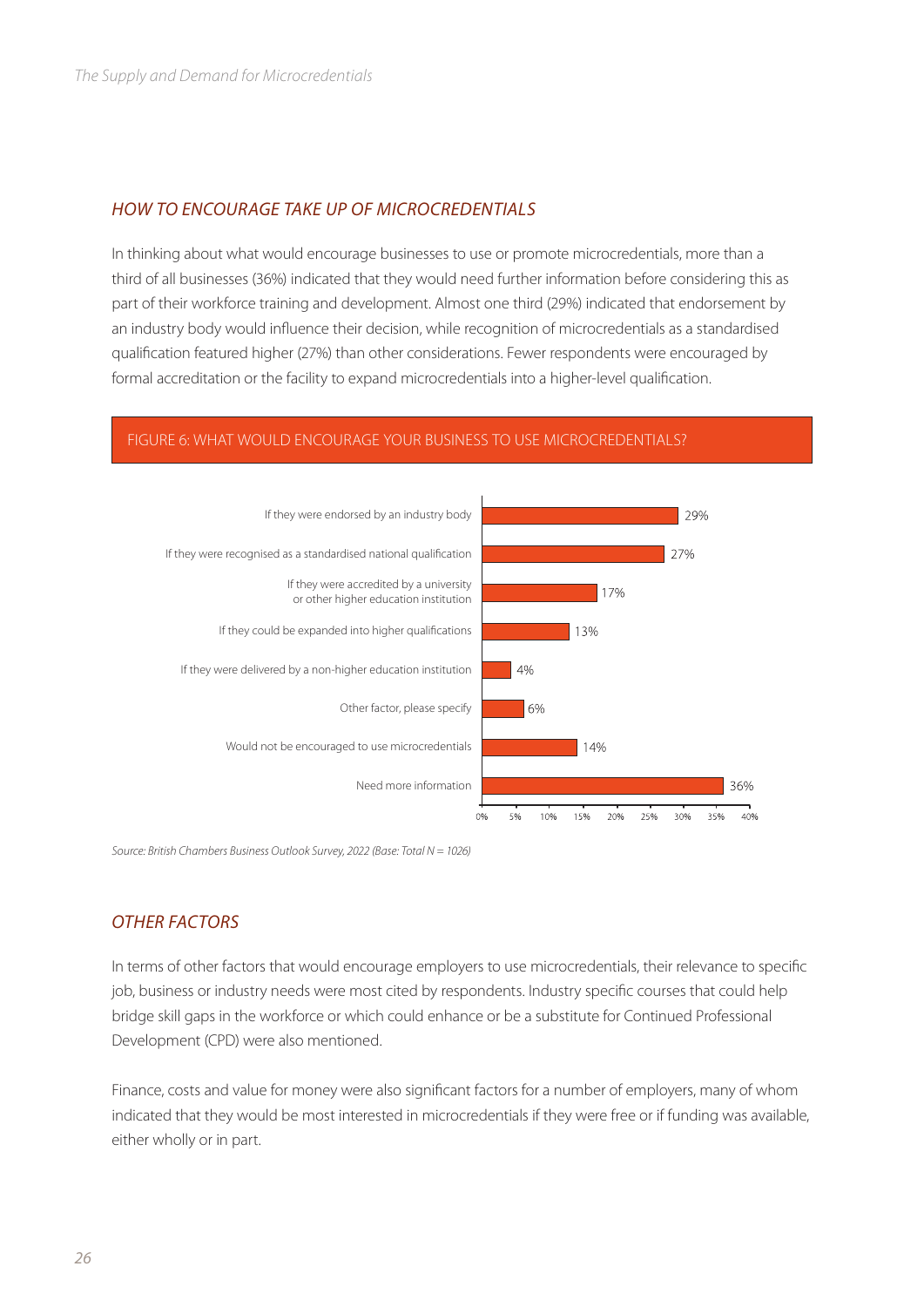#### *3.2.2 WIDER STAKEHOLDER VIEWS*

Stakeholders in the West Midlands, where Staffordshire University is piloting microcredentials, were consulted as part of this research. Employer representative bodies expressed their in-principle support for the idea of microcredentials, while admitting to some confusion or unfamiliarity with the term. As the findings of the survey illustrate, there is clearly more to be done in promoting the concept of microcredentials and the potential benefits to workforce training and development.

The distinction between 'education' and 'training' and between deep or narrow and broad learning was highlighted with a view that microcredentials would be best suited to focused areas of expertise with an emphasis on the technical and practical application of skills rather than theoretical knowledge.

Both private and public sector employers in the West Midlands recognise the value of small units of learning that can be adapted to the changing needs of the local economy, tied to key sectors in local industrial strategies and skill needs identified in Local Skills Improvement Plans. There is, however, a recognised need for generic business management and leadership skills that are applicable to all sectors.

Wider stakeholders were ambivalent about the need for microcredentials to be credit-bearing or have academic status, although the value to learners was recognised in terms of the potential to continue learning and accumulate credit that might lead to a formal qualification. Thoughts on the potential role of microcredentials are elaborated in the following case study of one Staffordshire-based employer trading in the tech industry.

#### Case study: Tech employer

*"A lot of the tech workforce don't have formal qualifications or degrees, although they are industry accredited and do a lot of CPD. There would be an advantage to formal learning but a lot of people in tech would do MCs anyway even if they are not credit bearing.*

*"There are benefits to all learning. Degrees are valuable whether in history or any other subject – they help produce an all-rounded individual, develop critical thinking and communication skills etc.*

*"But there is a distinction to be made between narrow and deep technical skills and how these may be broadened out across the industry. Good coders without degrees can struggle to progress into management, product development or project management roles. Employers still like to see a degree for management roles so MCs that stack into full degrees would help here."*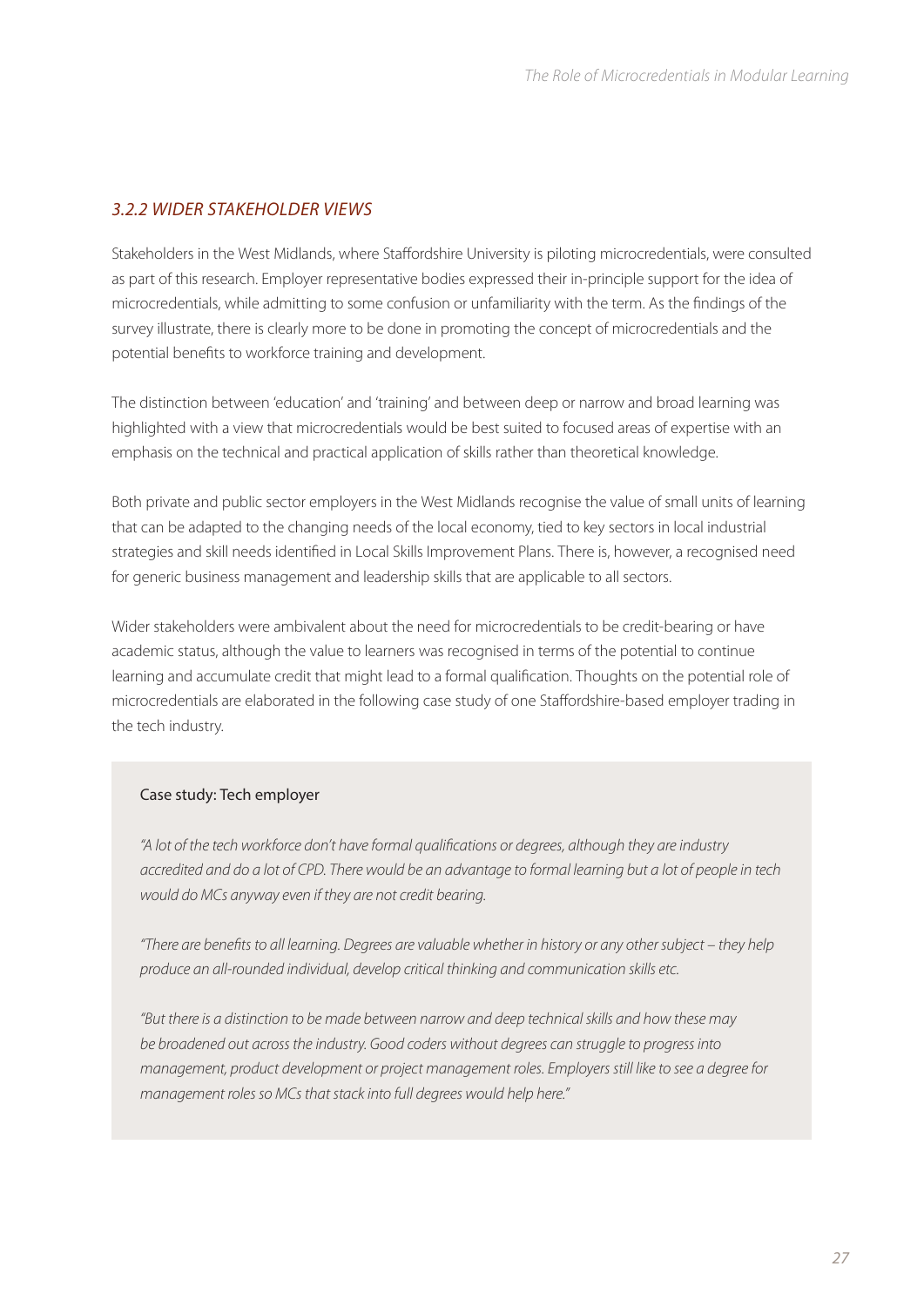#### *3.3 PROVIDERS*

There are a wide range of potential providers for microcredentials, including private companies and corporations, universities and colleges.

#### *3.3.1 PRIVATE PROVIDERS*

The number of microcredentials offered on selected learning platforms is continuing to rise. Coursera, the largest online provider, reported a 35% increase between 2020 and 2021. A large share of these microcredentials is developed by private providers, while the education market is being influenced by the rise of 'own-brand' learning platforms by large corporates whose main business is not education and training, such as Google, Amazon, Facebook and LinkedIn.

Technology companies have a long tradition of offering certified training for users and technicians of their own technologies, but many of these companies are now offering a wider range of training on topics beyond their own products, and in some cases developing their own training and certification ecosystem. In 2020, Google announced that it would remove the requirement for job applicants to have higher education degrees and launched a range of professional training qualifications that it would treat as equivalent to a degree in its recruitment processes for certain roles.

#### *3.3.2 HIGHER EDUCATION PROVIDERS*

Notwithstanding the rise of private provider in the education space, higher education institutions are currently the leading providers of microcredentials, with an increasing overlap between microcredentials offered on digital platforms and those provided directly by higher education institutions. It is observed that levels of interest in microcredentials by educational institutions are increasing but it is not clear what precisely is driving this. It has been suggested that this could be a 'fear of missing out' on the 'next big thing' rather than welldeveloped institutional strategies.29 For some institutions microcredentials clearly fit with a defined social mission to provide lifelong learning. But competition from alternative providers, which threatens to disrupt traditional education, must be a decisive factor in this development. In the UK, government policy and the new Skills Act are important factors in the development of flexible, modular provision.

Early adopters of microcredentials in higher education are responding to ongoing concerns about the fit for purpose of traditional degrees and the perception that graduates are not sufficiently job ready, as well as the wider commercial opportunities which the need for continual upskilling in the future economy presents. Microcredentials offer higher education providers the opportunity to respond to learner needs and labour market demands, to modernise and unbundle the curriculum, with its expensive, campus-focused models and long-learning programmes.<sup>30</sup>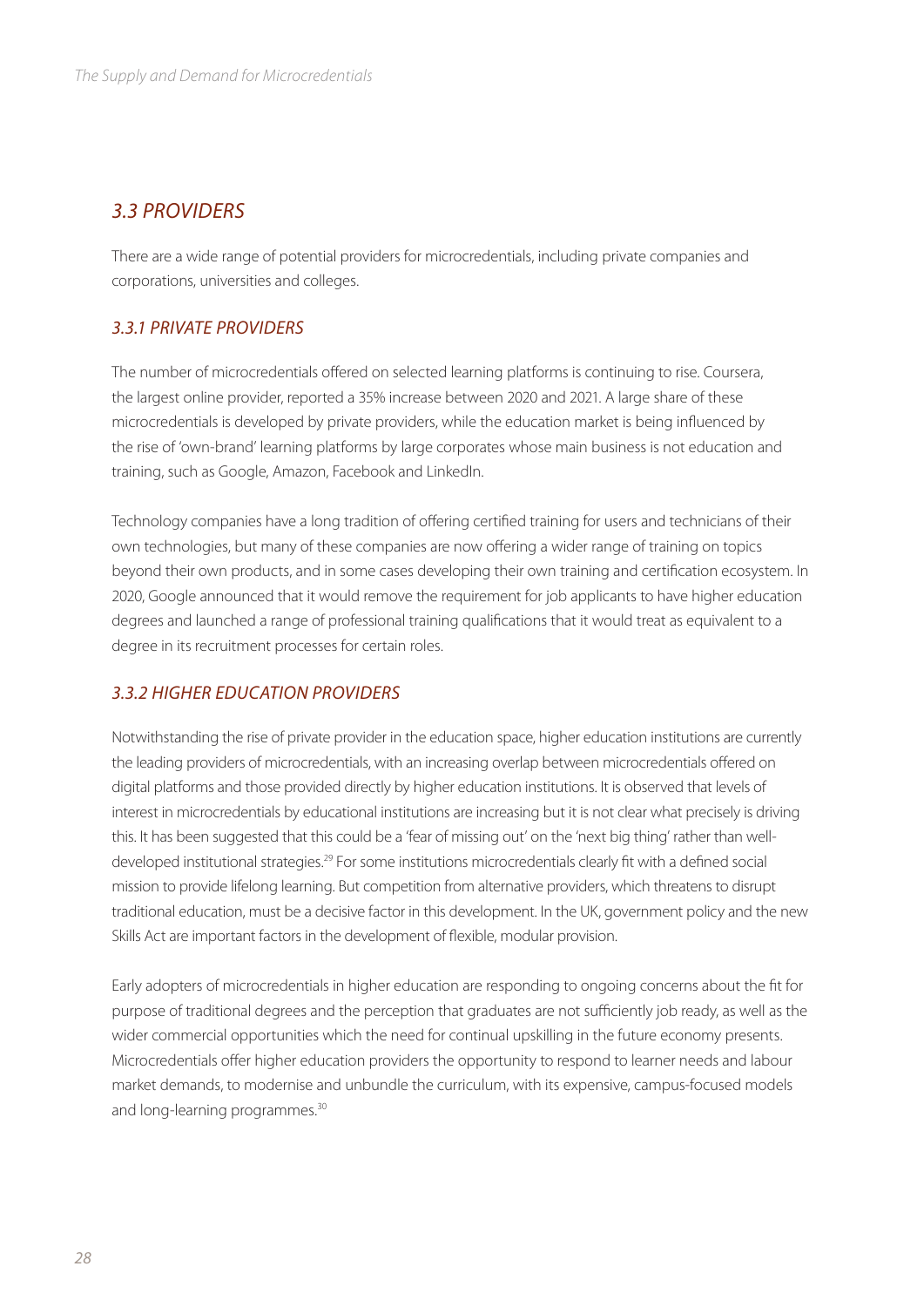This doesn't necessarily mean a huge shift to online learning. Despite the impetus which Covid-19 provided, survey evidence suggests there is a growing demand for blended and not purely online learning.<sup>31</sup>

#### *3.3.3 FURTHER EDUCATION PROVIDERS*

The role of further education in the design and delivery of microcredentials is relatively under-developed and under researched. Yet the sector could emerge as a key provider in this space. Further education colleges in the UK are already a large provider of higher education at levels 4 and 5, as well as informal education. They are delivering in partnership with higher education institutions (i.e through validation agreements) but there is also a growing number of FE colleges who have been granted Degree Awarding, or more typically Foundation Degree Awarding powers, that could feasibly occupy this space.

In the United States, technical colleges are currently the largest provider of non-degree credentials, which includes various micro-learning products. There is greater scope for involvement by further education, either in partnership with accrediting universities or in their own capacity, although the costs of developing new learning products are a barrier which would need to be overcome.

\*\*\*

Future demand, from learners and employers, as well as further investment in the development of microcredentials will be dependent on how they are promoted and integrated within the mainstream education and skills system as well as tangible evidence of their benefits.

A focus on technological solutions and the supply of products by way of short online learning experiences is part of this. But the transformative potential of microcredentials is likely to come from better understanding the demand from learners and employers, and responding to this in a way that is useful. This may include the ability to scale and stack learning into credible outcomes, so that microcredentials become a valued feature of the UK's credential ecology.

Many short learning and continuing education programmes, particularly professional training programmes and those offered by business schools, provide important revenue streams for higher education institutions. Moreover, as higher education attainment continues to rise, this is a stream of revenue with substantial growth potential, since learners who already have higher education are the most likely to take advantage of further education and lifelong learning, and higher education institutions can also market short-learning programmes directly to their increasing alumni base.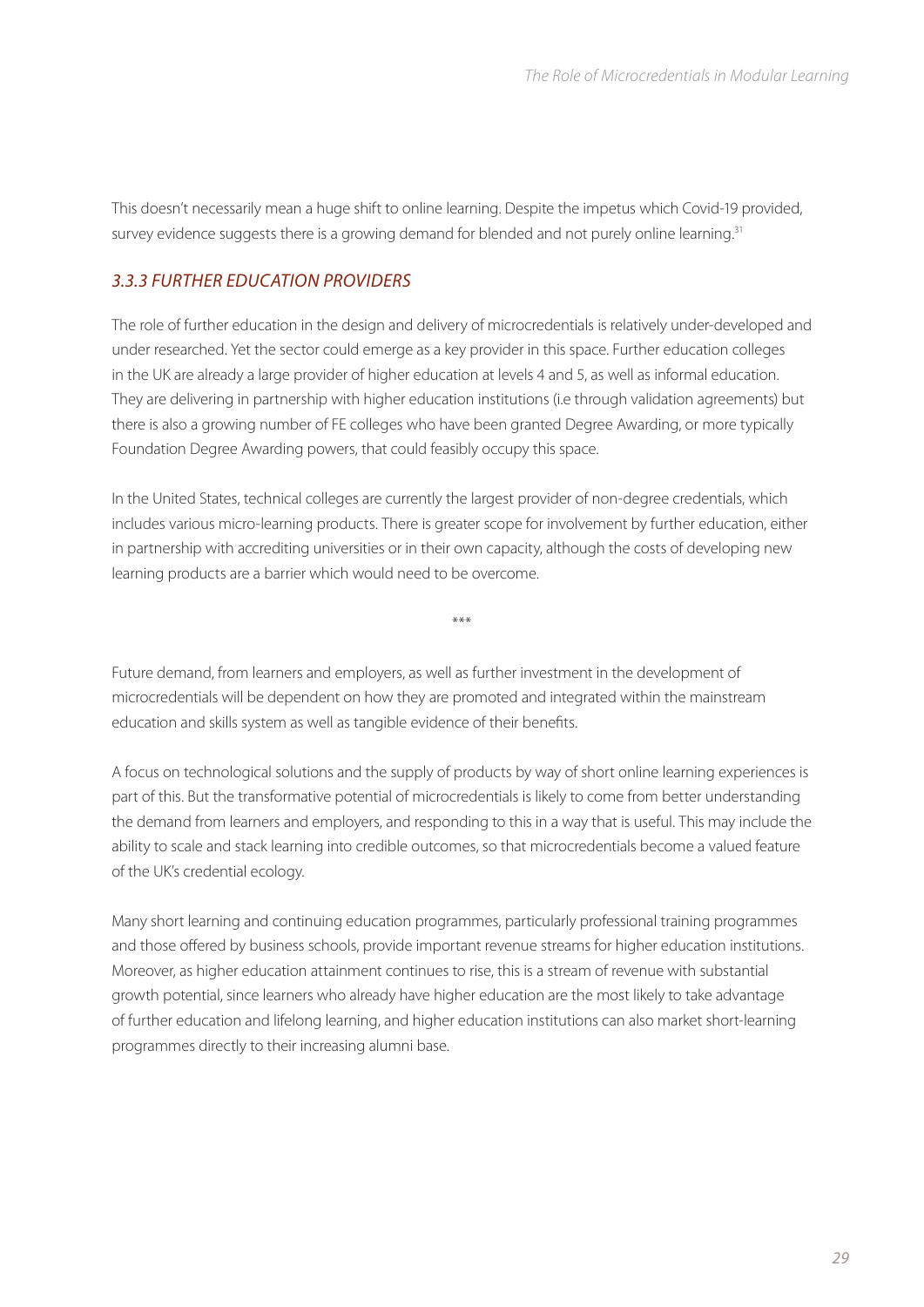

# 4. BUILDING THE PATHWAYS TO HIGHER LEARNING

There is a growing divide in the UK between adults who continue to participate in education and training, and those who don't. There are multiple reasons for this. Balancing work commitments and family responsibilities to find time to study as well as having the financial resources and the ability to pay, especially among those with low income, are important factors. But the main distinction is between those who left school for higher education, and especially those that enter the professions, and those who did not.<sup>32</sup> Education begets education.

Microcredentials can provide an effective way to reach all potential learners, while providing an agile response to industry needs, addressing employability and enabling the workforce to meet change. They can also offer flexible pathways to lifelong learning and higher education, providing a way for learners to achieve academic credit, and potentially, recognised qualifications, including traditional degrees. In this way these forms of credit-bearing credentials can achieve credible outcomes recognised by learners and businesses.

#### *4.1 DESIGN AND ACCREDITATION*

Microcredentials can be standalone experiences or a way in which learners can bundle up different units of learning to accrue credit. They could provide entry level to higher education modules or a bridge from foundation level to bachelor's degrees. Alternatively, they could build credit towards a full qualification.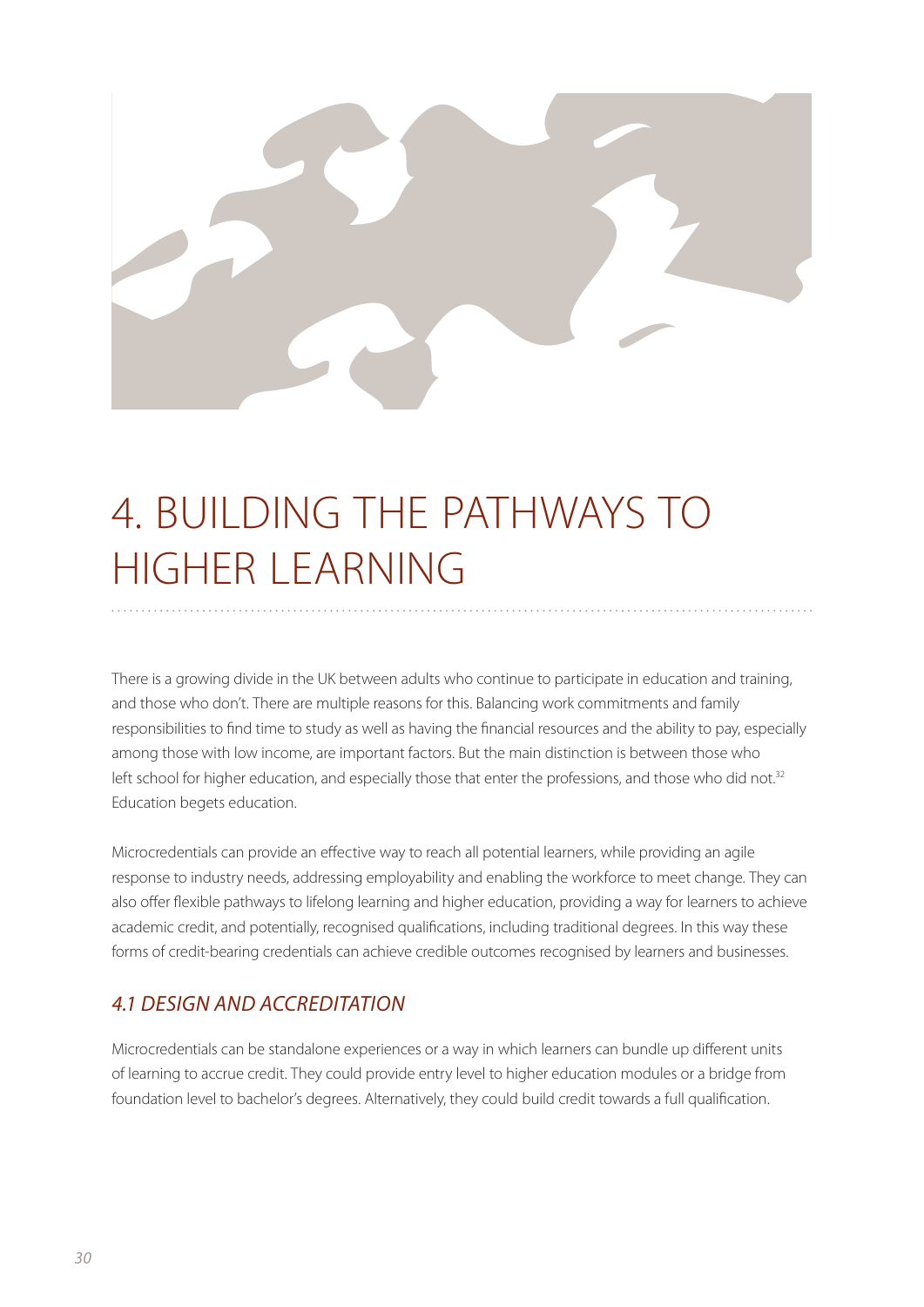Microcredentials should support a personalised, learner-led approach as far as possible and this should allow for the accumulation of disparate forms of learning. Microcredentials should not simply involve unbundling existing modules into smaller units and short courses. However, there is nothing, in theory, to prevent any higher education institution from designing their own microcredentials and the systems to allow these to be stacked into full qualifications, in line with their own processes and in accordance with recognised quality standards and qualification frameworks. Indeed, many universities in the UK have already established a microcredential offer.

#### Case study: Staffordshire University's microcredentials framework

Staffordshire University is pioneering microcredentials and has established a framework to develop a specific approach to building new courses from small units of learning.

Microcredentials are designed to enable access to higher education learning for everyone, regardless of prior learning (in most cases) and are distinct from the university's CPD offer. They provide opportunities to learn and build credit at different levels (4 to 7) across a range of subjects. Consideration for additional learning needs, caring responsibilities and access to IT equipment informs all course design. Contact hours include campus based and/or online study.

Students enrolled have 'associate status' and can study microcredentials without necessarily being registered for an award or for specific credit (for HESA purposes), although the framework can also incorporate students already registered for other awards (e.g. degrees).

The framework has been designed to facilitate a variety of approaches to building credit, where this is desired, and expands on existing modules that Staffordshire has already developed.

#### An example of curriculum design

Each microcredential represents five notional credits. This is a standalone unit that builds knowledge and skills in a specific subject discipline. On the completion, students will be issued with a certificate recognising their learning and the notional credit associated with that learning.

In order to provide evidence of learning towards a university credit-bearing module, students must undertake microcredentials with a combined notional value of at least 20 credits and complete an appropriate assessment of the learning. A final tutorial/supervision session supports the student to progress and apply for recognition of credit under the university's policy for building qualifications.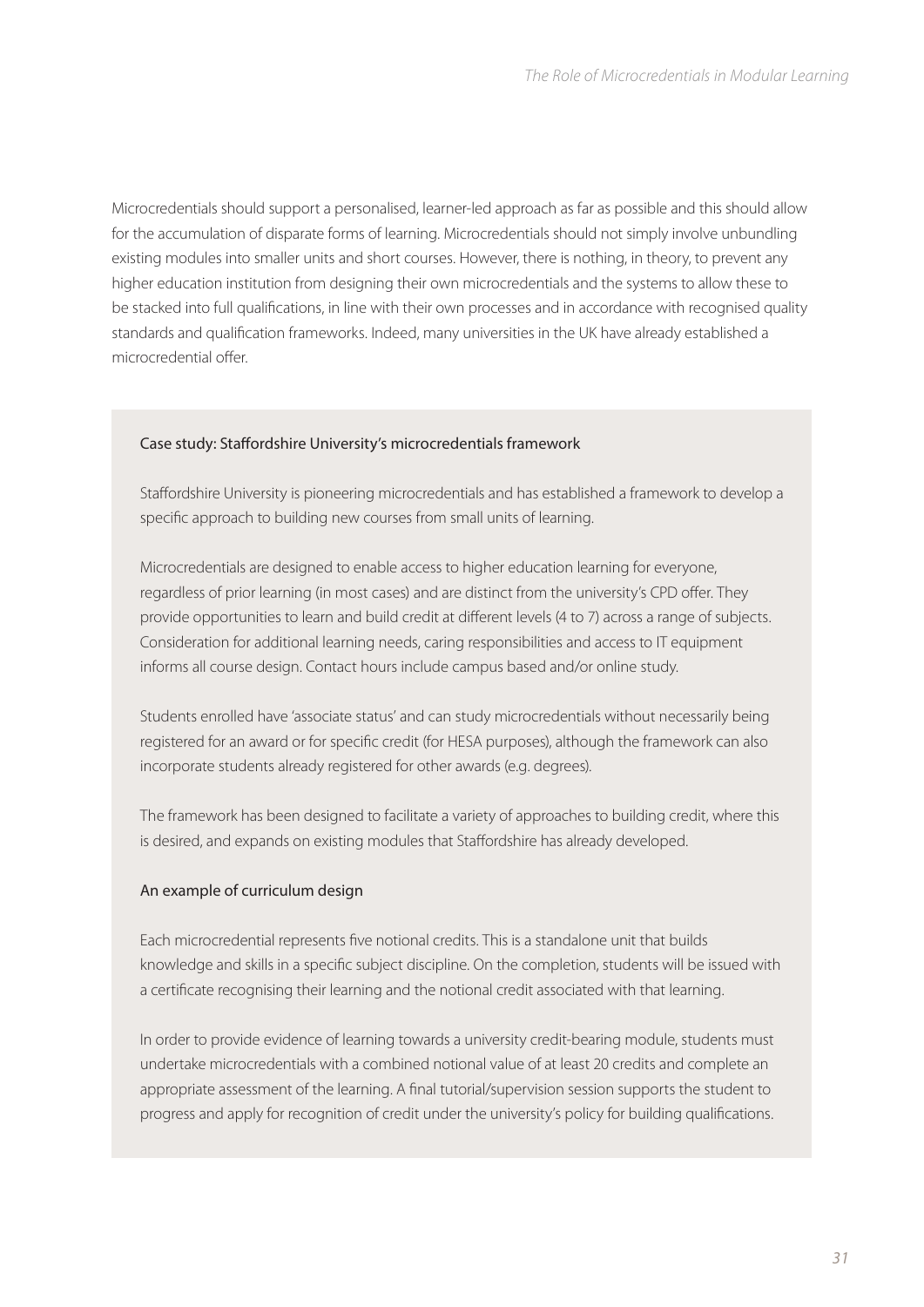The achievement of a 20-credit module would be recognised as prior learning and enable a student to access an appropriate HE pathway.

At an undergraduate level, 'associate students' cannot take more than 60 credits overall in microcredentials. At a post-graduate level, associate students can study microcredentials to a number commensurate with a full postgraduate taught award (180 credits).

#### Delivery patterns

Each microcredential consists of 50 learning hours which includes a minimum of 10 hours scheduled teaching and learning with the balance designed as independent study or preparation. They can be delivered sequentially or blocked, for example four microcredentials over 20 weeks (with two hours per week scheduled teaching and learning) or four microcredentials (four hours per week) over 10 weeks, both with independent study periods between microcredentials.

Staffordshire University has outlined how it proposes to build credit through individually assessed blocks or modules of learning. Like traditional qualifications, the stacking potential of microcredentials will need to be more than the simple accumulation of credit. They may not require recognition of prior learning at entry level, but they will need clearly articulated modules and learning outcomes, and an overall coherent design. The way in which credit is applied will differ according to subject content and levels of difficulty. For example, a 20-credit module at level 6 will be more challenging within the expected learning time than a 20-credit module at level 4. In this context, the number of credits is not directly equivalent. There is currently a range of microcredentials available on FutureLearn, worth between 10 and 15 credits at undergraduate level, that do not stipulate what level (4-6) these credits equate to. As with Staffordshire University's model, microcredentials will need to identify both the level and volume of credit to map against recognised qualification frameworks if they are to be fitted together in a coherent way.

#### *4.1.1 CREDIT TRANSFER*

While providers are free to design and develop microcredentials according to their own processes, the development of this new market for learning will require some conformity to a common definition if they are to have a shared meaning and value among learners and employers. This is particularly the case where credit is conferred and potentially transferred between institutions. In theory, students in higher education can transfer between providers across the UK. In practice, this is more difficult because there is no standardised way of doing this. Different institutions validate their own qualifications and decide for themselves whether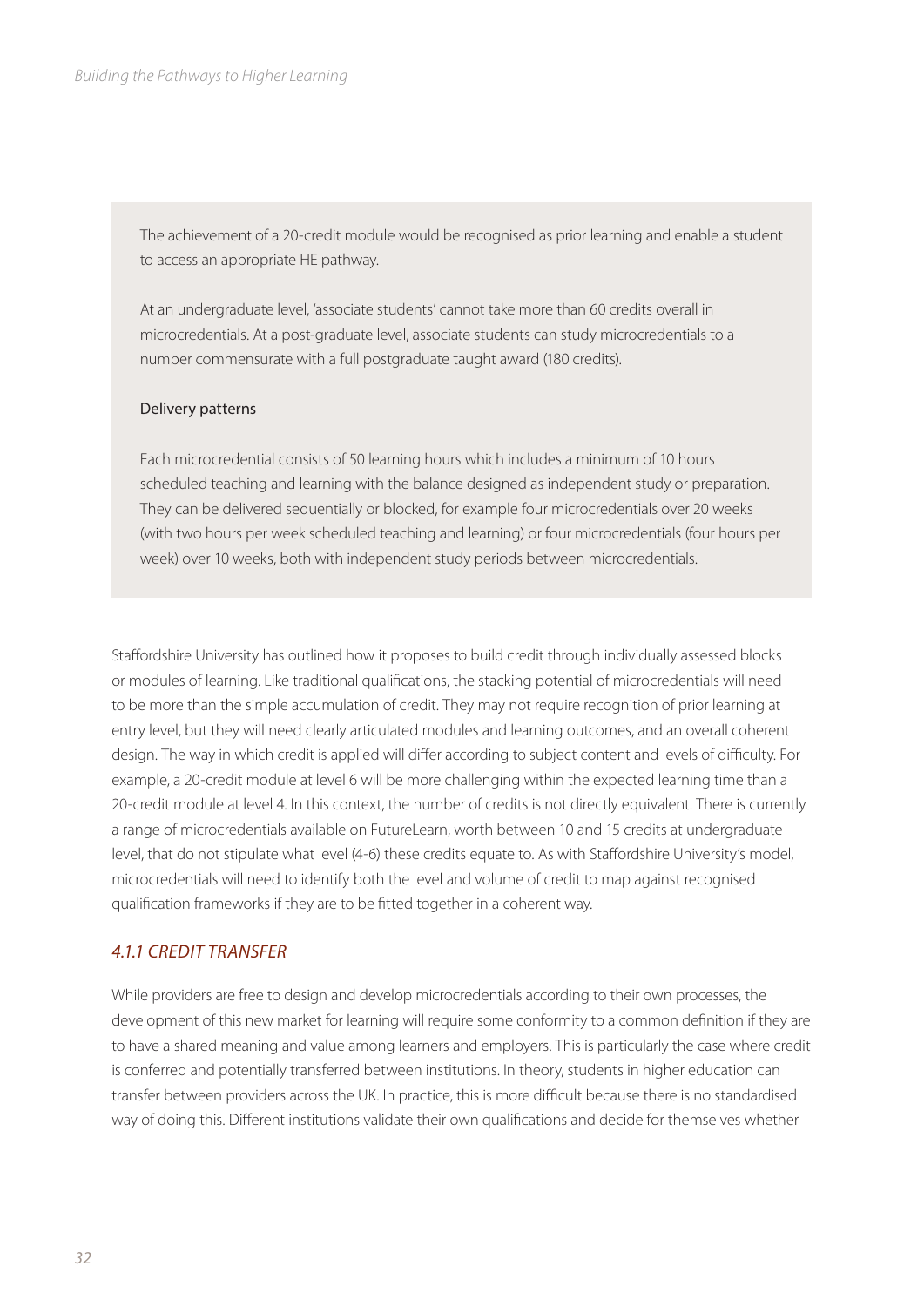they will accept the transfer of credit from others. Transferring a high volume of small units that don't easily conform to one another or map against qualification frameworks could be more complex.

Short of a universal clearing house for the transfer of micro-credit, the QAA has identified two possible approaches that would enable microcredentials to be built into a macro-credential.

- Consortia: A group of higher education providers that agree to recognise each other's microcredentials and enable a learner to move freely between them. Formal agreements would be required to determine how this would operate including which institution would ultimately make an award. There could be multiple benefits to this approach, especially at the regional level, where institutions could collaborate to minimise unnecessary duplication and competition, thereby serving the specific needs of local labour markets and priority sectors. Wrap-around support to promote available courses, develop directories and portals, and provide careers advice could also be shared and integrated with wider partners including local authorities, chambers of commerce and colleges.
- Capstone course: Not all microcredentials will need to be stacked into a coherent qualification. However, where this is desired, a final capstone course or module would allow a learner to accrue micro-credit from a wide programme of potentially random study subjects and draw the different elements together as an integrated whole. In some respects, this would not be dissimilar to a liberal arts degree, but would offer even more flexibility as there would be no requirement for a learner to follow a linear route in terms of progression through levels of study nor to remain at a single provider.

Another challenge to standard practices is the 'shelf-life' of academic credit. Policies will vary but, typically, the validity of academic credit is considered to be around five years. However, lifelong learning should mean that a degree could be built over a longer period time. It may be appropriate with microcredentials to set aside these regulations altogether. Where the learner makes the case for a coherent overall award with a capstone module, this could mitigate the period of time between the first and last microcredential. Alternatively, a full qualification gained via the accumulation of micro-credits could be branded to indicate its status, for example, a 'micro-diploma' or 'micro-degree'.

It is worth noting, however, that using the example of Staffordshire University's model, a full degree, comprised of 360 micro-credits, would take between 17 and 35 years of continuous study, assuming two to four learning hours per week. This scenario is unlikely but possible. What is more likely is that a series of two to four learning hours may lead to larger units of learning. Or that institutions will curate coherent sets of learning, which sit together, and provide advice and guidance to students about how these can be stacked, before taking more substantial short courses, which would build an award in a timelier fashion.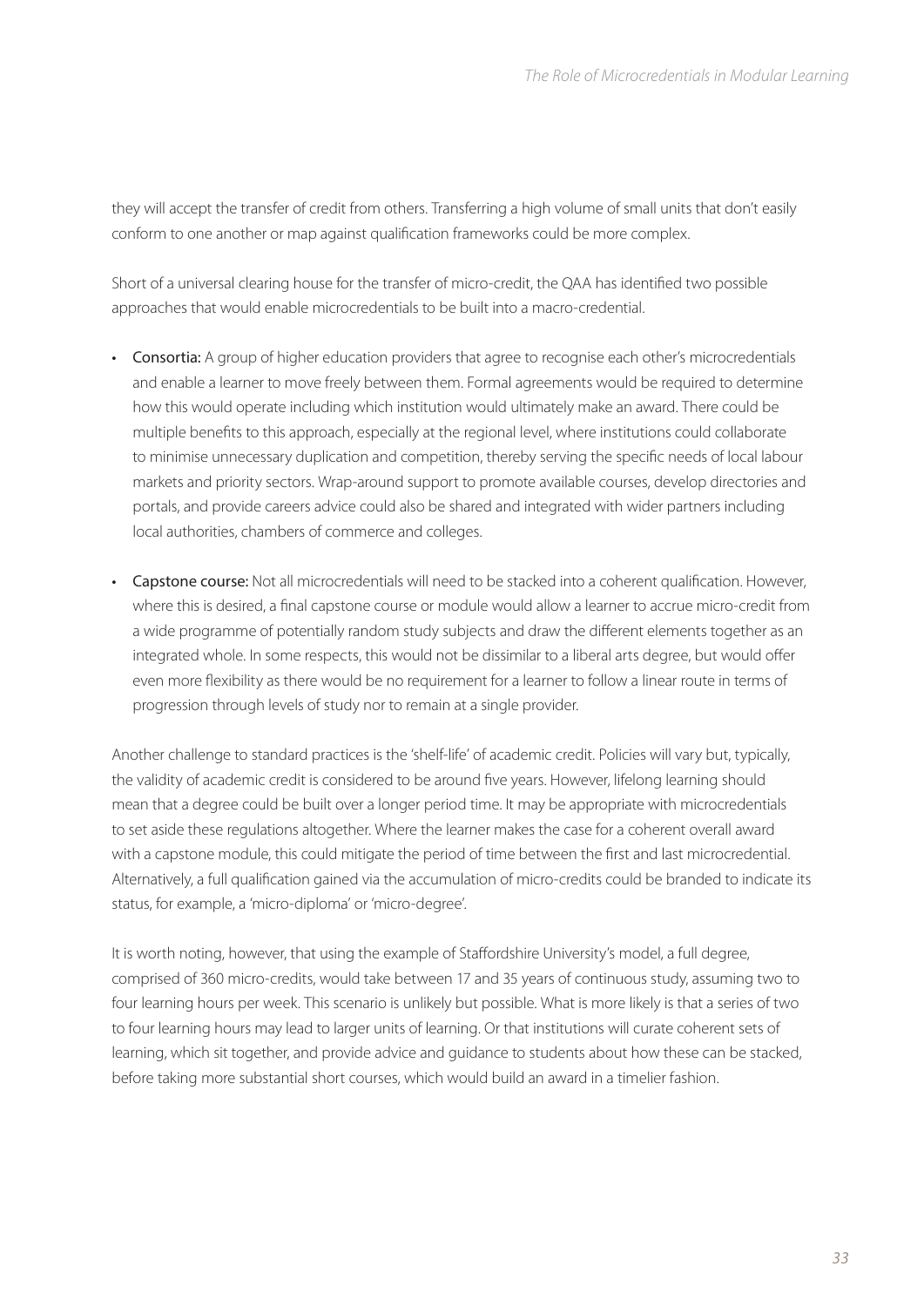#### *4.1.2 LIMITING THE REGULATORY AND ADMINISTRATIVE BURDEN*

Higher education providers are responsible for meeting the requirements placed upon them by their relevant funding and regulatory bodies, all of whom have different requirements around different types of learning, funding and loans. This can drive both institutional and learner behaviour which could negate the benefits of bite-sized learning experiences and how they relate to one another in a permeable way. Microcredentials could support or contribute to full degrees, degree apprenticeships or higher technical qualifications, with the added complexity that credits cannot currently be moved between these different types of qualifications, other than using the accreditation of prior learning that some universities offer either using formal credits or experience. In these various scenarios, any number of organisations, such as the Office for Students, the Institute for Apprenticeships and Technical Education, the Gatsby Foundation, Ofsted, HESA and QAA, could have some oversight and responsibility.

The registration of an award above five credits requires a return to HESA of 200 data fields. If higher education providers are to support a step-on, step-off approach to lifelong learning, then administrative processes will need to be more flexible by making data requirements for students and learning outcomes proportionate to the learning experience. Metrics such as progression, continuation and employment outcomes are fairly meaningless in the context of a single microcredential.

There is a concern that the current institutional architecture could put off potential learners, who have to provide evidence (passports, utility bills etc.) for verification, while placing a burden on providers by increasing administrative costs for enrolling, registering, servicing and supporting high volumes of learners and smaller units of study with less associated revenue. This suggests the need for a standardised record system. Business models will need to reflect this, pushing up the price and requiring large numbers to make microcredentials financially viable.

#### *4.2 FUNDING AND COSTS*

Funding and the cost of microcredentials — to both the learner or employer who might pay for this, as well as the provider who must invest in their design and development — are potential barriers to the growth of this market.

#### *4.2.1 THE LEARNER*

The ability to pay, and access financial support, are important factors in participation. Most learners engaged in non-qualification training, including continuing professional development, are self-financing. A report for National Centre for Vocational Education Research in Australia identified that 93% of learners enrolled on training bundles are fee paying.<sup>33</sup> The OECD has identified that the average cost of tuition fees for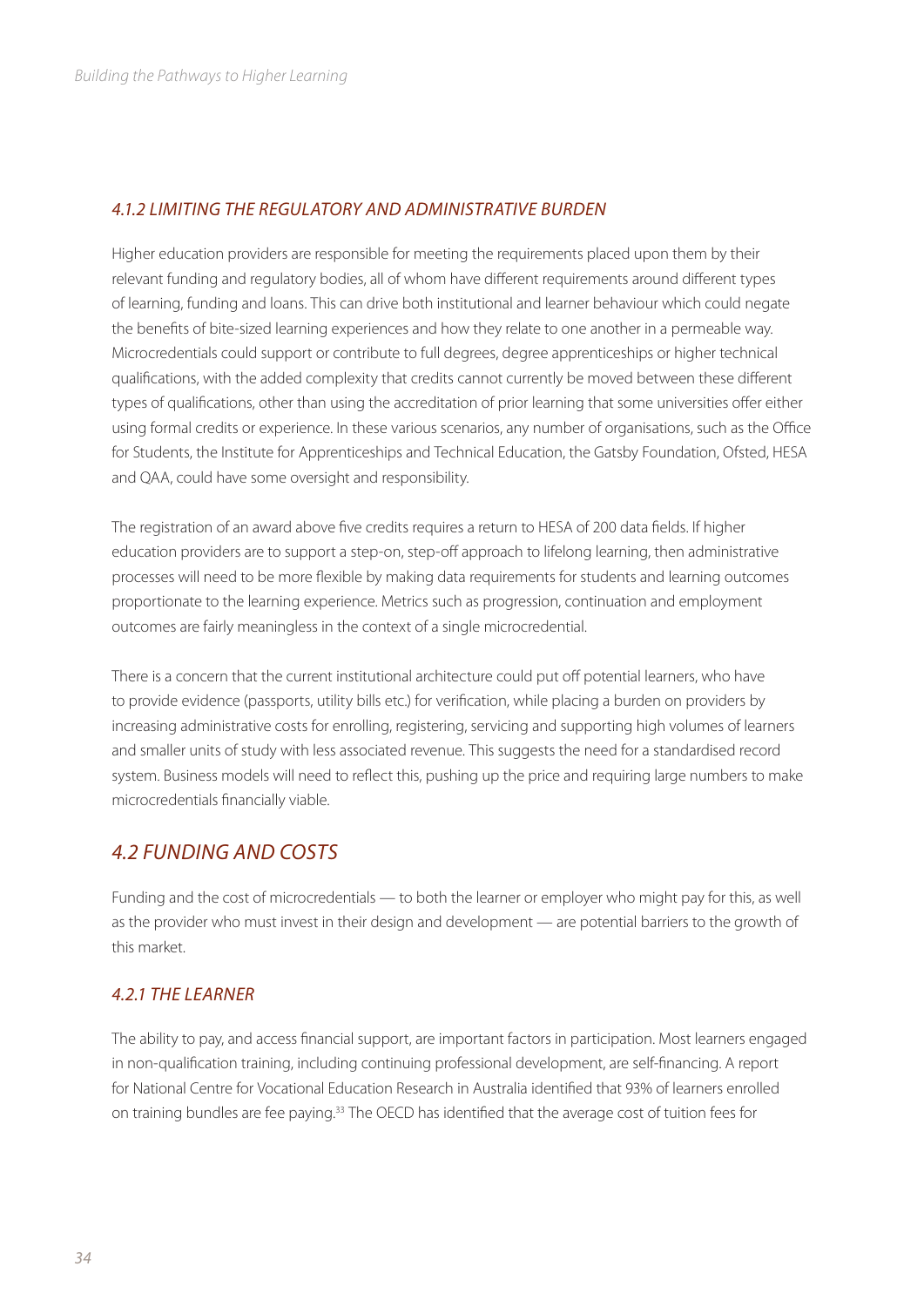short courses can vary greatly by field of study,<sup>34</sup> and although there are many learning products currently available which are either free of charge, or more affordable than traditional qualifications, the tide of free learning is turning away from open access and widening participation to income generation.<sup>35</sup>

The introduction of the Lifelong Loan Entitlement, in England, is a policy designed to address financial barriers. Under this new system, all adults will be provided with a loan entitlement to the equivalent of four years of post-18 education, to be used across levels 4-6 education. We know that those without higher qualifications are less likely to continue in learning and that adults with financial commitments are reluctant to take out loans for study. The loan entitlement is currently out to consultation, but if microcredentials are to play a role in the Government's desire to upskill the workforce and drive productivity, then these forms of accredited learning must be included and available to all adults regardless of previous attainment.

Making small amounts of learning available for a loan entitlement could encourage more adults to invest in their skills. It is therefore important that a de minimis limit on the value of a loan is not enforced. This would limit the flexibility of microcredentials to make bite-sized learning accessible and affordable for all. Not all microcredentials will need to stack into something bigger – or significant amounts of learning. A loan of £1,000 or less, with reasonable interest rates and repayment conditions, could be valuable to many people in work on low wages. The funding system needs to be designed so that it works for the type of learners who are not currently attracted to HE, as well as those who are. It should not be designed for the benefit of those who administer it. If the Lifelong Loan Entitlement is intended to remove barriers to learning, it should not impose a funding or credit bar.

Pricing microcredentials at a level that is affordable is important, particularly if they are to be stacked and funded using the loan entitlement. Fees should be proportionate to full qualifications and the amount of credit they bear, as far as this is practicable. A full bachelor's degree, of 360 credits, costs £27,750 for tuition fees in England. On this basis a microcredential carrying 10 credits would cost approximately £770. This is within the price range of many microcredentials currently on offer via FutureLearn.

Not all courses will cash out in this way, and there is likely to be variance according to subject disciplines. However, ensuring value for money and cost-equivalence across different institutions will be important to learners and providers. The Lifelong Loan Entitlement will need to be integrated with the existing student finance system to create a unified credit-based funding system that does not distinguish between different modes of study and provides equal access and support for learners regardless of how they learn – full or part-time – or where learning takes place.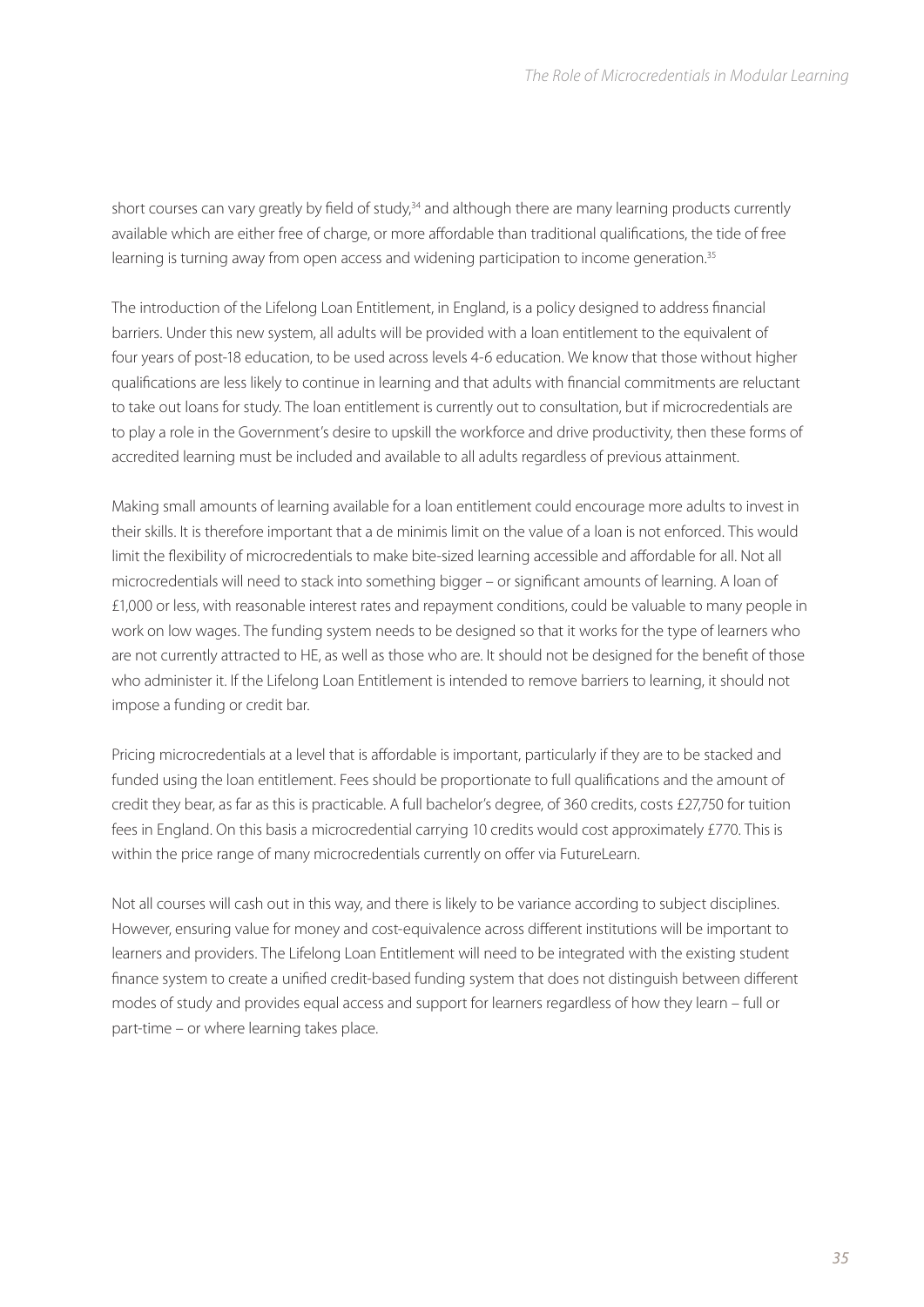#### *COST BENEFITS*

There is little evidence to inform learners about the likely return on their investment should they take out a loan for microcredentials. In the UK, FutureLearn provides information about an expected median-based salary and the number of vacancies available in industries related to many of its online courses. Studies of MOOCs indicate poor completion rates, typically between 3 and 6% on average<sup>36</sup> but in general, investment in education brings favourable economic outcomes. OECD data shows an average earning advantage of 19% for those with short-cycle tertiary education (equivalent to 240 credits) compared to those with upper secondary education. It is 43% for bachelor's graduates, and 89% for master's and doctoral holders.<sup>37</sup>

There is some evidence that suggests stacking short-term credentials can improve labour market performance. A study in the United States estimated that individuals who obtained multiple credentials within the same field of study between 2000 and 2019 are four percentage points more likely to be employed and earn \$570 more in quarterly wages than those who only completed one credential during the same period.<sup>38</sup>

The impact differs across fields of study – five percentage points in health employment compared to 10 percentage points in business. This study also found that those who first completed a short-term certificate have the highest and most consistent employment and wage returns to stacking, compared to those who first obtained a long-term certificate or associate degree as their first credential.

#### *4.2.2 EMPLOYERS*

Across the OECD there are a limited number of learners on non-degree learning programmes that benefit from employer support. In a survey of respondents who had completed Coursera and edX courses in 2018 and 2019, it was found that employers paid the fees for 4% of respondents and contributed towards the fees of another 1%.39

Employees may receive support in terms of fee reimbursements or time off to study but those that do are more likely to be among the higher paid employees. According to another survey, managers and executives representing only 5% of the US workforce consume between 32% and 35% of training budgets.40

On average, employers in the UK are investing less in staff training than their international competitors. The picture is not uniform and many large and medium-sized employers in the public and private sector have their own in-house training and development departments, although this is far from commonplace. Approximately 95% of businesses in the UK employ less than 10 employees, although these firms account for just 21% of all employment and 14% of turnover.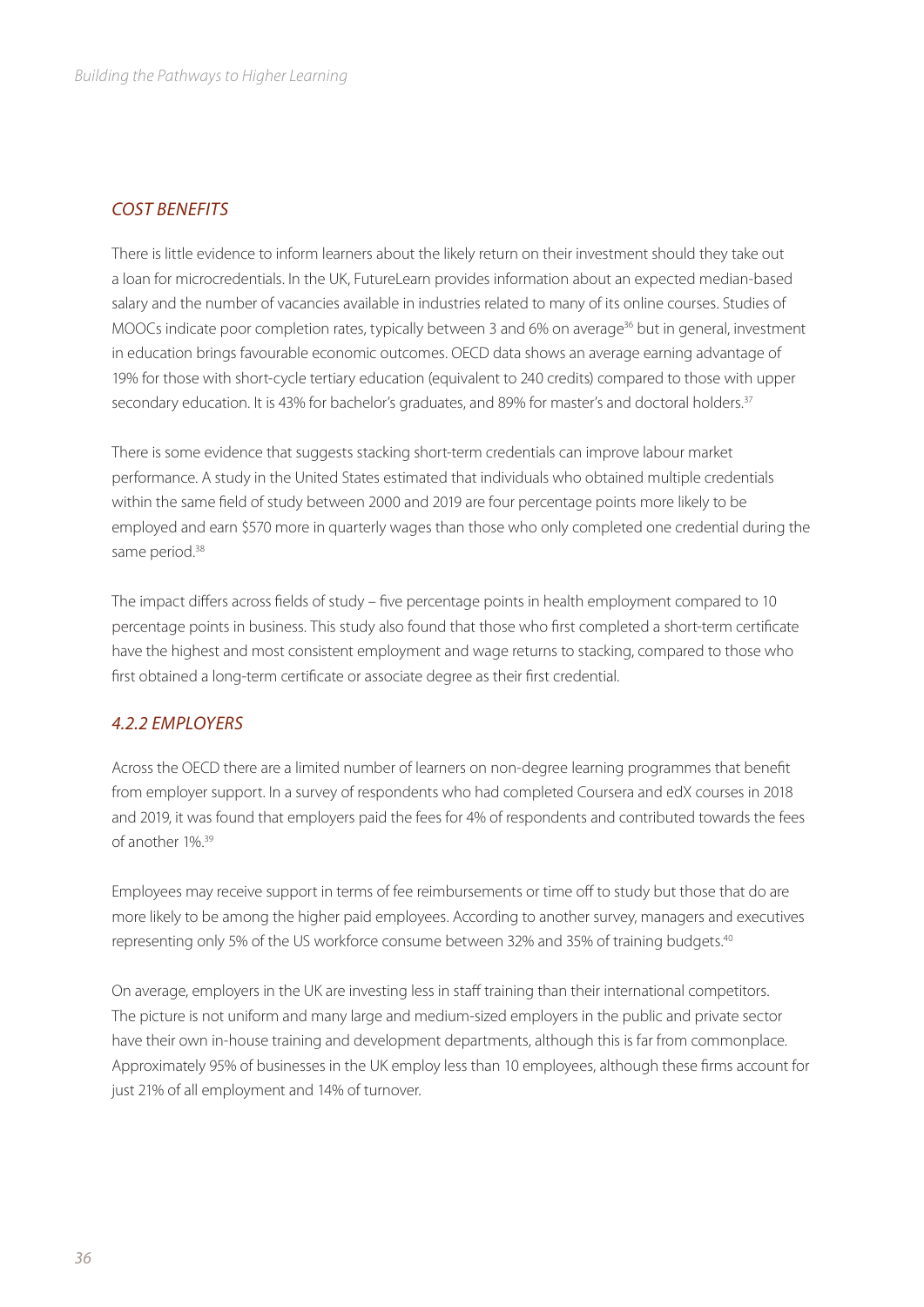Finding the funds to invest in training is a key challenge for many employers. This problem has become aligned to an increasing dependency among businesses for the skills system, funded through public monies or personal loans, to provide job-ready candidates. Incentives are needed for employers to invest in this new flexible model of skills training, which employers say they want. Public funding to kick-start the design and development of microcredentials and to stimulate uptake until the benefits can be realised by employers is part of the answer. But other policy solutions could be made available, including reform of the apprenticeships levy and tax incentives.

#### Case study – Staffordshire-based employer

*"The accusation that education and training is not providing ready-made employees is wrong-headed. I hear it all the time whenever I speak to employers. So is the idea that young people and those leaving education aren't up to it. People have always said it.* 

*"Employers need to do more. But we do need incentives to invest in training and drive the consumption of training. What is the kick-back? We need tax incentives; I'd be happy to invest half or all of my corporation*  tax bill on training. Any training because it's all useful. I would use MCs to offer my staff degrees. Earn a *degree over four, six, eight years while you work. I'd pay their loans as long as they committed to stay with the company for a number of years after they've completed. A 'golden handcuffs' arrangement.* 

*"Unfortunately, the UK labour market has become addicted to mobile, instantly skilled labour, from anywhere. But this policy has actively de-skilled the workforce. The problem with HGV drivers is a classic case. The shift to agency models across many industries has meant that many workers are effectively freelance. More education and skills policy is not the answer to the skills problem in these sectors. HMRC need to enforce IR35 (off-payroll working rules) and make sure that workers have employed status and that all employers take responsibility for upskilling their workforce."*

#### *4.2.3 PROVIDERS*

There is little publicly available information on the costs of designing and developing microcredentials, however, figures based on MOOCs suggest that these should not be underestimated. A Times Higher Education study (2015) that looked at the real costs of developing MOOCs found that these varied from £10,000 to £50,000, with an average of £29,356.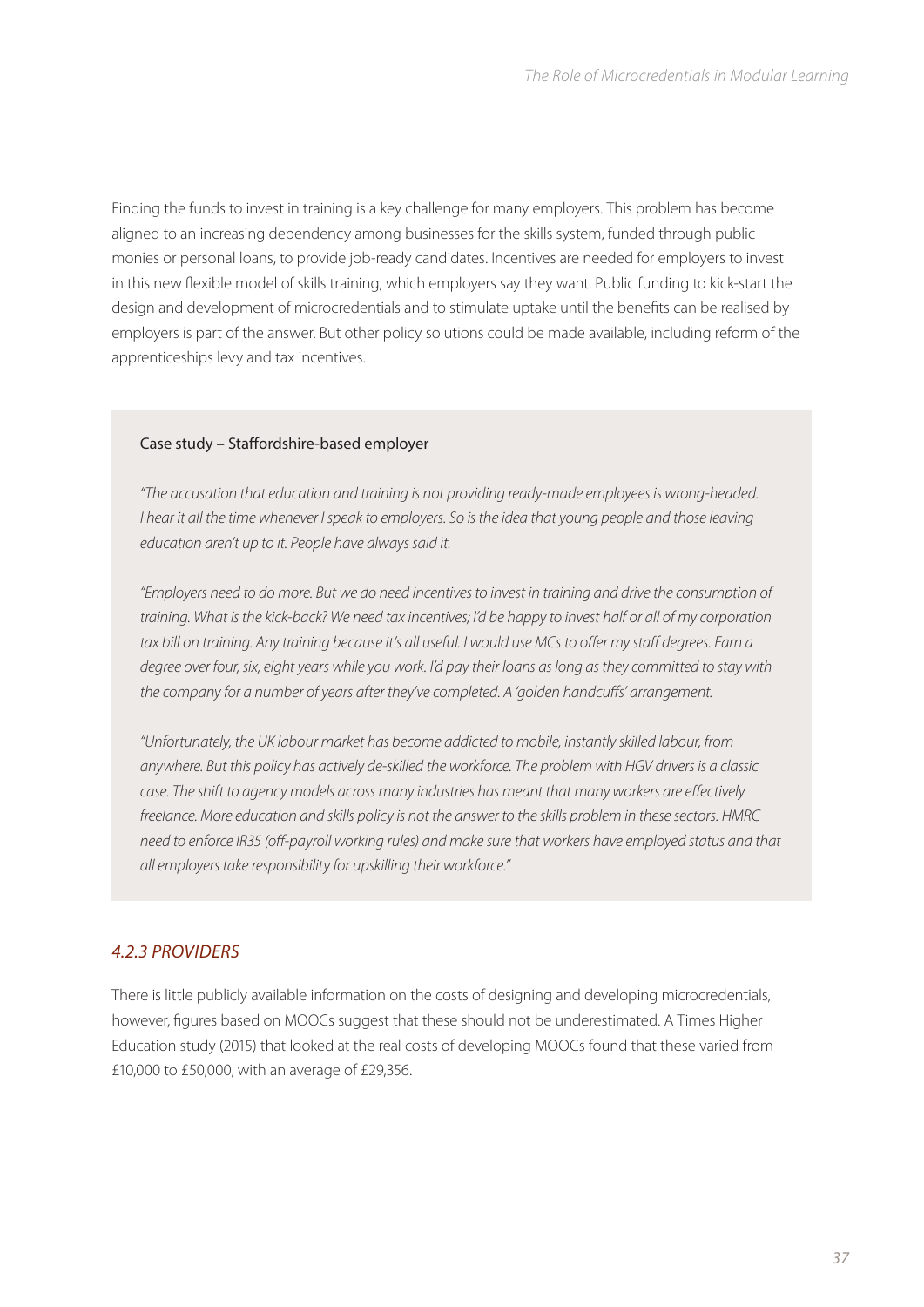Staffordshire University developed its pilot microcredentials with a contribution from the European Social Fund. This not only provides an element of de-risking but also subsidises employers and employees, making entry to the pilot courses free of charge. There is an argument for higher education providers to develop these products on a commercial basis, using their cash reserves, especially if the intention is to make a profit. However, where institutions are seeking to address significant skill deficits in difficult local labour markets which are experiencing signs of market failure, access to public funding should be considered as a means to levelling up, especially where funding would help to subsidise or discount the costs of training for businesses and learners.

The UK Government has announced three-year spending allocations for the Shared Prosperity Fund. This is a central pillar of the Government's Levelling Up agenda and a significant component of its support to address place-based inequalities, with the fund distributed among local authorities and combined authorities in the UK. This fund could be utilised to help higher education providers, in partnership with businesses, colleges and local government, develop microcredentials as a solution to local skill needs. Other sources of devolved skills funding (e.g. the Adult Education Budget) could also be considered.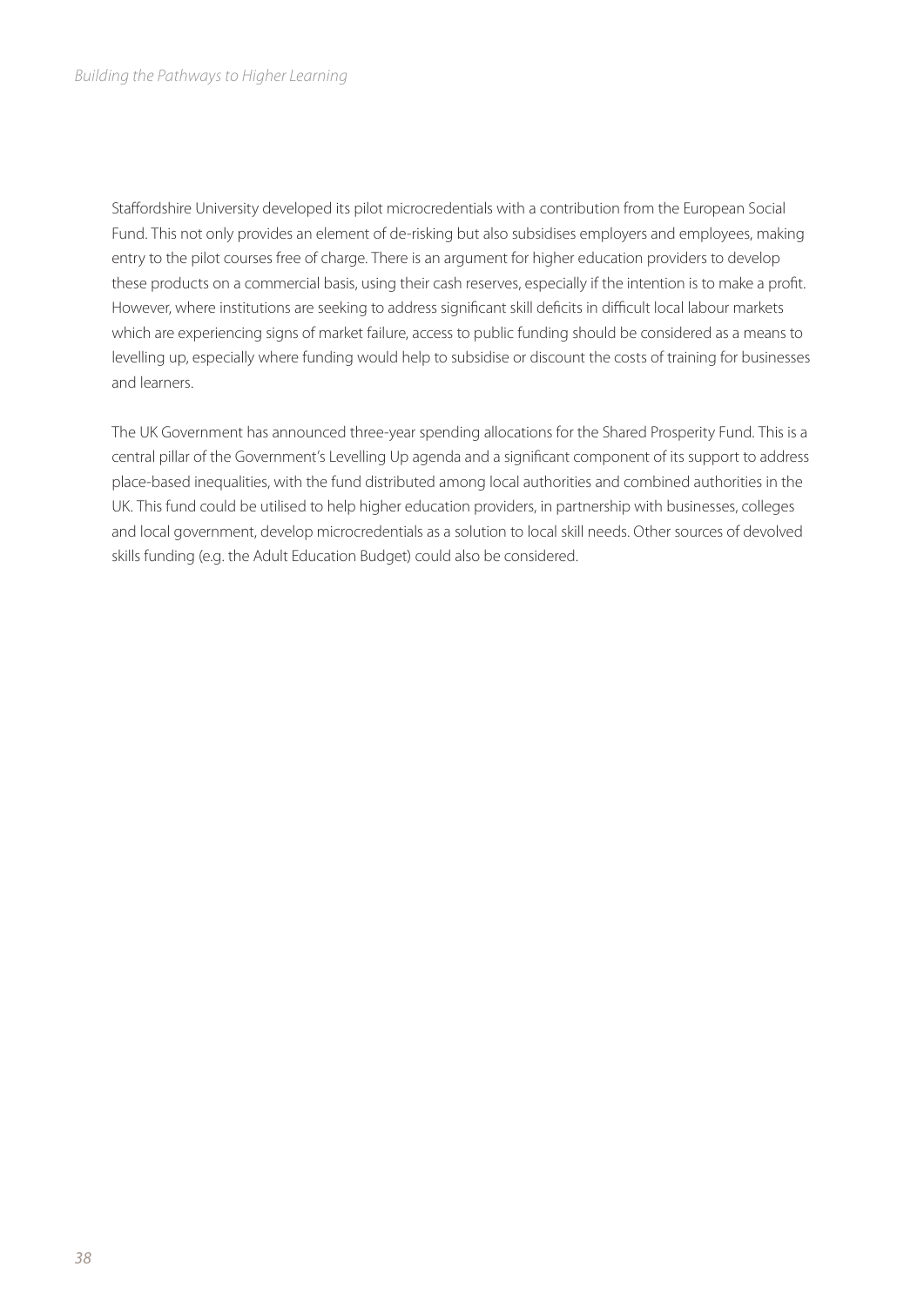

# 6. CONCLUSIONS AND RECOMMENDATIONS

Microcredential is a relatively recent term for something that has been around for a long time. Put simply *'micro'* refers to a shorter form of training or education that is less than a full qualification, typically focused on a discreet skill or a set of skills and knowledge as opposed to a broad-based educational programme. 'Credential' is the proof of someone's abilities and experience.

There are currently a wide range of products which fall under this broad understanding of microcredentials, including accredited and unaccredited. This market is currently driven by 'private' investment. It will continue to evolve independent of public policy and new products will emerge. Higher and further education needs to be alive to this rapidly changing landscape and the potential threat which alternative forms of skills development can present to traditional training and qualifications.

There is evidence that some new forms of non-accredited learning, particularly those developed and endorsed by high-profile and powerful corporations, will be highly valued by employers and learners, and may in time displace traditional qualifications and routes into higher paid employment, such as degrees. If this transformation is to occur, it will most likely begin in specific industries and occupations linked to technology industries, although there is evidence of this broadening into other subject areas.

In responding to this challenge, there is an opportunity to develop new models and revenue streams. Microcredentials in higher education can be supplementary or complementary to traditional qualifications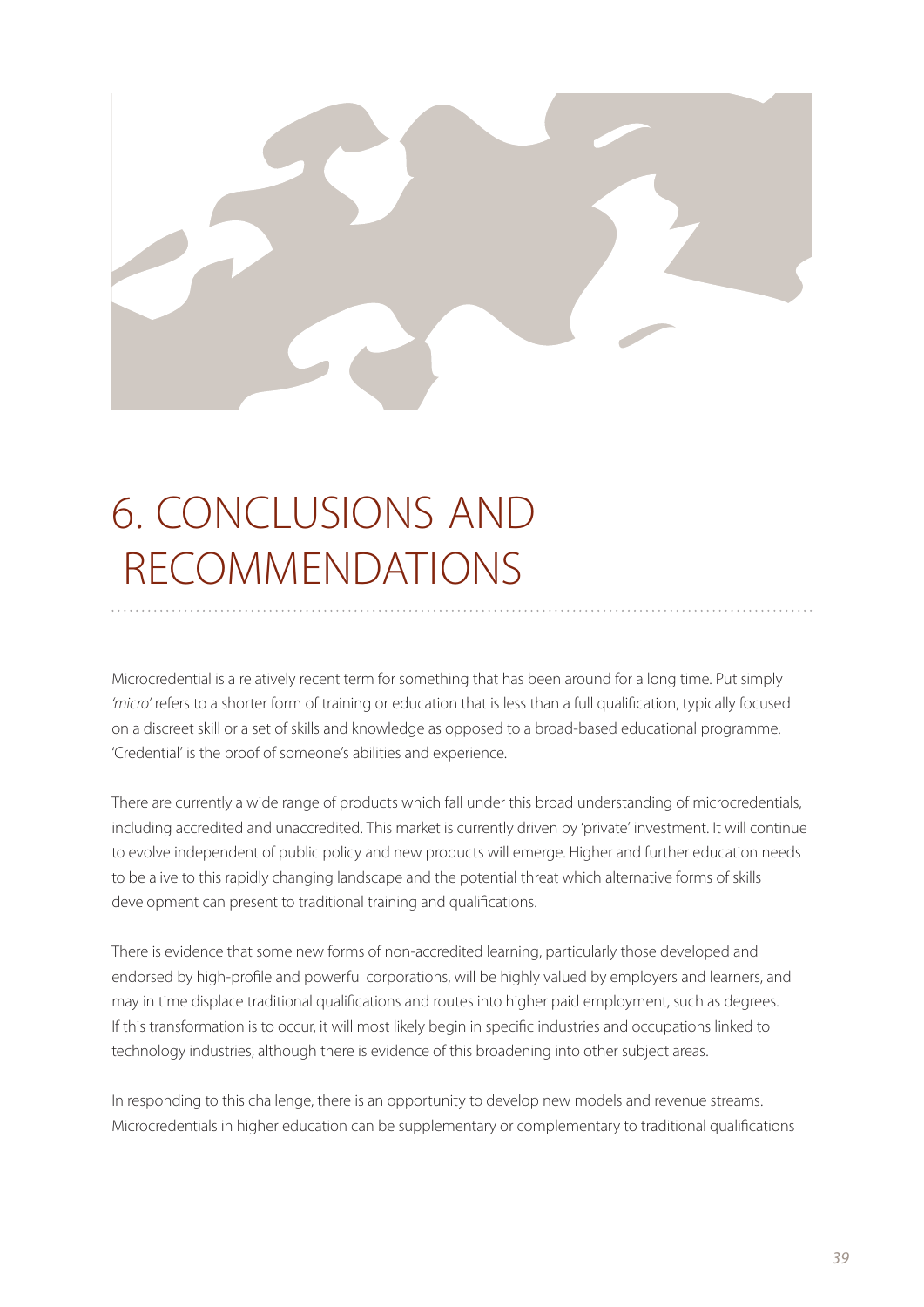but they could also be an alternative route to higher learning, particularly among those who would not otherwise be attracted. In this sense, they provide a vital interaction between academic qualifications and experiential learning, including work-based learning. Institutional reputation and the ability to offer academic credit, and potentially recognised qualifications, is a unique selling point which higher education providers have over other non-accredited products.

The recommendations here relate to those forms of micro-learning that might be designed and delivered by higher education providers, and where individual units may bear academic credit and potentially stack up into formally recognised qualifications.

#### *STRENGTHENING THE EVIDENCE BASE*

Much more needs to be known about microcredentials and their potential role in the UK's skills system.

- 1. Government (DfE) should undertake a mapping exercise of all micro-learning courses in the UK (including HE, FE and the private sector) to gather evidence and inform future policymaking and funding for this form of learning. Specifically, this should help to identify the types of microcredentials that might support a more stackable approach to accredited training and workforce development, and the tangible benefits that may accrue to learners and the UK economy.
- 2. Additionally, Government should consider a regional pilot to test ideas and approaches, including peer consortia (HE, FE, industry, local government) for the co-design, co-development, co-delivery and cofunding of microcredentials that can meet the needs of local labour markets and address the challenge of levelling up skills. A regional consortium could explore the opportunities for interoperability leading to a single portal or one-stop shop for microcredentials available to learners in the UK, as other nations including Australia, Canada and New Zealand have introduced.

#### *PROMOTING AWARENESS*

Future demand, from learners and employers, as well as further investment in the development of microcredentials, will be dependent on how they are promoted and integrated within the mainstream education and skills system.

- 3. As the leading voice of higher education institutions, Universities UK should promote national dialogue to:
- Mature the current level of awareness, understanding and potential of microcredentials.
- Align definitions, standards and frameworks between different nations in the UK.
- Promote and disseminate collaborative approaches between providers and industry, including examples of shared digital credential platforms and credit transfer.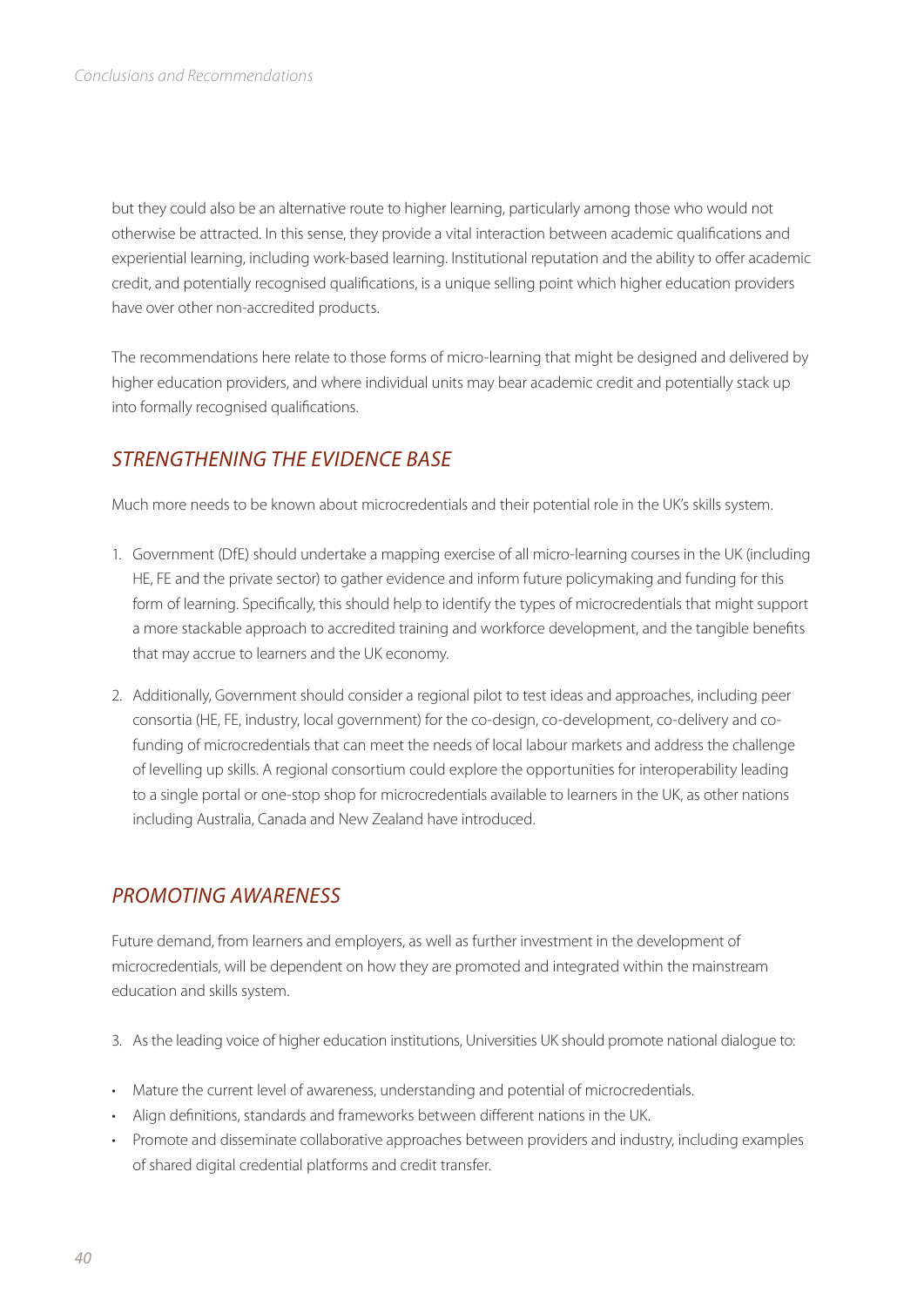Similarly, the Association of Colleges, representing higher education provision in FE colleges, and the Collab Group, could undertake a parallel exercise in the further education sector.

- 4. Higher education providers will need to promote these forms of learning more widely with employers in local labour markets and seek to recruit harder-to-reach students, providing the necessary support to secure continued participation.
- 5. Adult careers advisors will also need to understand and communicate the benefits of micro-learning. In principle microcredentials should be learner led, but there is a need for good jargon-free information that enables learners to make choices.

#### *REACHING A COMMON UNDERSTANDING*

Higher education institutions in the UK need to move towards a common definition.

- 6. A microcredential, available in higher education, should:
- Be fit for study as a standalone unit of learning, or as part of a bundle of units.
- Carry academic credit or 'nominal credit', against a recognised level (4 to 7) of the Qualifications Frameworks, awarded by a recognised authority.
- Conform to standard quality assurance mechanisms.

They should not:

- Specify an upper or lower limit of credit, this provides flexibility for institutions to innovate and vary their approach.
- Need to constitute an award in their own right but enable credit or 'nominal credit' to be stacked into a standalone award or traditional qualification as described in Qualification Frameworks.

#### *MAKING LEARNING AFFORDABLE*

Access to loan funding for learners and financial incentives for employers are needed to make micro-learning available and affordable.

7. Government should ensure that microcredentials, with a value of less than 30 credits, should qualify for funding via the Lifelong Loan Entitlement. A de minimis limit on the value of a loan should not be enforced. By definition microcredentials carrying academic credit, according to the Qualifications Framework, will be at level 4 and above. They should be recognised as a unique learning product in contradistinction to generic short courses.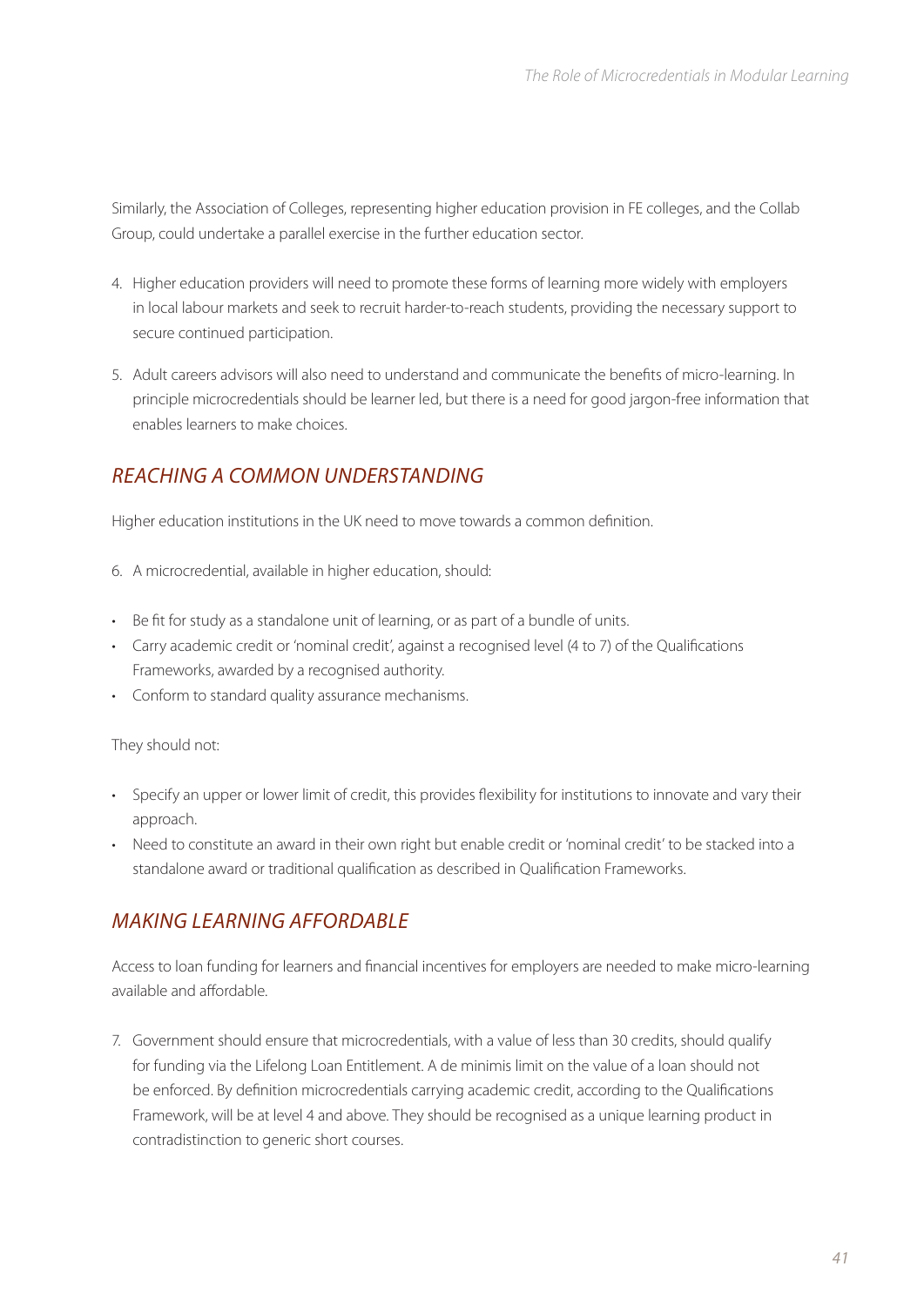- 8. In so far as it is practicable, units of accreditation for a microcredential should be costed at a price that is proportional to fees for an undergraduate degree (e.g. one unit of credit = 10 hours of learning = £770). Ideally fees should not exceed this cap.
- 9. Higher education providers should consider subscription-based funding models. This could allow learners to earn as many microcredentials as they are able to study for a fixed price. Subscription fees might be paid on a monthly or yearly basis.
- 10. Government should also consider incentives for employers to invest in this form of workforce training. This could include tax credits for businesses in the most economically challenged parts of the UK, and the incorporation of the apprenticeship levy into a new Skills Challenge Fund which would enable firms to buy shorter modules of training for staff.
- 11. Local government and Mayoral Combined Authorities should consider the potential of microcredentials to provide affordable solutions to local skill needs. Sources of devolved skills funding (e.g. the Shared Prosperity Fund and the Adult Education Budget) could be ringfenced to invest in the development of these new products.

#### *EASING THE REGULATORY BURDEN*

Higher education providers are responsible for meeting the requirements placed upon them by numerous funding and regulatory bodies. This could include the Office for Students, the Institute for Apprenticeships and Technical Education, the Gatsby Foundation, Ofsted, HESA and QAA.

12. Government and the many regulatory bodies with oversight and responsibility for higher education should consider a streamlined approach to regulation and data requirements of those taking microcredentials. The need for evidence, of benefits and outcomes, should be balanced against a need for a light touch regulation of short course provision.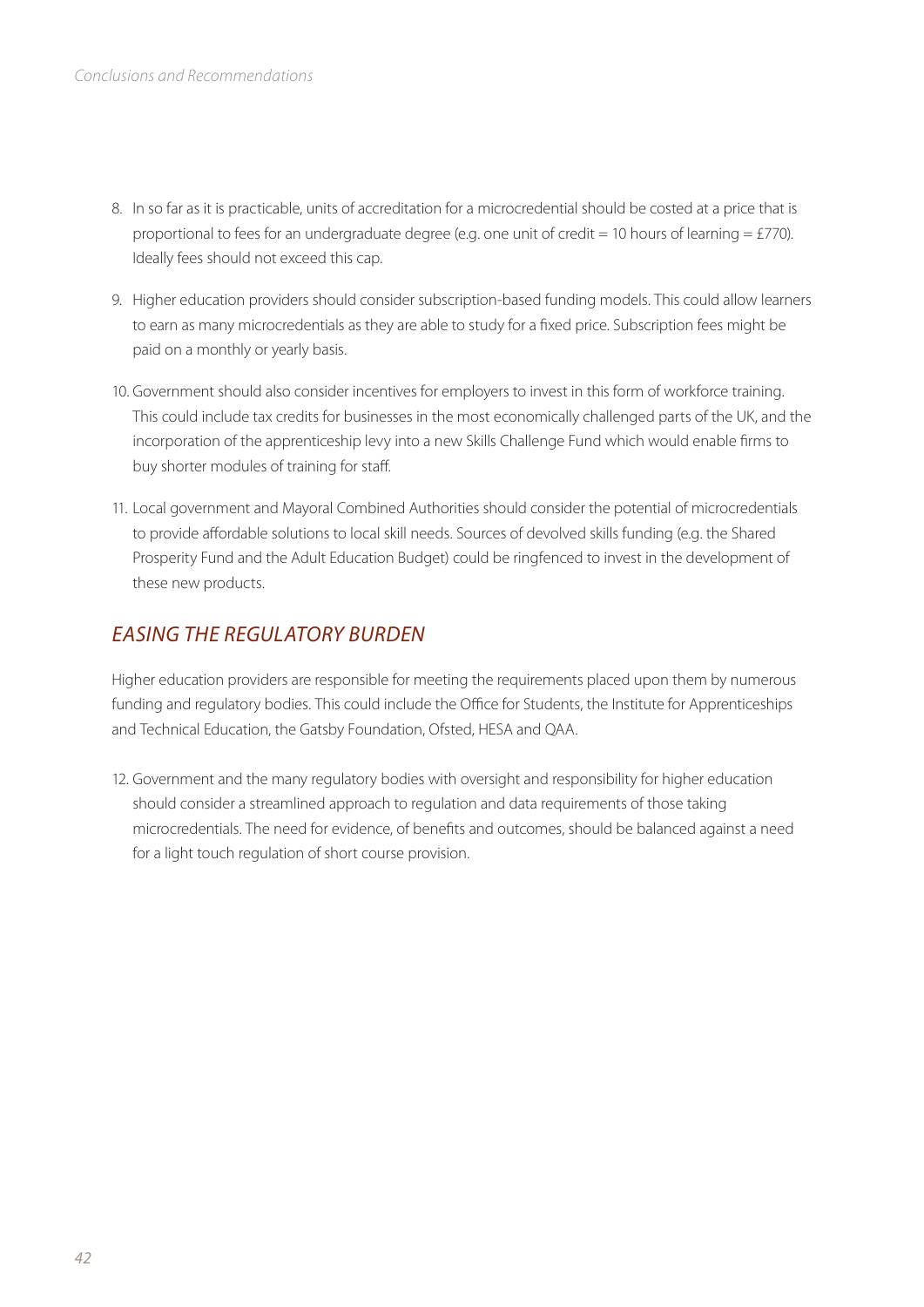### ENDNOTES

- 1 Brown, M., Mhichil, M. N. C., Beirne, E., & Mac Lochlainn, C. (2021). The global micro-credential landscape: Charting a new credential ecology for lifelong learning. Journal of Learning for Development, 8(2), 228-254.
- 2 Brown, M., Mhichil, M. N. C. Microcredentials Untethered: A Wolf in Sheep's Clothing? Ireland's Education Yearbook 2021
- 3 Oliver, B. (2019). Making micro-credentials work for learners, employers and providers. Deakin University. Available from https://dteach.deakin.edu.au/wp-content/uploads/sites/103/2019/08/Making-micro-credentials-work-Oliver-Deakin-2019-full-report.pdf
- 4 Shields, R. & Chugh, R, 2017, 'Digital badges rewards for learning?', Education and Information Technologies, vol. 22, no. 4, pp. 1817–1824.
- 5 Oliver, B. Draft Preliminary Report, A conversation starter: Towards a common definition of micro-credentials. UNESCO, September 2021
- 6 ECIU. (2020). Towards a European Micro-Credentials Initiative. European Consortium of Innovative Universities. Available at https://www.eciu.org/news/towards-a-european-micro-credentials-initiative
- 7 European Commission. (2020). A European Approach to micro-credentials output of the micro-credentials higher education consultation group - Final report.
- 8 Quality Assurance Agency (QAA). Characteristics Statement Micro-credentials May 2022. Available at https://www.qaa. ac.uk/quality-code/characteristics-statements/micro-credentials
- 9 Beirne, E., Nic Giolla Mhichíl, M., & Brown, M. (2020). Micro-credentials: An Evolving Ecosystem. Dublin City University.
- 10 World Economic Forum. The future of jobs report, 2020
- 11 Skills Outlook 2021: Learning for Life, OECD, Paris, 2021
- 12 Pichette, J., Brumwell, S., Rizk, J., & Han, S. ,2021. Making Sense of Microcredentials. Higher Education Quality Council of Ontario. Copyright 2021 by Queens Printer for Ontario.
- 13 Euromonitor (2017). Current Trends in the Global Education Sector. Retrieved from: https://www.euromonitor.com/currenttrends-in-the-global-education-sector/report
- 14 Shah, D. (2019). By the Numbers: MOOCs in 2019. Retrieved from: https://www.classcentral.com/report/moocstats-2019/
- 15 Shah, D. (2020a). How Different MOOC Providers are Responding to the Pandemic. Retrieved from: https://www.classcentral.com/report/mooc-providers-response-to-the-pandemic/
- 16 Adult Education Survey, 25-64 year-olds, OECD (2019[42]), Education at a Glance 2019: OECD Indicators, https://dx.doi. org/10.1787/f8d7880d-en.
- 17 Kato, S., V. Galán-Muros and T. Weko (2020), "The emergence of alternative credentials", OECD Education Working Papers, No. 216, OECD Publishing, Paris, https://dx.doi.org/10.1787/b741f39e-en.
- 18 OECD (2021[44]), Survey of Adult Skills (PIAAC), https://www.oecd.org/skills/piaac/.
- 19 Hollands, F. and A. Kazi (2019), Benefits and Costs of MOOC-Based Alternative Credentials: 2018-2019 Results from End-of-Program Surveys, Columbia University, New York.
- 20 Viana, J. and A. Moura Santos (2018), MOOC Leaners: who are they and what are their perspectives?, University of Lisbon, Lisbon, http://dx.doi.org/10.21125/inted.2018.1382.
- 21 Bali, M. and P. Torcivia Prusko (2017), Can MOOCs be women's entryway into STEM?, https://www.al-fanarmedia. org/2017/03/can-moocs-womens-entryway-stem/ (accessed on 1 July 2021).
- 22 Hollands, F. and A. Kazi (2019), Benefits and Costs of MOOC-Based Alternative Credentials: 2018-2019 Results from End-of-Program Surveys, Columbia University, New York.
- 23 Kato, S., V. Galán-Muros and T. Weko (2020). The emergence of alternative credentials. Paris, OECD Publishing.
- 24 A survey of more than 1,200 UK business owners and HR leaders conducted by careermap.com in 2021.
- 25 Employer Skills Survey 2019: Training and Workforce Development Research report November 2020
- 26 British Chambers, Report of the Workplace Training and Development Commission, May 2021.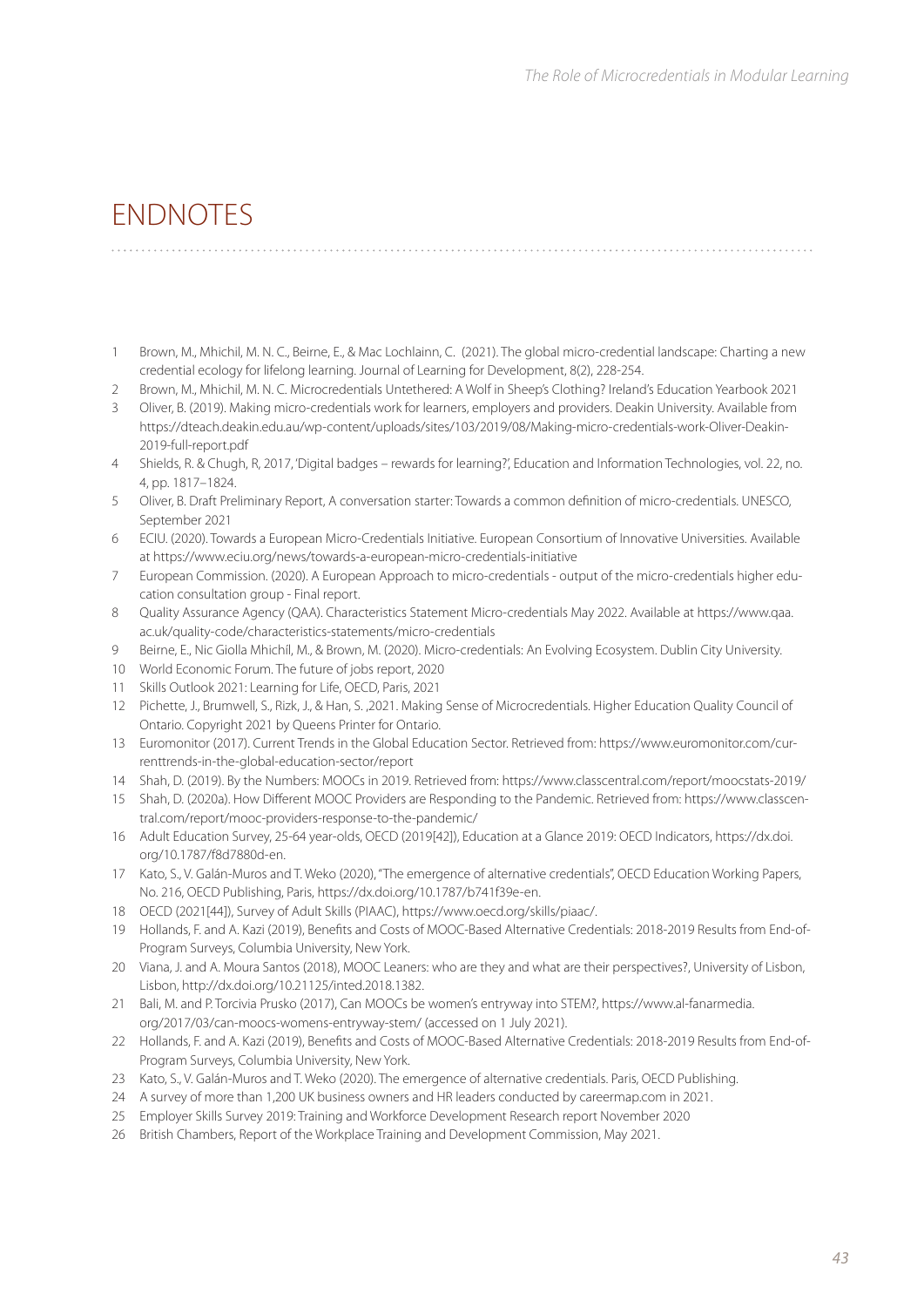### **ENDNOTES**

- 27 Fieldwork for the survey was conducted between 17th January and 4th February 2022
- 28 The following description was used in the survey, *"Microcredentials are short bite-sized courses that allow employees to train in a specialised field. They are designed to help build in-demand skills and career development. They are typically delivered online, but not exclusively, and they can be achieved in a matter of weeks (e.g. 12 weeks or less). Microlearning can offer academic credit towards further study."*

- 29 Brown, Arnold, et al., State-of-the-Art Literature Review on Micro-credentials: A Report for the European Commission, 2021 (unpublished).
- 30 Cote & White. Higher Education for Lifelong Learners: A Roadmap for Ontario Post-Secondary Leaders and Policymakers (2020, p.8)
- 31 Gaebel, M., Zhang, T., Stoeber, H. & Morrisroe, A. Digitally enhanced learning and teaching in European higher education institutions. 2021, European University Association absl. CC-BY-NC.
- 32 Learning & Work Institute, adult participation in training survey, 2019.
- 33 Palmer, P. An analysis of 'micro-credentials' in VET. 2021
- 34 OECD Education Policy Perspectives, No.39 Micro-credential innovations in higher education: Who, What and Why? 2021
- 35 https://www.insidehighered.com/views/2017/06/22/essay-looking-back-predictions-about-moocs
- 36 Jung, Y. and J. Lee (2018), "Leaning Engagement and Persistence in Massive Open Online Courses (MOOCS)", Computers & Education, Vol. 122, pp. 9-22, https://doi.org/10.1016/j.compedu.2018.02.013.
- 37 OECD (2020[18]), Education at a Glance 2020: OECD Indicators, https://dx.doi.org/10.1787/69096873-en.
- 38 Meyer, K., K. Bird and B. Castleman (2020), Stacking the Deck for Employment Success: Labor Market Returns to Stackable Credentials, Brown University, Providence.
- 39 Hollands, F. and A. Kazi (2019), Benefits and Costs of MOOC-Based Alternative Credentials: 2018-2019 Results from End-of-Program Surveys, Columbia University, New York.
- 40 Hamori, M. (2019), "MOOCs at work: What induces employer support for them", The Internal Journal of Human Resource Management, http://dx.doi.org/doi:10.1080/09585192.2019.1616593.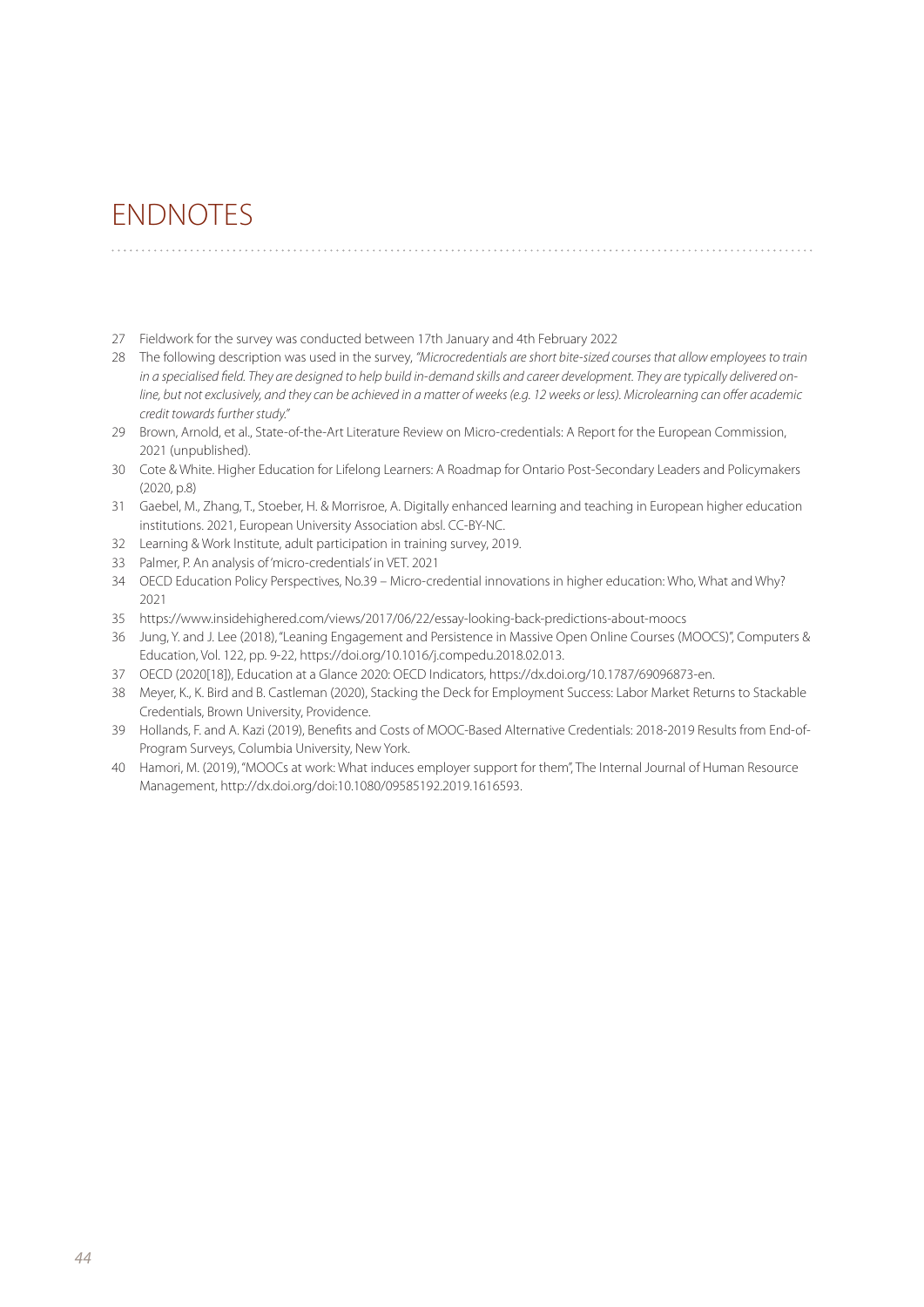### ACKNOWLEDGEMENTS

This report was produced by ResPublica for the Lifelong Education Commission. The Commission would like to thank Staffordshire University for kindly supporting this report, and all those who contributed their time and expertise, including Stoke City Council, Staffordshire County Council, Staffordshire Chamber of Commerce, Staffordshire LEP, QAA, OfS and the British Chambers.

#### *COMMISSIONERS:*

- Chris Skidmore MP, Chair, Lifelong Education Commission Prof. Dave Phoenix, Vice-Chancellor, London Southbank
- Prof. Liz Barnes, Professor Emerita, Staffordshire University
- Prof. Tim Blackman, Vice-Chancellor, The Open University Dr Joe Marshall, Chief Executive, National Centre for
- Prof. David Latchman, Vice-Chancellor, Birckbeck, University of London
- Dr Diana Beech, CEO, London Higher
- Johnny Rich, Chief Executive, EPC
- Douglas Blackstock, President, The European Association Jonathan Simons, Director, Public First for Quality Assurance in Higher Education
- University
- Universities and Business
- Prof. Keith Ridgway, Executive Chair, National Manufacturing Institute Scotland
- Prof. Susan Rigby, Vice-Chancellor, Bath-Spa University
	-

• Baroness Wilcox of Newport

#### *MEMBERS:*

- AECC University College
- Association of Colleges
- Birkbeck, University of London
- Burton and South Derbyshire College
- City and Guilds
- Collab Group
- Derby College Group
- Doncaster Council
- Farnborough College of Technology
- GuildHE
- Harper-Adams University
- Leicester College
- NCG
- New City College
- Newcastle University
- Oldham College
- Royal College of Art
- South Thames Colleges Group
- Staffordshire University
- The Institute of Contemporary Music Performance
- University College of Estate Management
- University of Bolton
- University of Bristol
- University of Chester
- University of Leeds
- University of Salford
- University of West London
- Warrington Borough Council
- West of England Combined Authority
- Weston College

#### *CONTRIBUTING EXPERTS:*

- Prof. Mark Brown, Director, National Institute for Digital Learning, Dublin City University
- Dr Demelza Curnow, Lead Quality Manager (Membership, Quality Enhancement & Standards), QAA
- Dr Annabel Kiernan, Pro Vice-Chancellor Education, Staffordshire University

#### *RESPUBLICA*

We would also like to thank Mark Morrin for authoring the report, Mike Mavrommatis for project support and Judy Vickers for proofreading.